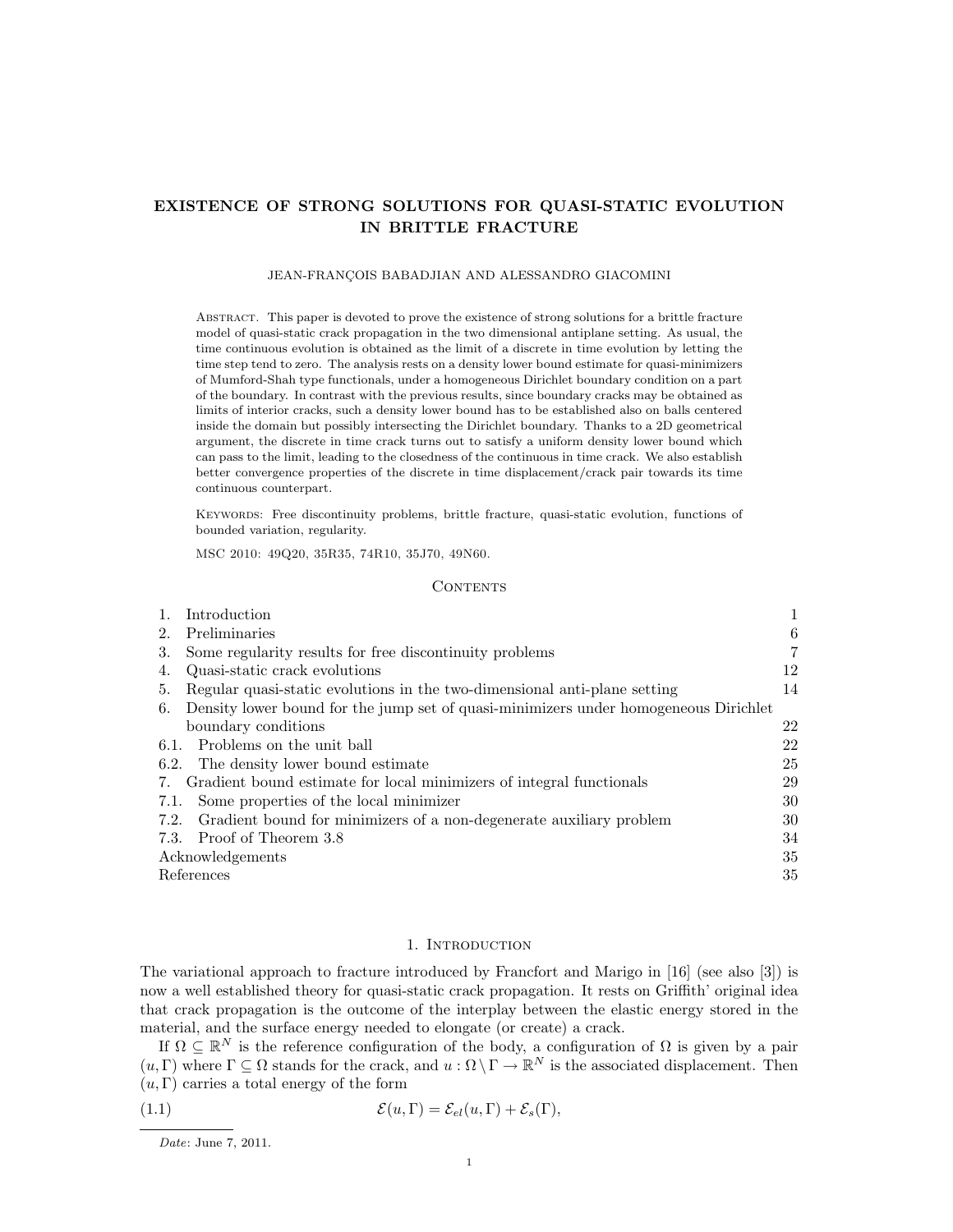where

$$
\mathcal{E}_{el}(u,\Gamma) := \int_{\Omega \setminus \Gamma} W(\nabla u) dx \quad \text{and} \quad \mathcal{E}_s(\Gamma) = \kappa \mathcal{H}^{N-1}(\Gamma).
$$

Here  $\mathcal{E}_{el}(u, \Gamma)$  is the elastic energy associated to the displacement u, and W is the elastic energy density of the material: in the case of isotropic linearized elasticity,  $W$  is a quadratic function involving the Lamé coefficients of the material. The term  $\mathcal{E}_s(\Gamma)$  is, according to Griffith' ideas, the energy required to break the material and create the crack Γ: within the framework of brittle fracture,  $\mathcal{E}_s$  is proportional to the surface of  $\Gamma$  (here  $\mathcal{H}^{N-1}$  stands for the  $(N-1)$  dimensional Hausdorff measure, which reduces to the usual notion of area for sufficiently regular sets) by means of a constant  $\kappa > 0$ , usually referred to as the *toughness* of the material.

The Francfort and Marigo model deals with crack propagation in terms of variational properties of the total energy (1.1). Given a time varying prescribed boundary displacement  $[0, T] \ni t \mapsto g(t)$ , and in absence of external body and traction forces, a *quasi-static crack evolution* is – according to [16] – a map  $t \mapsto (u(t), \Gamma(t))$  such that  $u(t) = g(t)$  on  $\partial\Omega$  for every  $t \in [0, T]$ , and the following properties are satisfied:

- (a) Irreversibility:  $t \mapsto \Gamma(t)$  is increasing in time, i.e.,  $\Gamma(s) \subset \Gamma(t)$  for every  $0 \le s \le t \le T$ ;
- (b) Global stability: for every configuration  $(v, \Gamma')$  with  $v = g(t)$  on  $\partial\Omega$  and  $\Gamma(t) \subseteq \Gamma'$

(1.2) 
$$
\mathcal{E}(u(t),\Gamma(t)) \leq \mathcal{E}(v,\Gamma');
$$

(c) Energy balance: for every  $t \in [0, T]$ 

$$
\mathcal{E}(u(t),\Gamma(t)) = \mathcal{E}(u(0),\Gamma(0)) + \int_0^t \int_{\Omega \setminus \Gamma(s)} DW(\nabla u(s,x)) \cdot \nabla \dot{g}(s,x) \, dx \, ds,
$$

where  $g(t)$  is extended to  $\Omega$  (every extension is admissible, see (1.4) below).

The first condition implies that no *healing* process can occur during the evolution: the cracking process is irreversible. The second condition states that  $(u(t), \Gamma(t))$  is an *absolute* minimizer of the total energy  $(1.1)$  among all admissible configurations for the boundary displacement  $g(t)$  and with crack containing  $\Gamma(t)$ . In particular, by taking  $\Gamma' = \Gamma(t)$ , it turns out that the displacement  $u(t)$ minimizes the elastic energy among all admissible displacements at time  $t$ , *i.e.* it coincides with the elastic displacement  $u_{\Gamma(t)}$  associated to  $\Gamma(t)$  and  $g(t)$ . Under suitable regularity assumptions,  $u_{\Gamma(t)}$  satisfies the following elliptic problem

(1.3) 
$$
\begin{cases}\n-\text{div}(DW(\nabla u_{\Gamma(t)})) = 0 & \text{in } \Omega \setminus \Gamma(t) \\
u_{\Gamma(t)} = g(t) & \text{on } \partial\Omega \\
DW(\nabla u_{\Gamma(t)})\nu = 0 & \text{on } \Gamma(t),\n\end{cases}
$$

where  $\nu$  denotes the normal to  $\Gamma(t)$ . Since external body forces are absent, the elastic stress  $DW(\nabla u_{\Gamma(t)})$  is divergence free, and its normal component on  $\Gamma(t)$  vanishes: the crack is thus traction free. Finally the third condition amounts in a sort of energy conservation statement: the variation of the total energy is given by the work done by the external loads, since integrating by parts and taking into account (1.3)

(1.4) 
$$
\int_{\Omega \setminus \Gamma(s)} DW(\nabla u(s,x)) \cdot \nabla \dot{g}(s,x) dx = \int_{\partial \Omega} DW(\nabla u_{\Gamma(s)}(x)) \nu(x) \cdot \dot{g}(s,x) d\mathcal{H}^{N-1}(x),
$$

where  $\nu(x)$  denotes the outer normal to  $\Omega$  at  $x \in \partial\Omega$ .

Conditions  $(a)$ – $(c)$  above retain their meaning even if the admissible configurations enjoy very low regularity properties: namely it is sufficient a notion of differentiability to be defined for the displacements u in order to compute the elastic strain  $\nabla u$  and the associated elastic energy. On an elementary level, it suffices that

(1.5) 
$$
\Gamma
$$
 is closed and  $u \in C^1(\Omega \setminus \Gamma)$ .

As a consequence, the theory can handle geometries for the cracks which are much more general than those covered by the classical Griffith' theory, for which, in a two dimensional setting for example, the cracks are curves parametrized by arc length. It has been shown in [16] that quasistatic evolutions, which can be described also in classical terms, turn out to satisfy the usual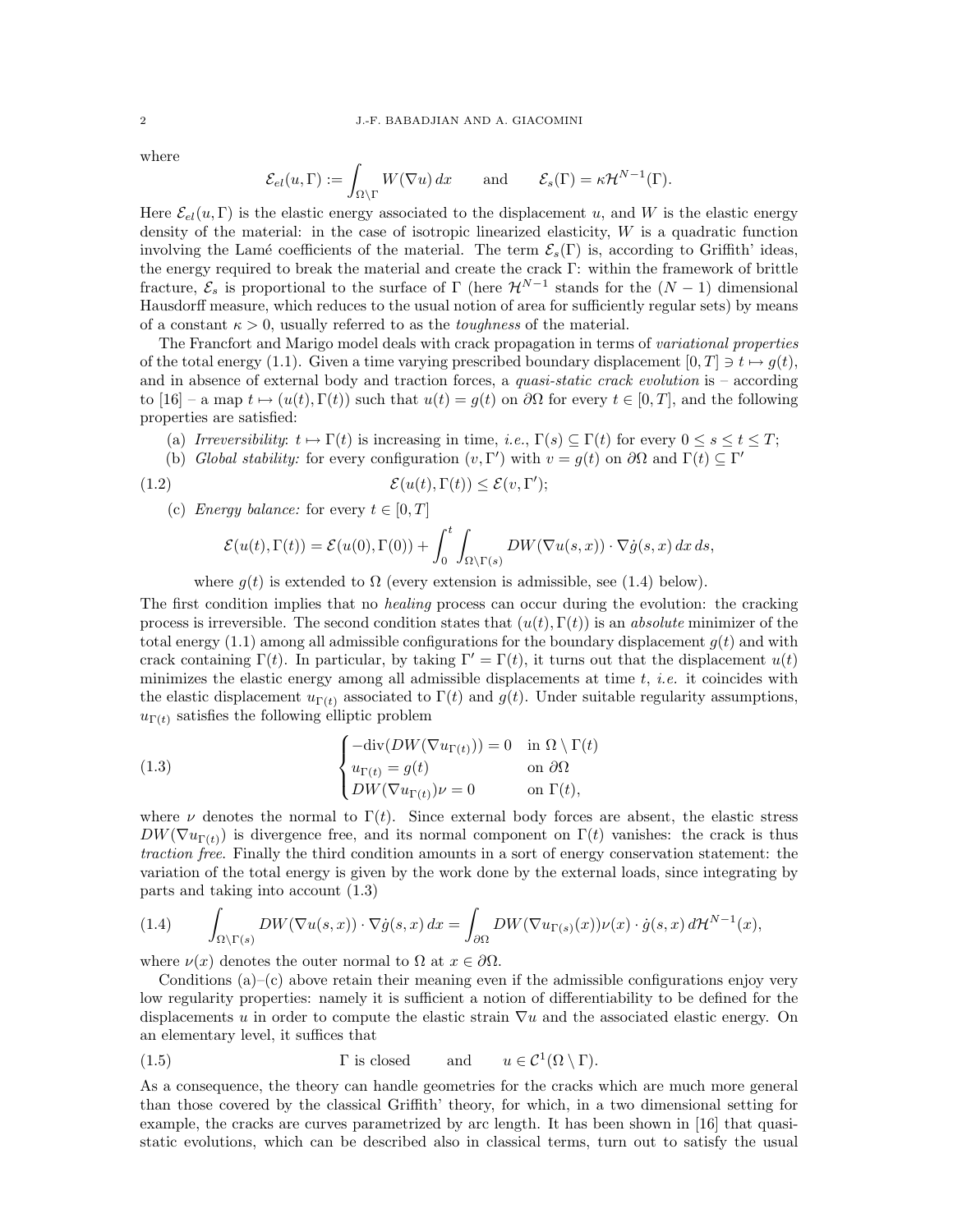conditions à la Griffith for the propagation involving energy release rates. As a consequence, the Francfort-Marigo model can be considered as a genuine generalization of Griffith' one, in which the crack path is a true unknown of the problem.

The drawback of the theory lies essentially in the issue of global minimality involved in condition (b), *i.e.*,  $(u(t), \Gamma(t))$  is an absolute minimizer for the total energy among configurations whose associated crack contains  $\Gamma(t)$ . Global minimality should rather be replaced by some notion of local minimality which is far from being obvious, since the family of cracks should be endowed with a topology. A suitable notion of local minimality which is useful in this context has been formulated by Larsen in [19].

As suggested in [16], quasi-static evolutions are obtained using variational arguments employing the following scheme.

(1) Given a discretization  $0 = t_0^k < t_1^k < \ldots < t_{n(k)}^k = T$  of the time interval  $[0, T]$ , incremental configurations  $(u_i^k, \Gamma_i^k)$  at time  $t_i$  are constructed by minimizing

(1.6) 
$$
(u, \Gamma) \mapsto \int_{\Omega \setminus \Gamma_{i-1}^k} W(\nabla u) dx + \kappa \mathcal{H}^{N-1}(\Gamma)
$$

among all admissible configurations  $(u, \Gamma)$  with  $u = g(t_i^k)$  on  $\partial\Omega$  and  $\Gamma \supseteq \Gamma_{i-1}^k$ . Incremental configurations are readily seen to be globally stable in the sense of (1.2).

(2) A discrete in time evolution  $[0,T] \ni t \mapsto (u^k(t), \Gamma^k(t))$  is constructed as the right continuous piecewise constant interpolation in time of  $\{(u_i^k, \Gamma_i^k) : k \in \mathbb{N}, i = 0, \ldots, n(k)\}\.$  It is easily seen that for every  $k \in \mathbb{N}$  and  $t_i^k \leq t < t_{i+1}^k$ , the following energy inequality is satisfied:

$$
\mathcal{E}(u^k(t),\Gamma^k(t)) \le \mathcal{E}(u^k(0),\Gamma^k(0)) + \int_0^{t_{i+1}^k} \int_{\Omega} DW(\nabla u^k(s,x)) \cdot \nabla \dot{g}(s,x) \, dx \, ds + \varepsilon_k,
$$

where  $\varepsilon_k \to 0$ .

(3) A quasi-static evolution is then obtained formally by letting the time step discretization vanish, and considering the limit, in a suitable sense, of the discrete in time evolutions. Indeed, assuming that global stability and the previous energy inequality are preserved in the limit, the opposite inequality necessary for the energy balance is easily established.

The problem of finding a rigorous mathematical framework for the above mentioned procedure has been addressed in many works. In order to formulate rigorous existence results for incremental configurations, one is led to specify the structure of the cracks and the displacements. Moreover, in order to employ the direct method of the calculus of variations, one needs to conveniently "topologize" the family of admissible configurations. As a consequence, it turns out that the Dirichlet condition has to be reformulated since, within this scheme, cracks can naturally reach the boundary. A convenient way to solve the problem is that of assuming  $\Gamma \subseteq \Omega$ , and prescribing the boundary displacement only on  $\partial\Omega \setminus \Gamma$ : no displacement is transmitted on those parts of the boundary which are "broken".

The first mathematical result in this direction is due to Dal Maso and Toader [10]. In their paper, a 2D linearized antiplane setting is considered, for which one can assume  $W(\nabla u) = |\nabla u|^2$ . The cracks are supposed to be closed sets with an a priori fixed number of connected components and with finite  $\mathcal{H}^1$ -measure. The displacements are assumed to be Sobolev regular outside the crack. The minimum problems (1.6) are interpreted as problems involving only  $\Gamma$ , *i.e.*,

(1.7) 
$$
\Gamma \mapsto \|\nabla u_{\Gamma}\|_{2}^{2} + \kappa \mathcal{H}^{1}(\Gamma),
$$

where  $u_{\Gamma}$  is the elastic displacement associated to  $\Gamma$  and  $g(t_i^k)$ . The bound on the number of the connected components makes the functional (1.7) lower semicontinuous with respect to the Hausdorff convergence of compact sets (see Section 2 for a definition). Indeed the surface energy is lower semicontinuous in view of Golab's theorem (see e.g. [13]), and at the same time the elastic energy turns out to be continuous in view of stability results for the solutions of Neumann problems on varying domains (see also [4] for a more general result in this direction). The same method has been employed by Chambolle [6] to treat the case of plane elasticity.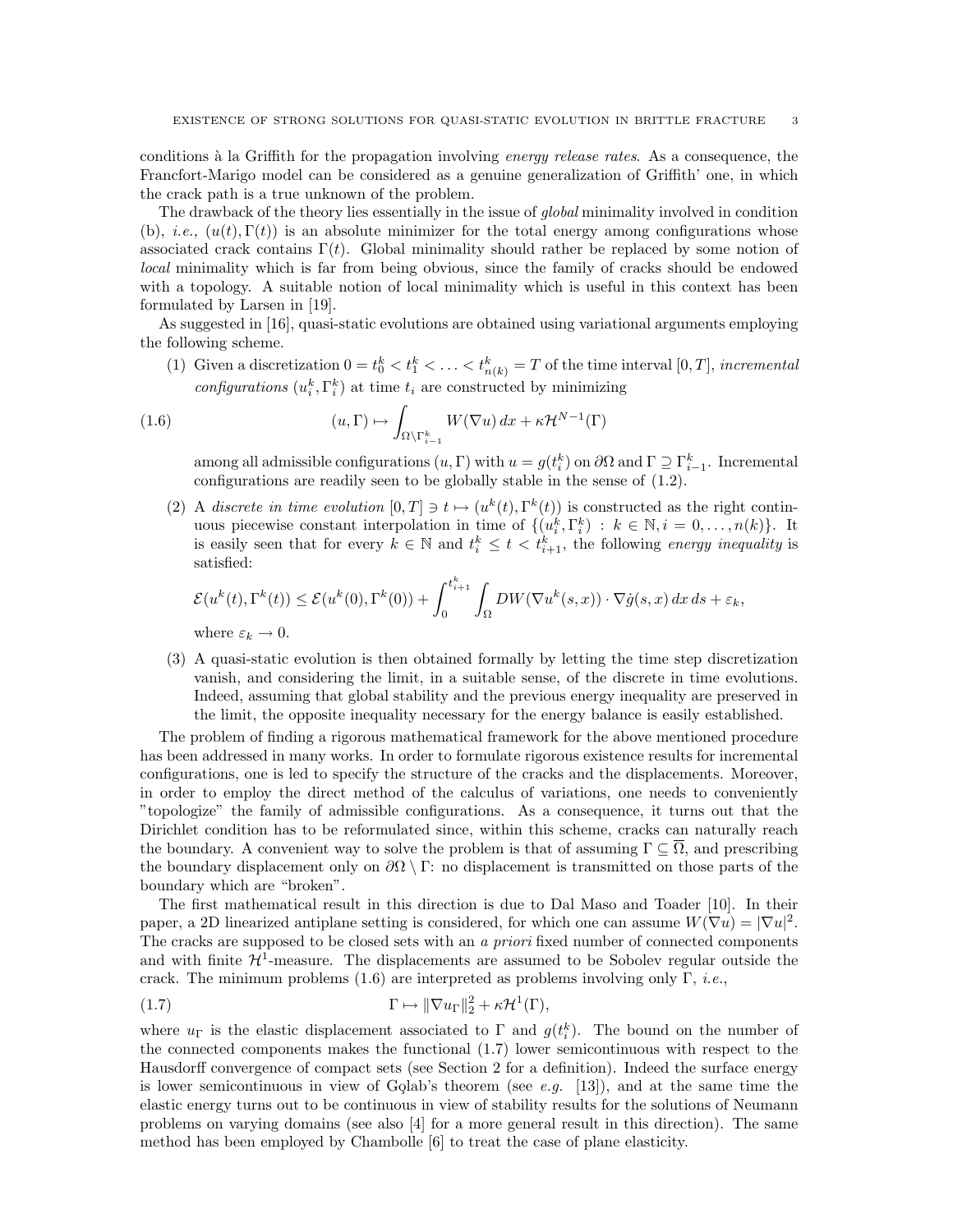#### 4 J.-F. BABADJIAN AND A. GIACOMINI

Subsequently, the result has been generalized by Francfort and Larsen [15] to any space dimension. This study imparts from the observation that the model of crack propagation presents similarities with that of minimizing the Mumford-Shah functional arising in image segmentation. They actually proved the existence of weak solutions for this model where the displacement is interpreted as a *SBV* function. The main tool of that paper is a jump transfer theorem (replacing the stability of the Neumann problems) enabling the authors to pass to the limit in the global stability condition from discrete times to continuous ones. Within this approach the crack  $\Gamma(t)$  at time t is actually defined as

(1.8) 
$$
\Gamma(t) := \bigcup_{s \in D, s \le t} S_{u(s)},
$$

where  $D \subseteq [0, T]$  is a countable set, and  $S_{u(s)}$  is the jump set of  $u(s)$ . As a consequence, the admissible cracks are countably  $\mathcal{H}^{N-1}$ -rectifiable sets with finite  $\mathcal{H}^{N-1}$ -measure.

Then a more general result in the framework of nonlinear elasticity has been proved by Dal Maso, Francfort and Toader [7] for quasi-convex energy densities W with p-growth. Here the main difficulty is that the nonconvexity of the problem necessitates one to consider a new notion of weak convergence of cracks (called  $\sigma^p$ -convergence), and the continuous in time cracks are then defined as abstract  $\sigma^p$ -limits of discrete in time ones. However, in [8], it has been proved that, also in that case, the cracks can be described as in (1.8). Finally, Dal Maso and Lazzaroni [9] proved an existence result in the framework of hyper-elasticity for polyconvex energy densities W, taking into account the non-interpenetration of matter as well as the fact that the elastic energy should blow up as the determinant of the deformation gradient tends to zero.

The advantage of the weak formulation as in [15, 7, 8, 9] is that it enables one to prove existence results in very general settings, at the expense of weakening the regularity of the admissible configurations. Indeed the cracks are now rectifiable sets, while the displacements are functions of bounded variation. The object of this paper is to prove that, in the 2-dimensional case, it is possible to prove regularity results for weak solutions. This analysis will be performed thanks to an approach similar to the regularity theory for minimizers of the Mumford-Shah functional (see [11, 5, 14]), leading to the existence of strong solutions.

The idea behind our study is that the discrete in time formulation (1.6) enjoys the same properties than the Mumford-Shah problem. Indeed, starting from a "regular enough" initial datum  $(u_0, \Gamma_0)$ , by iteration and using the direct method in the calculus of variations, it is possible to show the existence of a solution  $u_i^k \in SBV(\Omega)$  to

$$
\min\left\{\int_{\Omega} W(\nabla v) dx + \kappa \mathcal{H}^{N-1}(S_v \setminus \Gamma_{i-1}^k) : v \in SBV(\Omega), v = g(t_i^k) \mathcal{H}^{N-1}\text{-a.e. on }\partial\Omega \setminus \Gamma_{i-1}^k\right\},\
$$

where  $\Gamma_{i-1}^k \subset \Omega$  is the (closed and countably  $\mathcal{H}^{N-1}$ -rectifiable) crack obtained at the previous time step, and  $g(t_i^k) \in W^{1,\infty}(\mathbb{R}^N)$  is the updated prescribed boundary displacement at time  $t_i^k$ . Then it is possible to apply the regularity results for the Mumford-Shah problem [11, 5, 14] to ensure that  $S_{u_i^k}$  is (essentially) closed in  $\overline{\Omega} \setminus \Gamma_{i-1}^k$ . The new (closed) crack is then defined by

$$
\Gamma_i^k:=\Gamma_{i-1}^k\cup S_{u_i^k},
$$

and the associated displacement enjoys a Sobolev regularity outside the crack. Under suitable assumptions on W, the equilibrium equation (1.3) entails a  $\mathcal{C}^1$  regularity for the displacements, yielding thus a discrete in time evolution in a strong sense. Then the main difficulty consists in being able to preserve this property when letting the time step tend to zero.

The regularity results [11, 5, 14] are based on the fact that the  $\mathcal{H}^{N-1}$ -density of jump set  $S_{u_i^k}$ at any discontinuity point  $x_0 \in S_{u_i^k}$  is bounded away from zero. Unfortunately, the density lower bound is not uniform with respect to the time step so that these results are not robust enough to pass directly to the limit. Thus, we need to go deeply into the details of the proofs to find, if possible, uniform estimates. It turns out that this is possible in the 2D case (see Remark 5.6) for the simple geometrical fact that  $\rho \mapsto \mathcal{H}^{N-1}(\partial B_{\rho}) \sim \rho^{N-1}$  is sub-additive only if  $N=2$ .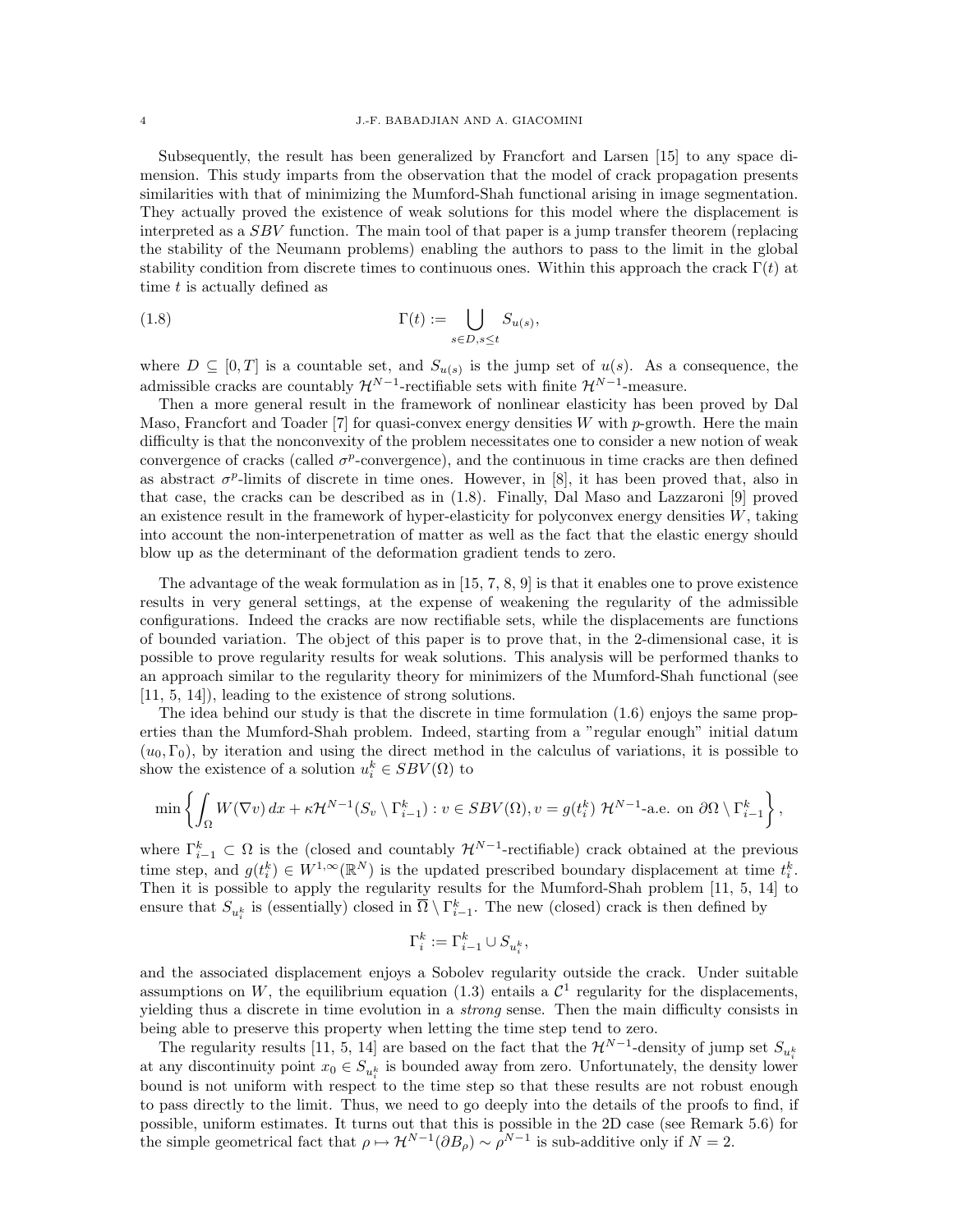Our approach contains a further difficulty. Indeed in [11, 14], the authors proved a density lower bound estimate for balls well contained inside  $Ω$ , while in [5] a similar estimate was obtained for balls centered on the (Dirichlet portion of the) boundary of  $\Omega$ . In our case, we actually need to prove such a density lower bound for balls centered inside  $\Omega$  but possibly intersecting the boundary. This is due to the fact that cracks on the boundary can be reached as "limits" of cracks lying inside the body (see Remark 5.8): in this case interior estimates cannot be used to infer estimates for the limit crack.

The paper is organized as follows. In Section 2 we present the main notation and recall the tools employed in the paper.

In Section 3 we collect the regularity properties of the minimizers of the free discontinuity problems involved in the analysis. We show (Proposition 3.11) that minimizers with a nonhomogeneous Dirichlet boundary condition g are (modulo a translation by  $-g$ ) quasi-minimizers under a homogeneous boundary condition (see Definition 3.3). Then we state (Theorem 3.4) a density lower bound for the jump set of quasi-minimizers in the form we will use to deal with quasi-static evolutions. The proof of this result is postponed to Section 6: it rests on a gradient bound estimate for local minimizers of integral functionals under suitable homogeneous Dirichlet conditions (Theorem 3.8) whose proof is given in Section 7 (the estimate is straightforward in the case  $W(\nabla u) = |\nabla u|^2$ , see Remark 3.9).

In Section 4, we recall the results from [7] concerning existence of quasi-static evolutions. In view of our applications, we restrict to a generalized anti-plane setting, for which the framework of [7] reduces to considering displacements of class  $SBV$ , and countably  $\mathcal{H}^{N-1}$ -rectifiable cracks. The boundary displacement is imposed only on a portion  $\partial_D\Omega$  of  $\partial\Omega$ . Rather than a Griffith' type energy, we consider the more general anisotropic surface energy

$$
\mathcal{E}_s(\Gamma) := \int_{\Gamma} \kappa(\nu_{\Gamma}) \, d\mathcal{H}^{N-1}
$$

depending on the approximate normal  $\nu_{\Gamma}$  to  $\Gamma$ . This makes no essential difference (with respect to the scheme illustrated for example in [2, Chapter 7]) concerning the proofs of regularity results for the minimizers of the associated free discontinuity problems.

Section 5 contains the main results of the paper. In the two dimensional case  $N = 2$ , and under suitable assumptions on the reference configuration, the elastic energy density  $W$  and the boundary displacement g, we prove (Theorem 5.2) the existence of regular evolutions, that is such that  $\Gamma(t)$  is closed in the relative topology of  $\Omega \cup \partial_{D}\Omega$ , and  $u(t)$  is Sobolev regular and continuous on  $\Omega \setminus \Gamma(t)$ . This is a consequence of a uniform  $\mathcal{H}^1$ -density lower bound for the cracks of the incremental configurations (Proposition 5.5), which turns out to be stable as the time step discretization vanishes: we remark that the proof of such a uniformity is the only point in the paper which requires the dimension two, the rest of the analysis being N-dimensional. Under further assumptions on  $W$ , regular evolutions are then shown (Theorem 5.11) to be evolutions in a *strong* sense, that is satisfying  $(1.5)$ : we thus obtain the generalization of the result in [10] without requiring a uniform bound on the number of the connected components of the admissible cracks.

The two last sections are devoted to prove Theorems 3.4 and 3.8. The proof of Theorem 3.4 in Section 6 is performed as in [2, Chapter 7], and rests on a decay lemma (Lemma 6.6). Its basic idea is that if the density of jump set of a quasi-minimizer  $u$  is small enough, then  $u$  is closed to be the local minimizer of the bulk energy without jump. As mentioned above, the main point in our analysis is the presence of a homogeneous Dirichlet boundary condition. This reflects on the fact that the local minimality involves a Dirichlet condition on a flat boundary. The precise gradient bound estimate for these local minimizers, Theorem 3.8, is proved by resorting to De Giorgi's approach to the regularity of solutions of nonlinear elliptic partial differential equations.

### 2. Preliminaries

In this section we state the main notation and recall the basic definitions employed throughout the paper. In the sequel,  $\Omega$  stands for a bounded open subset of  $\mathbb{R}^N$ .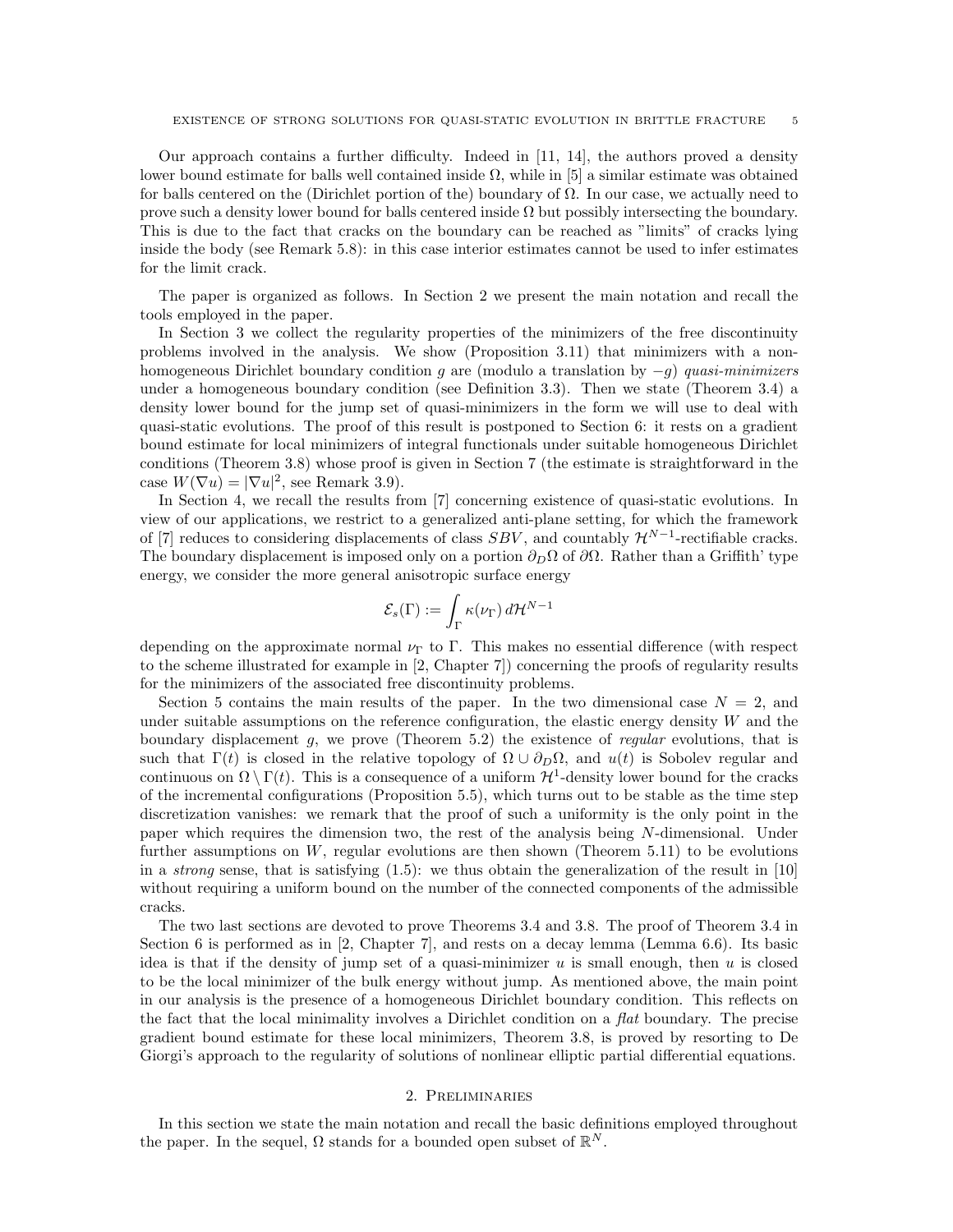**General notation.** We will denote by  $B_{\rho}(x)$  the open ball in  $\mathbb{R}^{N}$  of center  $x \in \mathbb{R}^{N}$  and radius  $\rho > 0$ . If  $x = 0$ , we simply write  $B_{\rho}$  instead of  $B_{\rho}(0)$ .

If  $p \geq 1$ , we use standard notations for Lebesgue spaces  $L^p(\Omega)$  and Sobolev spaces  $W^{1,p}(\Omega)$ . The Lebesgue measure in  $\mathbb{R}^N$  is denoted by  $\mathcal{L}^N$ , while  $\mathcal{H}^{N-1}$  stands for the  $(N-1)$ -dimensional Hausdorff measure. We sometimes write |A|, instead of  $\mathcal{L}^N(A)$ , for the Lebesgue measure of a measurable set  $A \subseteq \mathbb{R}^N$ . Moreover  $\omega_N := |B_1|$  will stand for the volume of the unit ball.

SBV-functions. The space  $SBV(\Omega)$  of special functions of bounded variation is given by all functions  $u \in L^1(\Omega)$  such that the distributional derivative Du of u can be represented as a vector valued bounded Radon measure of the form

$$
Du = \nabla u \mathcal{L}^N + (u^+ - u^-)\nu_u \mathcal{H}^{N-1} \mathcal{L} S_u.
$$

Here  $\nabla u \in L^1(\Omega;\mathbb{R}^N)$  is the approximate gradient of u, and  $S_u$  is the jump set of u.  $S_u$  turns out to be countably  $\mathcal{H}^{N-1}$ -rectifiable, *i.e.*, it is contained up to a set of  $\mathcal{H}^{N-1}$ -measure zero in the union of  $\mathcal{C}^1$ -submanifolds of  $\mathbb{R}^N$ . It is possible to define  $\mathcal{H}^{N-1}$ -a.e. on  $S_u$  an approximate normal denoted by  $\nu_u$ , as well as traces  $u^{\pm}$ . We refer to [2] for a detailed description of that space.

The space  $SBV^p(\Omega)$ , for  $p > 1$ , is a subset of  $SBV(\Omega)$  made of all functions  $u \in SBV(\Omega)$  such that  $\nabla u \in L^p(\Omega;\mathbb{R}^N)$  and  $\mathcal{H}^{N-1}(S_u) < +\infty$ . One of the main interests of the space  $SBV^p(\Omega)$  is that Mumford-Shah like functionals are coercive and lower semicontinous in that space according to Ambrosio's compactness Theorem (see [2, Theorems 4.7 and 4.8]).

**Theorem 2.1.** Let  $(u_n) \subset SBV^p(\Omega)$  be a sequence such that

$$
\sup_{n\in\mathbb{N}}\left(\|u_n\|_{\infty}+\|\nabla u_n\|_p+\mathcal{H}^{N-1}(S_{u_n})\right)<+\infty.
$$

Then, there exist a subsequence  $(u_{n_k})$  and a function  $u \in SBV^p(\Omega)$  such that  $u_{n_k} \to u$  strongly in  $L^1(\Omega)$ ,  $\nabla u_{n_k} \rightharpoonup \nabla u$  weakly in  $L^p(\Omega; \mathbb{R}^N)$ , and

$$
\mathcal{H}^{N-1}(S_u) \leq \liminf_{k \to +\infty} \mathcal{H}^{N-1}(S_{u_{n_k}}).
$$

The previous result suggests to define a notion of "weak convergence" in  $SBV^p(\Omega)$ .

**Definition 2.2.** Let  $(u_n) \subset SBV^p(\Omega)$  and  $u \in SBV^p(\Omega)$ . We say that  $u_n$  converges weakly to u in  $SBV^p(\Omega)$ , and we write  $u_n \rightharpoonup u$ , if  $u_n \rightharpoonup u$  strongly in  $L^1(\Omega)$ ,  $\nabla u_n \rightharpoonup \nabla u$  weakly in  $L^p(\Omega; \mathbb{R}^N)$ , and  $\sup_{n\in\mathbb{N}}\mathcal{H}^{N-1}(S_{u_n})<+\infty$ .

We will use the following semicontinuity property (see [2, Theorem 5.22]): if  $u_n \rightharpoonup u$  weakly in  $SBV^p(\Omega)$ , then

(2.1) 
$$
\int_{S_u \cap A} \kappa(\nu_u) d\mathcal{H}^{N-1} \leq \liminf_{n \to +\infty} \int_{S_{u_n} \cap A} \kappa(\nu_{u_n}) d\mathcal{H}^{N-1}
$$

for every norm  $\kappa : \mathbb{R}^N \to [0, +\infty)$  and every open set  $A \subseteq \Omega$ .

 $\sigma^p$ **-convergence of rectifiable sets.** We use the notation  $\tilde{\subset}$  (resp.  $\tilde{=}$  ) for the inclusion (resp. equality) of sets up to a set of zero  $\mathcal{H}^{N-1}$  measure. Let us consider equality) of sets, up to a set of zero  $\mathcal{H}^{N-1}$ -measure. Let us consider

(2.2)  $\mathcal{R}(\overline{\Omega}) := \{ \Gamma \subset \overline{\Omega} : \Gamma \text{ is countably } \mathcal{H}^{N-1}\text{-rectifiable with } \mathcal{H}^{N-1}(\Gamma) < +\infty \}.$ 

Note that any  $\Gamma \in \mathcal{R}(\overline{\Omega})$  admits at  $\mathcal{H}^{N-1}$ -a.e.  $x \in \Gamma$  an approximate normal denoted by  $\nu_{\Gamma}(x)$ .

We next recall a notion of convergence for  $\mathcal{H}^{N-1}$ -rectifiable sets introduced in [7, Definition 4.1 called  $\sigma^p$ -convergence. It is closely related to the jump sets of weakly converging sequences in  $SBV^p$ . Let us fix an open set  $\Omega_0 \subseteq \mathbb{R}^N$  such that  $\overline{\Omega} \subset \Omega_0$ .

**Definition 2.3.** We say that a sequence  $(\Gamma_n)$   $\sigma^p$ -converges in  $\overline{\Omega}$  to some  $\Gamma \in \mathcal{R}(\overline{\Omega})$  if  $\mathcal{H}^{N-1}(\Gamma_n)$ is uniformly bounded, and the following properties are satisfied:

- a) if  $u_{n_k} \to u$  in  $SBV^p(\Omega_0)$ , and  $S_{u_{n_k}} \widetilde{\subset} \Gamma_{n_k}$ , for some sequence  $n_k \to +\infty$ , then  $S_u \widetilde{\subset} \Gamma_{n_k}$
- b) there exist a function  $u \in SBV^p(\hat{\Omega}_0)$  and a sequence  $u_n \rightharpoonup u$  in  $SBV^p(\Omega_0)$ , such that  $S_{u_n} \tilde{\subset} \Gamma_n$  for each  $n \in \mathbb{N}$ , and  $S_u \tilde{\equiv} \Gamma$ .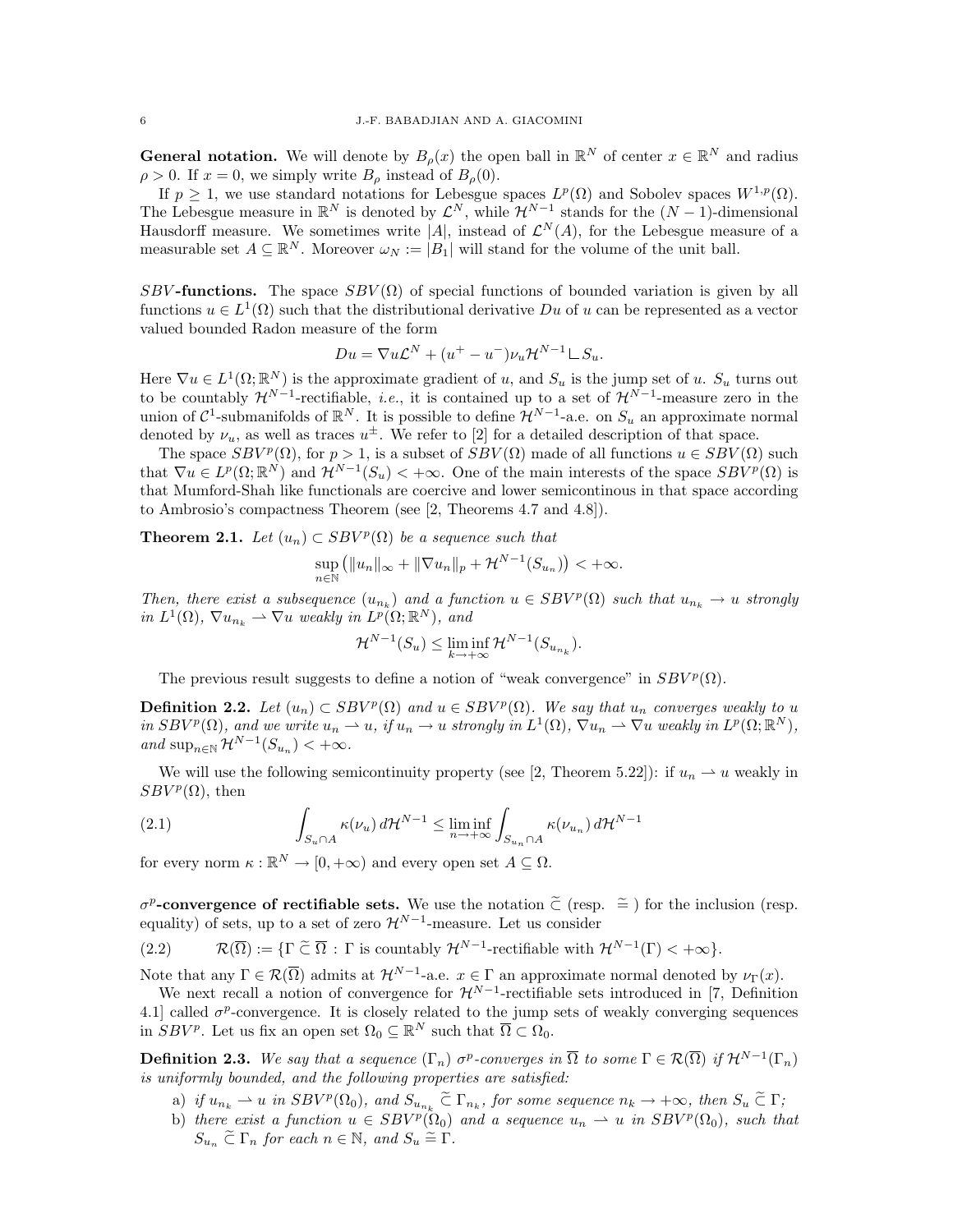The  $\sigma^p$ -convergence enjoys good compactness and lower semicontinuity properties as the next result shows (see [7, Theorems 4.3 and 4.7]).

**Proposition 2.4.** Let  $(\Gamma_n)$  be a sequence in  $\mathcal{R}(\overline{\Omega})$ .

- i) If  $\mathcal{H}^{N-1}(\Gamma_n)$  is uniformly bounded, then there exist a subsequence  $(\Gamma_{n_k})$  and  $\Gamma \in \mathcal{R}(\overline{\Omega})$ such that  $\Gamma_{n_k}$   $\sigma^p$ -converges to  $\Gamma$  in  $\overline{\Omega}$ .
- ii) If  $\Gamma_n$   $\sigma^p$ -converges to some  $\Gamma \in \mathcal{R}(\overline{\Omega})$ , then

$$
\int_{\Gamma\backslash E} \kappa(\nu_{\Gamma}) d\mathcal{H}^{N-1} \leq \liminf_{n \to +\infty} \int_{\Gamma_n \backslash E} \kappa(\nu_{\Gamma_n}) d\mathcal{H}^{N-1}
$$

for any Borel set  $E \subset \overline{\Omega}$  with  $\mathcal{H}^{N-1}(E) < +\infty$ , and for every norm  $\kappa : \mathbb{R}^N \to [0, +\infty)$ .

**Hausdorff convergence of compact sets.** Let  $K_1$  and  $K_2$  be compact subsets of  $\overline{\Omega}$ . The Hausdorff distance between  $K_1$  and  $K_2$  is given by

$$
d_{\mathcal{H}}(K_1, K_2) := \max \left\{ \sup_{x \in K_1} \text{dist}(x, K_2), \sup_{y \in K_2} \text{dist}(y, K_1) \right\}.
$$

**Definition 2.5.** We say that a sequence  $(K_n)$  of compact subsets of  $\overline{\Omega}$  converges in the Hausdorff metric to the compact set K if  $d_{\mathcal{H}}(K_n, K) \to 0$ .

The Hausdorff convergence of compact sets turns out to be equivalent to the convergence in the sense of Kuratowski. Indeed  $K_n \to K$  in the Hausdorff metric if and only if both following properties hold:

- a) any  $x \in K$  is the limit of a sequence  $(x_n)$  with  $x_n \in K_n$ ;
- b) if  $x_n \in K_n$ , any limit point of  $(x_n)$  belongs to K.

Finally let us recall the following compactness result (see [2, Theorem 6.1]).

**Theorem 2.6 (Blaschke).** From any sequence  $(K_n)$  of compact subsets of  $\overline{\Omega}$ , one can extract a subsequence converging in the Hausdorff metric.

3. Some regularity results for free discontinuity problems

Let  $\Omega \subseteq \mathbb{R}^N$   $(N \geq 2)$ ,  $\partial_D \Omega \subseteq \partial \Omega$ ,  $\partial_N \Omega \subseteq \partial \Omega$ , and  $\Omega' \subseteq \mathbb{R}^N$  be such that

 $\sqrt{ }$  $\Omega \subseteq \mathbb{R}^N$  is a bounded open set with Lipschitz boundary,

 $\int$  $\partial_D\Omega \subseteq \partial\Omega$  is open in the relative topology of  $\partial\Omega$ ,

(3.1)  $\overline{\mathcal{L}}$  $\partial_N \Omega := \partial \Omega \setminus \partial_D \Omega$ 

 $\Omega'$  is a bounded open set with  $\Omega \subseteq \Omega'$ ,  $\Omega' \cap \partial \Omega = \partial_D \Omega$ , and  $\text{diam}(\Omega') \leq 2\text{diam}(\Omega)$ .

Let us consider a continuous function  $W : \mathbb{R}^N \to \mathbb{R}$  satisfying:

 $(H_1)$  There exist  $L > 0$  and  $p > 1$  such that for every  $\xi \in \mathbb{R}^N$ ,

$$
L^{-1}|\xi|^p \le W(\xi) \le L|\xi|^p;
$$

 $(H_2)$  There exists  $\mu > 0$  such that for every  $\varphi \in C_c^1(B_1)$  and  $\xi \in \mathbb{R}^N$ ,

$$
\int_{B_1} [W(\xi + \nabla \varphi) - W(\xi)] \, dx \ge \mu \int_{B_1} (|\xi|^2 + |\nabla \varphi|^2)^{\frac{p-2}{2}} |\nabla \varphi|^2 \, dx;
$$

( $H_3$ ) For every  $t > 0$  and  $\xi \in \mathbb{R}^N$ ,

$$
W(t\xi) = t^p W(\xi).
$$

**Remark 3.1.** It can been proved that if W is a continuous function satisfying the p-growth and p-coercivity conditions  $(H_1)$ , then the following statements are equivalent:

i) W satisfies  $(H_2)$ ;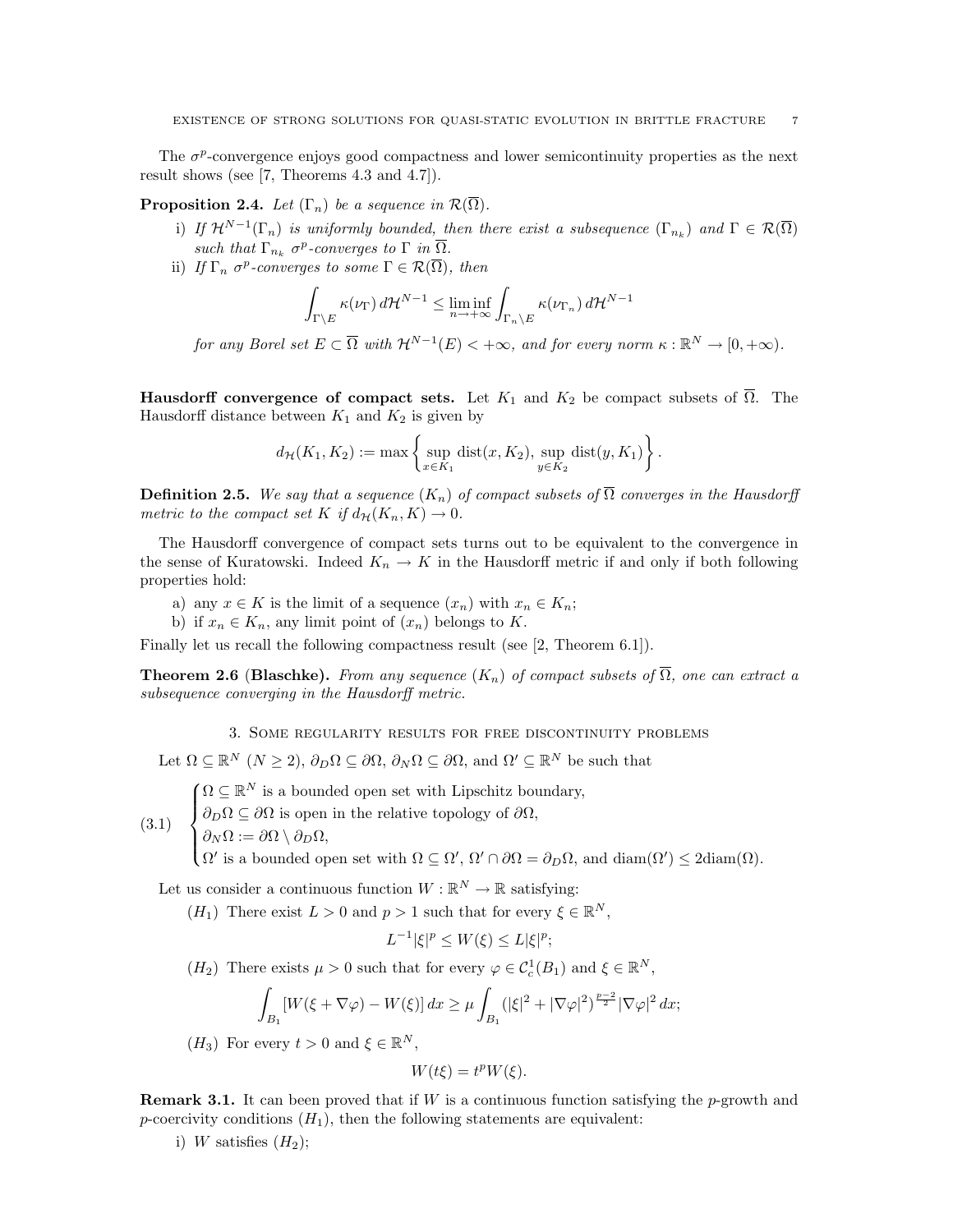ii) W is uniformly convex, *i.e.*, there exists  $\mu_0 > 0$  such that for every  $\xi_1, \xi_2 \in \mathbb{R}^N$ ,

$$
W\left(\frac{\xi_1+\xi_2}{2}\right) \leq \frac{1}{2}W(\xi_1) + \frac{1}{2}W(\xi_2) - \mu_0(|\xi_1|^2 + |\xi_2|^2)^{\frac{p-2}{2}}|\xi_1 - \xi_2|^2;
$$

iii)  $W(\xi) = c|\xi|^p + \psi(\xi)$  for some constant  $c > 0$ , and some convex function  $\psi : \mathbb{R}^N \to \mathbb{R}$ satisfying  $0 \leq \psi(\xi) \leq L|\xi|^p$ .

Finally let  $\kappa : \mathbb{R}^N \to \mathbb{R}$  be such that

(3.2) 
$$
\begin{cases} \kappa \text{ is a norm,} \\ \text{there exists } \beta > 0 \text{ such that for every } \nu \in \mathbb{R}^N, \ \beta^{-1}|\nu| \leq \kappa(\nu) \leq \beta|\nu|. \end{cases}
$$

For every open set  $A \subseteq \Omega'$  and every  $u \in SBV^p(A)$ , let

(3.3) 
$$
F(u, A) := \begin{cases} \int_A W(\nabla u) dx + \int_{S_u \cap A} \kappa(\nu_u) d\mathcal{H}^{N-1} & \text{if } u = 0 \text{ a.e. in } A \cap (\Omega' \setminus \overline{\Omega}), \\ +\infty & \text{otherwise.} \end{cases}
$$

Define also the minimal value

$$
\mathbf{m}(u, A) := \inf \{ F(v, A) : v \in SBV^p(A), \{ v \neq u \} \subset \subset A \},
$$

and the deviation from minimality of u on A by setting, if  $m(u, A) < +\infty$ ,

$$
Dev(u, A) := F(u, A) - m(u, A).
$$

We write  $F(u)$  for  $F(u, \Omega')$ .

**Remark 3.2.** The role of  $\Omega'$  in the definition of  $F(u, A)$  is that of enforcing in a variational sense the Dirichlet condition on  $\partial_D \Omega \cap A$ : indeed it is immediately seen that

$$
S_u \cap A = (S_u \cap A \cap \Omega) \cup \{x \in \partial_D \Omega \cap A : u(x) \neq 0\},\
$$

where the value of u on  $\partial_D \Omega \cap A$  is intended in the sense of traces. As a consequence, the functional  $F(u, A)$  can be described in terms of the behaviour on  $A \cap \Omega$  taking into account the value of the traces. We prefer to adopt the setting involving the extended domain  $\Omega'$  for which points with nonzero traces are treated as ordinary jump points since this is the point of view taken in several papers dealing with quasi-static crack evolutions (see [15, 7]).

In the sequel, we will consider quasi-minimizers of  $F$  whose precise definition is given below.

**Definition 3.3 (Quasi-minimizers).** Let  $A \subseteq \Omega'$  be an open set. We say that  $u \in SBV^p(A)$  is a quasi-minimizer of  $F(\cdot, A)$  if there exist constants  $\omega > 0$  and  $s \in (0,1)$  such that for every ball  $B_{\rho}(x) \subseteq A$ 

$$
Dev(u, B_{\rho}(x)) \le \omega \rho^{N-1+s}.
$$

Note that the previous definition is not the most general one (see e.g. [1]), but it will be enough for our application. Clearly, if u is a quasi-minimizer of  $F(\cdot, A)$ , then necessarily  $u = 0$  a.e. in  $(\Omega' \setminus \overline{\Omega}) \cap A$ .

A density lower bound estimate for the jump set of quasi-minimizers of the Mumford-Shah functional, *i.e.*, for  $W(\xi) = |\xi|^2$  and  $\kappa(\nu) = |\nu|$ , was shown to hold on balls  $B_\rho(x) \subseteq \Omega$  by De Giorgi, Carriero and Leaci in [11], and subsequently extended to the nonlinear case (see [2, 14]). The case of the Mumford-Shah functional with Dirichlet boundary conditions has been treated by Carriero and Leaci in [5], establishing the density lower bound also for balls  $B<sub>o</sub>(x)$  with center  $x \in \partial_D \Omega$ . In view of our application to quasi-static crack growth, we need to extend the result to balls possibly intersecting  $\partial_D\Omega$  but with center inside  $\Omega$ . This extension is contained in the following theorem, whose proof is postponed to Section 6.

Theorem 3.4 (Density lower bound for the jump set of quasi-minimizers). Assume that  $\Omega$  satisfies (3.1), and that

 $\partial_D\Omega$  is of class  $\mathcal{C}^1$ .

Let  $W:\mathbb{R}^N\to\mathbb{R}$  be a continuous function satisfying  $(H_1)-(H_3)$ , let  $A\subseteq\Omega'$  be an open set, and let  $u \in SBV^p(A)$  be a quasi-minimizer of  $F(\cdot, A)$  with constants  $\omega > 0$  and  $s \in (0, 1)$ .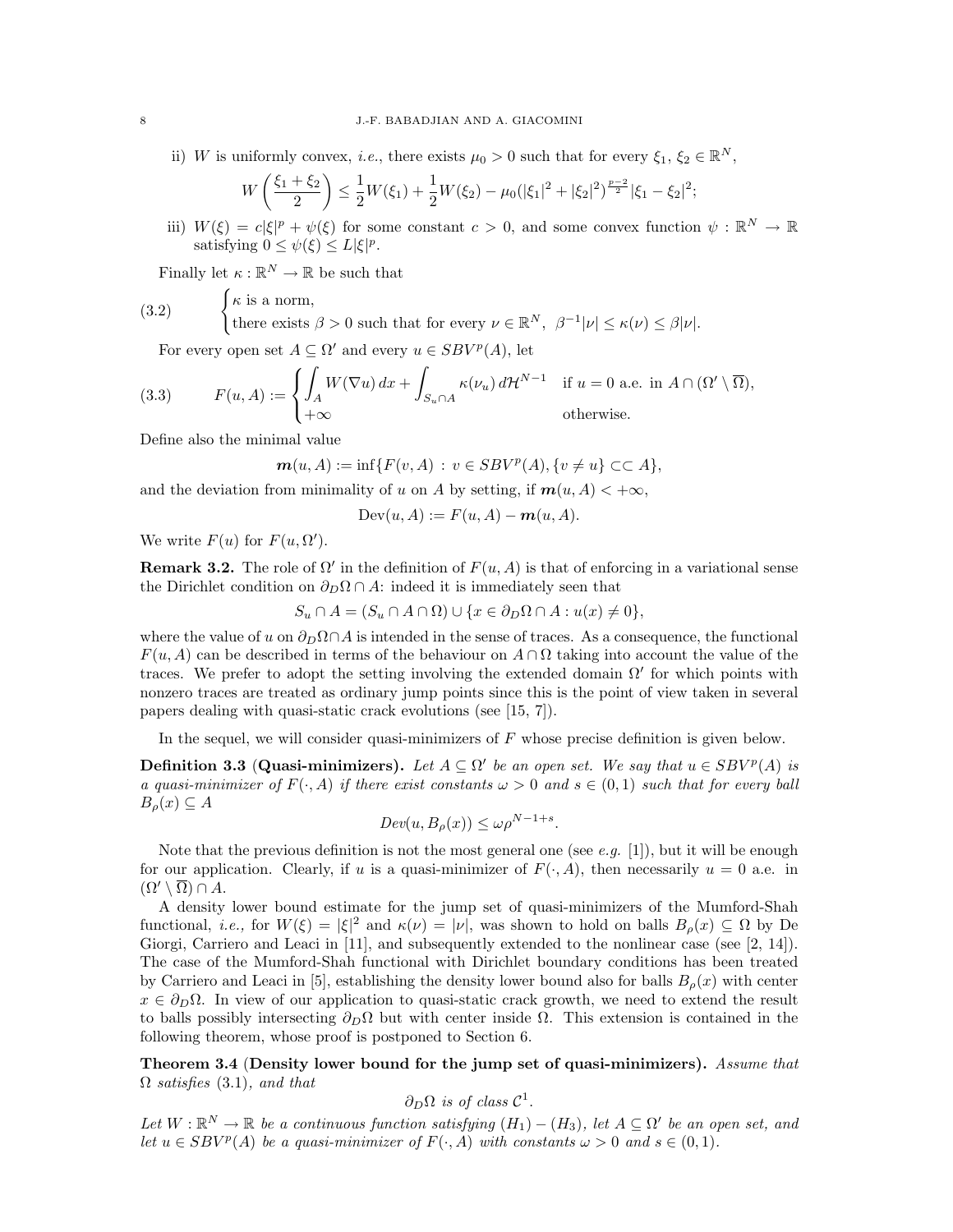Then for every  $\eta > 0$ , there exist  $\vartheta_0 > 0$  and  $\rho_0 > 0$  (depending only on N, p, L,  $\mu$ ,  $\beta$ , s,  $\omega$ , and  $\eta$ ) such that

$$
\mathcal{H}^{N-1}(S_u \cap B_{\rho}(x)) \ge \vartheta_0 \rho^{N-1}
$$

for all balls  $B_{\rho}(x) \subseteq A$  with center  $x \in \overline{S_u}$ , radius  $\rho \leq \rho_0$  and such that  $dist(B_{\rho}(x), \partial_N \Omega) > \eta$ .

The safety parameter  $\eta$  is introduced for technical reasons connected to the fact that only the portion  $\partial_D\Omega$  of  $\partial\Omega$  is assumed to be of class  $\mathcal{C}^1$ . This parameter enforces the balls involved in the density lower bound to be well distant from  $\partial_N \Omega$  on which only Lipschitz regularity is available. Note that if the entire boundary  $\partial\Omega$  was of class  $\mathcal{C}^1$ , then it would be useless to introduce  $\eta$ .

It is essential for our application to crack evolution that the constants  $\vartheta_0$  and  $\rho_0$  are independent of the subset  $A$  of  $\Omega'$ . Indeed we will need to consider a sequence of minimization problems stated on a decreasing family of open subsets of  $\Omega'$ , and we will need to ensure that the constants obtained in the density lower bound estimates are indeed uniform.

**Remark 3.5.** Let  $u \in SBV^p(A)$  be a quasi-minimizer of  $F(\cdot, A)$  for  $A \subseteq \Omega'$ . Clearly  $S_u \subseteq$  $(\Omega \cup \partial_D \Omega) \cap A$ . From standard properties of densities (see *e.g.* [2, Section 2.9]), we know that for  $\mathcal{H}^{N-1}$ -a.e.  $x \in [(\Omega \cup \partial_D \Omega) \cap A] \setminus S_u$  one has

$$
\lim_{\rho \to 0} \frac{\mathcal{H}^{N-1}(S_u \cap B_{\rho}(x))}{\rho} = 0.
$$

As a consequence of Theorem 3.4 we deduce that

$$
\mathcal{H}^{N-1}([(\Omega \cup \partial_D \Omega) \cap A] \cap (\overline{S_u} \setminus S_u)) = 0,
$$

so that  $S_u$  is essentially closed in  $[\Omega \cup \partial_D \Omega] \cap A$ .

The proof of Theorem 3.4 relies on a gradient bound estimate for local minimizers of the bulk energy under a homogeneous Dirichlet boundary condition, where the Dirichlet boundary  $\partial_D\Omega$ has been flattened into the boundary of a half plane. Let us introduce, for  $\delta \geq 0$ ,

$$
H_{\delta} := \{ x = (x', x_N) \in \mathbb{R}^N : x_N > -\delta \},
$$

and for every  $r \leq 1$  and  $u \in W^{1,p}(B_r)$ , let

(3.4) 
$$
F_0(u, B_r) := \begin{cases} \int_{B_r} W(\nabla u) dx & \text{if } u = 0 \text{ a.e. in } B_r \setminus H_\delta, \\ +\infty & \text{otherwise.} \end{cases}
$$

Note that if  $r < \delta$ , then the functional  $F_0(\cdot, B_r)$  does not see the Dirichlet condition which therefore becomes irrelevant.

**Definition 3.6 (Local minimizers).** Let  $r > 0$ . We say that  $u \in W^{1,p}(B_r)$  is a local minimizer of  $F_0(\cdot, B_r)$  if

$$
F_0(u, B_r) \le F_0(v, B_r)
$$

for every  $v \in W^{1,p}(B_r)$  with  $\{u \neq v\} \subset\subset B_r$ .

In order to estimate the gradient of such local minimizers we will need to distinguish the cases  $\delta > 1/2$  and  $\delta \in [0, 1/2]$ . In the former case, the problem will essentially be reduced to an interior estimate as in [14, Theorem 2.2], while in the latter case, the presence of the flat boundary will play a crucial role in the estimate.

Theorem 3.7 (Interior gradient bound). Assume that  $\delta > 1/2$  and that  $W : \mathbb{R}^N \to \mathbb{R}$  is a continuous function satisfying  $(H_1)$  and  $(H_2)$ . Let  $u \in W^{1,p}(B_{1/2})$  be a local minimizer of  $F_0(\cdot, B_{1/2})$ . Then, there exists a constant  $C_0 = C_0(N, p, L, \mu) > 0$  such that

$$
\text{ess}\sup_{B_{\rho/2}}|\nabla u|^p\leq \frac{C_0}{\rho^N}\int_{B_\rho}|\nabla u|^p\,dx\quad\textit{for every }\rho\leq 1/2.
$$

Theorem 3.7 is a direct consequence of [14, Theorem 2.2] since  $B_{1/2} \subset H_{\delta}$ , so that the flat boundary  $\partial H_\delta$  is not seen by the functional  $F_0(\cdot, B_{1/2})$ .

In Section 7, we will prove the following result which extends Theorem 3.7 up to the flat boundary.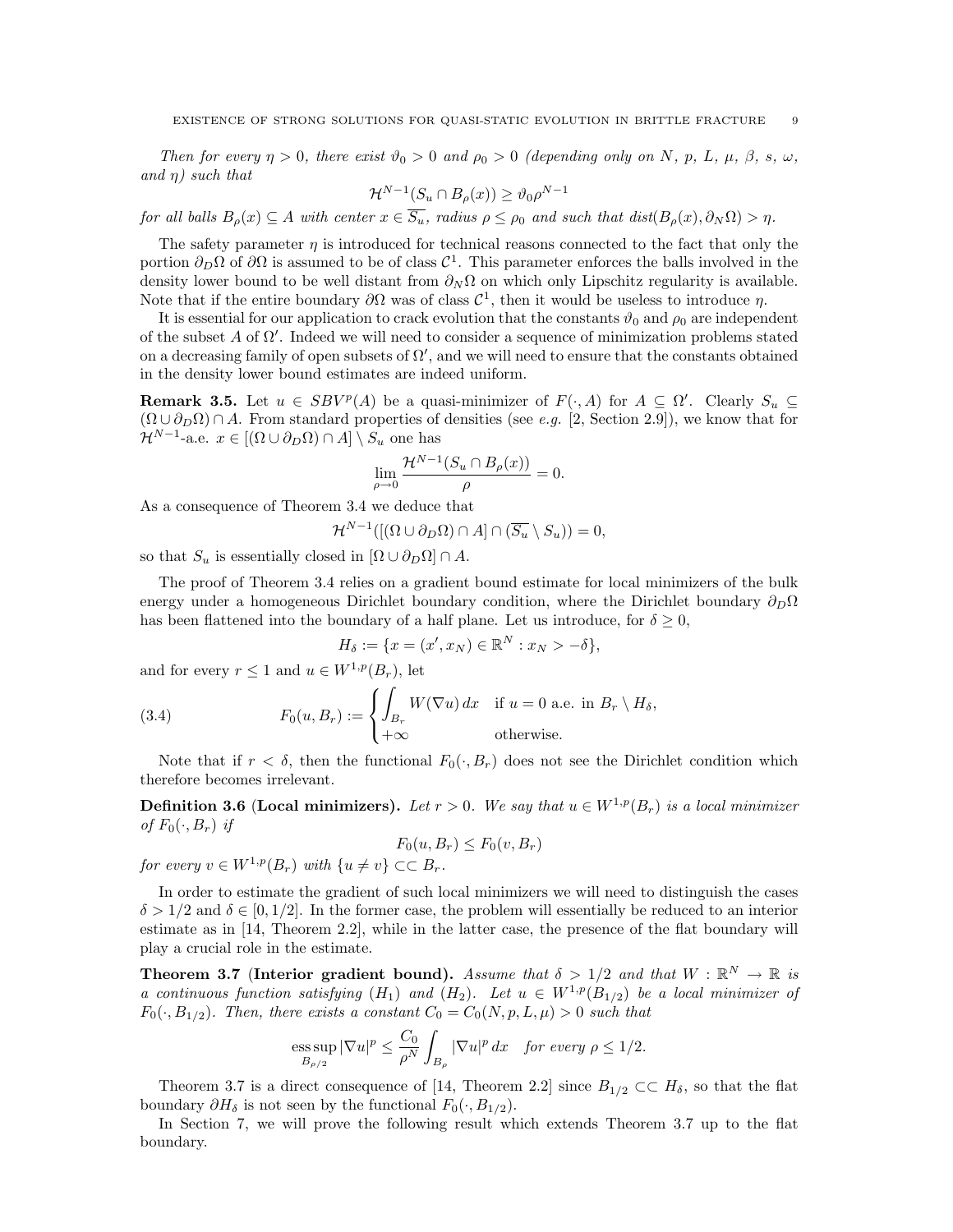Theorem 3.8 (Boundary gradient bound). Assume that  $\delta \in [0,1/2]$  and that  $W : \mathbb{R}^N \to \mathbb{R}$ is a continuous function satisfying  $(H_1)$  and  $(H_2)$ . Let  $u \in W^{1,p}(B_1)$  be a local minimizer of  $F_0(\cdot, B_1)$ . Then, for each  $R_0 < 1$ , there exists a constant  $C'_0 = C'_0(N, p, L, \mu, R_0, \|\nabla u\|_p) > 0$ (independent of  $\delta$ ) such that

$$
\underset{B_{\rho/2}}{\mathrm{ess}\sup} \,|\nabla u|^p \leq C_0' \left(\frac{1}{\rho^N} \int_{B_\rho} |\nabla u|^p \,dx + 1\right) \quad \text{for every } \rho \leq R_0.
$$

Without loss of generality, one can assume that the constants  $C_0$  and  $C'_0$  involved in Theorems 3.7 and 3.8 satisfy

(3.5)  $C_0 \le C'_0$ .

Note finally that  $C'_0$  is independent of  $\delta$ : this point is essential to establish Theorem 3.4 (see Lemma 6.6).

**Remark 3.9** (The case  $W(\xi) = |\xi|^2$ ). Note that the conclusion of Theorem 3.8 is easily established in the case  $W(\xi) = |\xi|^2$ . Indeed in that case the local minimizer  $u \in W^{1,2}(B_1)$  is actually a harmonic function over  $B_1 \cap H_\delta$ , so that harmonic reflexion across  $\partial H_\delta$  can be used in order to get the gradient bound as a consequence of the mean value property for harmonic functions.

In the study of the quasi-static crack evolution model, we will consider a sequence of minimization problems for free discontinuity functionals with a non homogeneous Dirichlet boundary condition. In order to infer a density lower bound for the jump set of their minimizers, we associate to them suitable quasi-minimizers of (3.3) and apply Theorem 3.4.

Let us consider an open set  $A \subseteq \Omega'$ , and let  $u \in SBV^p(A)$  be a solution of

(3.6) 
$$
\min\left\{\int_A W(\nabla v) dx + \int_{S_v} \kappa(v_v) d\mathcal{H}^{N-1} : v \in SBV^p(A), v = g \text{ a.e. in } (\Omega' \setminus \overline{\Omega}) \cap A\right\},\
$$

where  $g \in W^{1,\infty}(\Omega')$ . The following energy upper bound estimate holds.

**Lemma 3.10.** Assume that (3.1) and (3.2) hold, and that  $W : \mathbb{R}^N \to \mathbb{R}$  is a continuous function satisfying  $(H_1)$  and  $(H_2)$ . Let  $A \subseteq \Omega'$ ,  $g \in W^{1,\infty}(\Omega')$ , and let  $u \in SBV^p(A)$  be a solution of (3.6). There exists a constant  $c_0 > 0$  (depending only on N, p, L,  $\beta$ ,  $\|\nabla g\|_{\infty}$ , diam( $\Omega$ ), and the Lipschitz constant of  $\partial\Omega$ ) such that for any ball  $B_o(x) \subseteq A$ 

$$
\|\nabla u\|_{L^p(B_\rho(x); \mathbb{R}^N)}^p + \mathcal{H}^{N-1}(S_u \cap B_\rho(x)) \le c_0 \rho^{N-1}.
$$

*Proof.* Let us compare u with  $v := u \chi_{A \setminus [\Omega \cap B_{\rho}(x)]}$ . Observe that  $v \in SBV^p(A)$  with  $v = g$  on  $(\Omega' \setminus \overline{\Omega}) \cap A$ . Moreover

$$
S_v \cap \overline{B_\rho(x)} \subset [\partial B_\rho(x) \cap \Omega] \cup [\partial_D \Omega \cap B_\rho(x)].
$$

By the minimality of u, since W satisfies  $(H_1)$  and  $\kappa$  satisfies (3.2), we infer  $(v = u = g$  a.e. in  $B_{\rho}(x) \cap [\Omega' \setminus \overline{\Omega}]$ 

$$
L^{-1}\int_{B_{\rho}(x)}|\nabla u|^p\,dy+\beta^{-1}\mathcal{H}^{N-1}(S_u\cap B_{\rho}(x))\leq L\int_{B_{\rho}(x)}|\nabla v|^p\,dy+\beta\mathcal{H}^{N-1}(S_v\cap \overline{B_{\rho}(x)})\\ \leq L\|\nabla g\|^p_\infty\omega_N\rho^N+\beta N\omega_N\rho^{N-1}+\beta\mathcal{H}^{N-1}(\partial_D\Omega\cap B_{\rho}(x)),
$$

so that the result follows by the Lipschitz regularity of  $\partial\Omega$ , and the fact that  $\rho \leq \text{diam}(\Omega') \leq$  $2\text{diam}(\Omega)$ .

The following result holds.

**Proposition 3.11.** Assume that (3.1) and (3.2) hold, and that  $W : \mathbb{R}^N \to \mathbb{R}$  is a function of class  $\mathcal{C}^1$  satisfying  $(H_1)$  and  $(H_2)$ . Let  $A \subseteq \Omega'$ ,  $g \in W^{1,\infty}(\Omega')$ , and let  $u \in SBV^p(A)$  be a solution of (3.6). Then the function

$$
\hat{u} := u - g \in SBV^p(A)
$$

is a quasi-minimizer of  $F(\cdot, A)$  for  $s = 1/p$  and  $\omega > 0$  which only depends on N, p, L,  $\beta$ ,  $\|\nabla g\|_{\infty}$ ,  $diam(\Omega)$ , and the Lipschitz constant of  $\partial\Omega$ .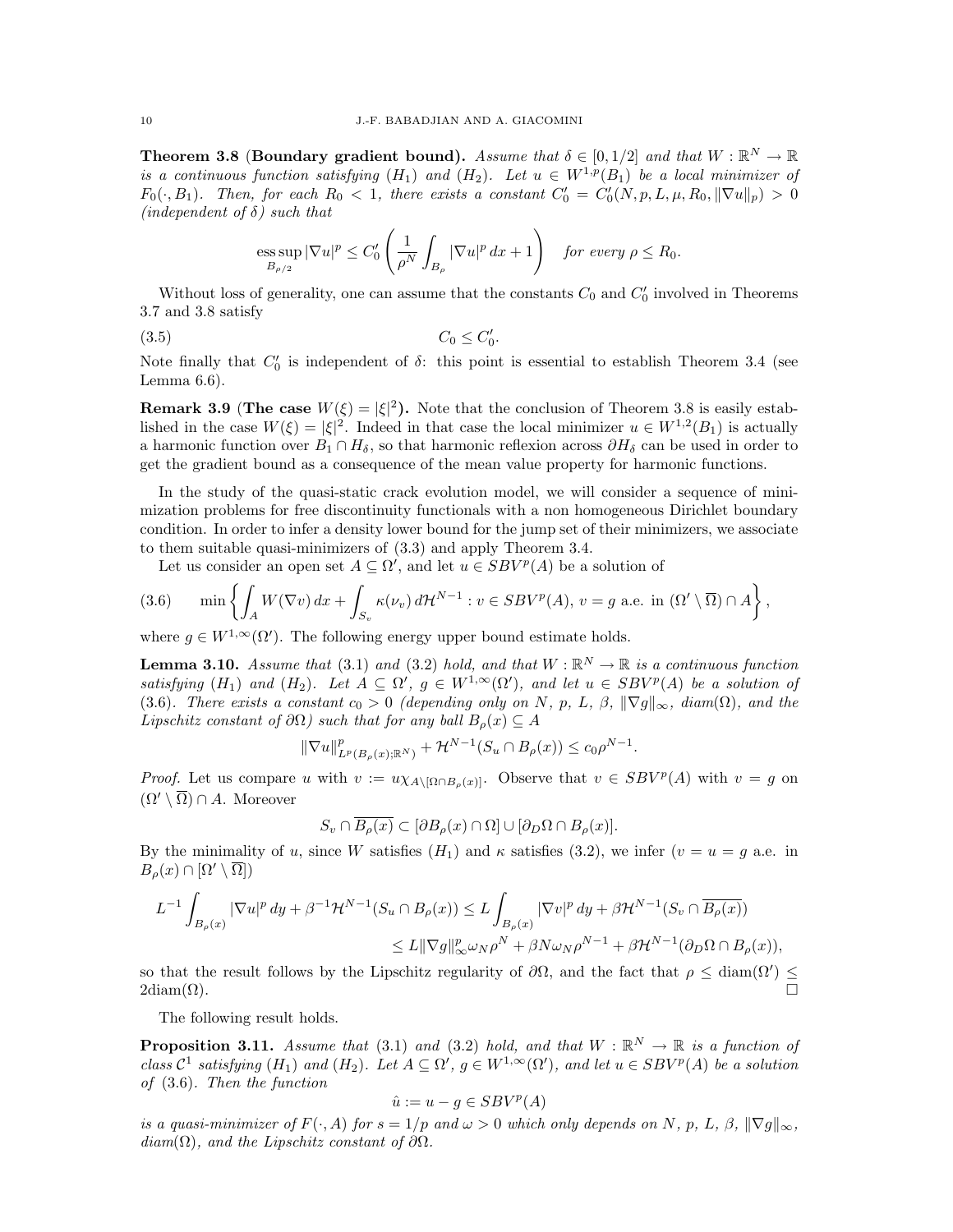*Proof.* Since  $S_{\hat{u}} = S_u$ , then  $\hat{u}$  minimizes

$$
v \mapsto \int_A W(\nabla v) \, dy + \int_0^1 \int_A DW(\nabla v + s\nabla g) \cdot \nabla g \, dy \, ds + \int_{S_v \cap A} \kappa(\nu_v) \, d\mathcal{H}^{N-1}
$$

among all  $v \in SBV^p(A)$  with  $v = 0$  a.e. in  $(\Omega' \setminus \overline{\Omega}) \cap A$ . Let  $B_\rho(x) \subseteq A$  and  $v \in SBV^p(A)$  with  $\{v \neq \hat{u}\}\subset\subset B_{\rho}(x)$ . From the previous minimality property we deduce that

$$
(3.7) \quad F(\hat{u}, B_{\rho}(x)) \le F(v, B_{\rho}(x)) + \int_0^1 \int_{B_{\rho}(x)} \left( DW(\nabla v + s\nabla g) - DW(\nabla \hat{u} + s\nabla g) \right) \cdot \nabla g \, dy \, ds.
$$

By the p-growth property  $(H_1)$  and the convexity of W (see Remark 3.1), we deduce that its differential DW satisfies the following  $(p-1)$ -growth condition: for all  $\xi \in \mathbb{R}^N$ ,

$$
|DW(\xi)| \le c|\xi|^{p-1},
$$

for some constant  $c > 0$  depending only on p and L (see e.g. [18, Lemma 5.2]). Hence, by Hölder's inequality, we infer that

$$
\begin{aligned} \left| \int_0^1 \int_{B_\rho(x)} DW(\nabla \hat u + s\nabla g) \cdot \nabla g \, dy \, ds \right| \\ &\qquad \le c \left( \| \nabla \hat u \|_{L^p(B_\rho(x);{\mathbb R}^N)}^{p-1} \| \nabla g \|_{L^p(B_\rho(x);{\mathbb R}^N)} + \| \nabla g \|_{L^p(B_\rho(x);{\mathbb R}^N)}^p \right), \end{aligned}
$$

for some constant  $c = c(p, L) > 0$ . Using Lemma 3.10 and the coercivity property  $(H_1)$ , we get that

$$
(3.8) \quad \left| \int_0^1 \int_{B_\rho(x)} DW(\nabla \hat{u} + s\nabla g) \cdot \nabla g \, dy \, ds \right|
$$
  

$$
\leq c \left( \left( (c_0 L \rho^{N-1})^{(p-1)/p} + (\|\nabla g\|_{\infty}^p \omega_N \rho^N)^{(p-1)/p} \right) (\|\nabla g\|_{\infty}^p \omega_N \rho^N)^{1/p} + \|\nabla g\|_{\infty}^p \omega_N \rho^N \right)
$$
  

$$
\leq c_1 \rho^{N-1+1/p},
$$

for some constant  $c_1 > 0$  depending only on N, p, L,  $\beta$ ,  $\|\nabla g\|_{\infty}$ , diam( $\Omega$ ), and the Lipschitz constant of  $\partial\Omega$ .

In order to estimate the other term, we use Young's formula to get that

$$
(3.9) \quad \left| \int_0^1 \int_{B_\rho(x)} DW(\nabla v + s\nabla g) \cdot \nabla g \, dy \, ds \right| \le c \int_{B_\rho(x)} \left( \varepsilon^{p/(p-1)} |\nabla v|^p + (\varepsilon^{-p} + 1) |\nabla g|^p \right) \, dy
$$
  

$$
\le c_2 \left( \varepsilon^{p/(p-1)} F(v, B_\rho(x)) + (\varepsilon^{-p} + 1) \rho^N \right),
$$

for some constant  $c_2 = c_2(p, L, ||\nabla g||_{\infty}) > 0$  and for  $\varepsilon > 0$  to be fixed later. Hence gathering (3.7),  $(3.8)$  and  $(3.9)$ , we infer that

$$
F(\hat{u}, B_{\rho}(x)) \le (1 + c_2 \varepsilon^{p/(p-1)}) F(v, B_{\rho}(x)) + c_1 \rho^{N-1+1/p} + c_2 (\varepsilon^{-p} + 1) \rho^N.
$$

Taking the infimum with respect to such v's leads to

$$
Dev(\hat{u}, B_{\rho}(x)) \le c_2 \varepsilon^{p/(p-1)} F(\hat{u}, B_{\rho}(x)) + c_1 \rho^{N-1+1/p} + c_2 (\varepsilon^{-p} + 1) \rho^N.
$$

As a consequence, using Lemma 3.10 we obtain that

$$
\operatorname{Dev}(\hat{u}, B_{\rho}(x)) \le c_3 \left( \varepsilon^{p/(p-1)} \rho^{N-1} + \rho^{N-1+1/p} + (\varepsilon^{-p} + 1) \rho^N \right)
$$

where  $c_3 > 0$  depends only on N, p, L,  $\beta$ ,  $\|\nabla g\|_{\infty}$ , diam( $\Omega$ ), and the Lipschitz constant of  $\partial\Omega$ . If we choose  $\varepsilon = \rho^{1/(pp')}$ , we finally get that

$$
Dev(\hat{u}, B_{\rho}(x)) \le \omega \rho^{N-1+1/p},
$$

for some constant  $\omega > 0$  so that  $\hat{u}$  is a quasi-minimizer for  $F(\cdot, A)$  with the choice  $s = 1/p$ .  $\Box$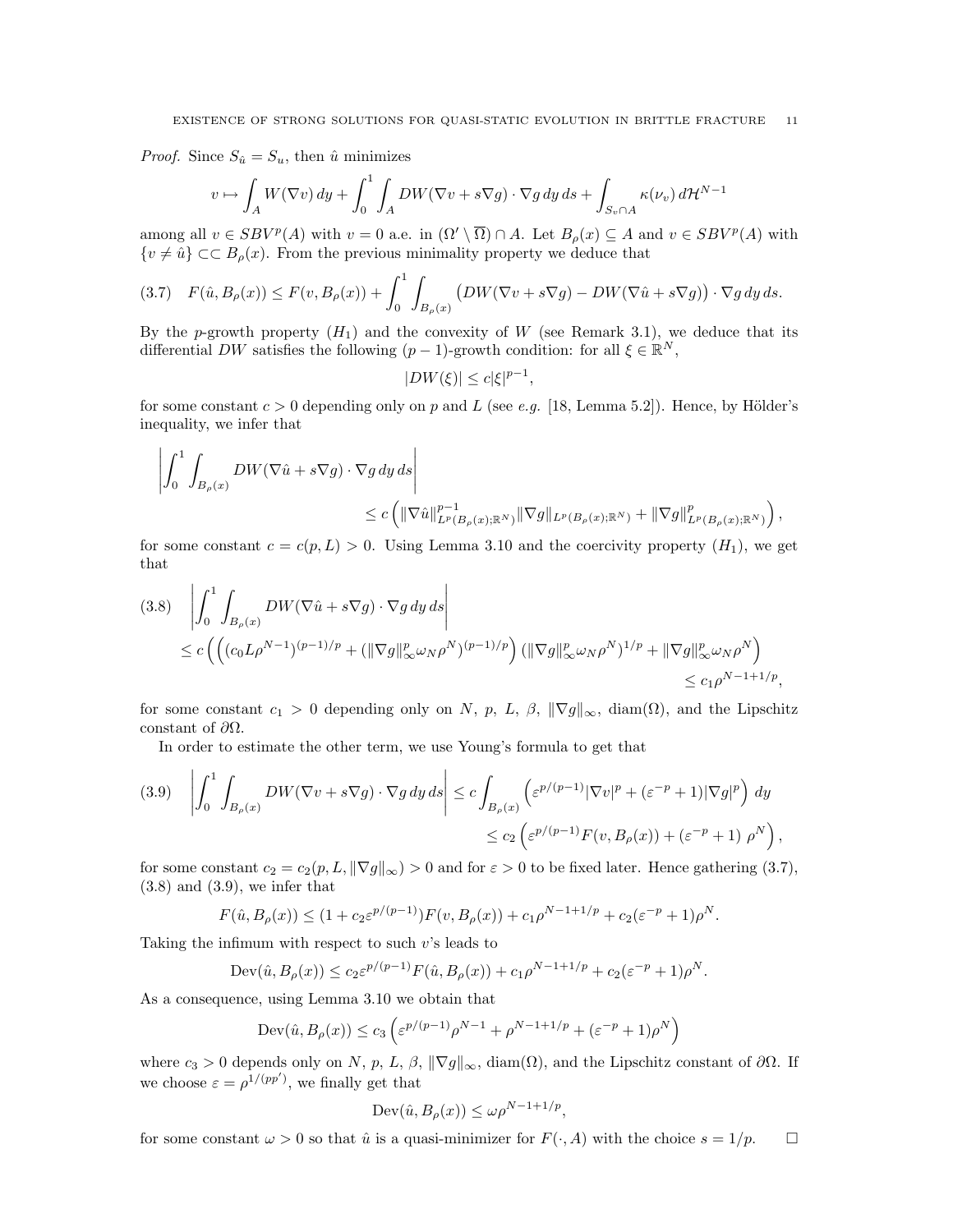#### 12 J.-F. BABADJIAN AND A. GIACOMINI

#### 4. Quasi-static crack evolutions

As mentioned in the Introduction, the Francfort-Marigo model for quasi-static crack propagation introduced in [16] has been addressed from a mathematical point of view in several papers, in order to find suitable frameworks in which rigorous existence results could be proved (see  $[10, 15, 7]$ .

In the sequel, we present a mathematical formulation of the Francfort-Marigo model which is a sort of compromise between [15] and [7]. Specifically we consider an anti-plane generalized geometry with elastic energy density W of convex type, and an anisotropic Griffith energy for the cracks. Within this framework, we have at our disposal the tools for establishing existence of quasi-static crack evolutions, and those for proving regularity results for the jump set of the minimizers of the associated free discontinuity problems.

The reference configuration. Let  $\Omega$  be a bounded open subset of  $\mathbb{R}^N$   $(N \geq 2)$  with Lipschitz boundary which stands for the reference configuration of an elastic material that can experience cracks. We write  $\partial\Omega = \partial_N\Omega \cup \partial_D\Omega$ , where  $\partial_D\Omega$  denotes the Dirichlet part of the boundary on which the displacement is prescribed, and  $\partial_N \Omega$  denotes the Neumann part of the boundary which is traction free. We assume that  $\partial_D\Omega$  is open in the relative topology of  $\partial\Omega$ .

Admissible configurations. Consider a boundary displacement g given by the trace on  $\partial_D\Omega$  of a function in  $W^{1,p}(\Omega)$ . We say that a pair  $(u, \Gamma)$  is an admissible configuration for g, and we write  $(u, \Gamma) \in \mathcal{A}(g)$ , if  $u \in SBV^p(\Omega)$ ,  $\Gamma \in \mathcal{R}(\overline{\Omega})$  (see (2.2)) with  $S_u \subset \Gamma$ , and  $u = g \mathcal{H}^{N-1}$ -a.e. on  $\partial_D\Omega \setminus \Gamma$ . The set Γ stands for the crack of the body, while the function u is the associated displacement.

Bulk and surface energies. Let  $W : \mathbb{R}^N \to \mathbb{R}$  be a convex function of class  $\mathcal{C}^1$  satisfying  $(H_1)$  of Section 3, and let  $\kappa : \mathbb{R}^N \to \mathbb{R}$  be such that (3.2) holds. Given an admissible configuration  $(u, \Gamma)$ for the boundary displacement  $q$ , we set

.

(4.1) 
$$
\mathcal{W}(\nabla u) := \int_{\Omega} W(\nabla u) dx \quad \text{and} \quad \mathcal{K}(\Gamma) := \int_{\Gamma \backslash \partial_N \Omega} \kappa(\nu_{\Gamma}) d\mathcal{H}^{N-1}
$$

The quantity  $W(\nabla u)$  stands for the elastic energy associated to the displacement u, while  $\mathcal{K}(\Gamma)$  is the energy associated to the crack Γ. Following Griffith' ideas,  $\mathcal{K}(\Gamma)$  is proportional to the surface of Γ, and here we consider a possibly anisotropic surface energy depending on the approximate normal  $\nu_{\Gamma}$  to  $\Gamma$ . Note that  $\Gamma \cap \partial_N \Omega$  does not contribute to the energy associated to Γ.

Finally, we define the total energy of the configuration  $(u, \Gamma)$  as

$$
\mathcal{E}(u, \Gamma) := \mathcal{W}(\nabla u) + \mathcal{K}(\Gamma).
$$

Quasi-static evolutions. Let us fix a time interval  $[0, T]$ , where  $T > 0$ , and consider a timedependent boundary displacement

(4.2) 
$$
g \in AC(0,T;W^{1,p}(\Omega) \cap L^{\infty}(\Omega)).
$$

**Definition 4.1 (Quasi-static crack evolution).** The map  $[0, T] \ni t \mapsto (u(t), \Gamma(t))$  is a quasistatic evolution relative to the boundary displacement g if  $(u(t), \Gamma(t)) \in \mathcal{A}(g(t))$  for all  $t \in [0, T]$ , and if the following properties are satisfied:

- (a) Irreversibility: for every  $0 \leq s \leq t \leq T$ , then  $\Gamma(s) \subset \Gamma(t)$ .
- (b) Global stability: for every  $(v, \Gamma') \in \mathcal{A}(g(t))$  such that  $\Gamma(t) \tilde{\subset} \Gamma'$

(4.3) 
$$
\mathcal{E}(u(t),\Gamma(t)) \leq \mathcal{E}(v,\Gamma').
$$

(c) Energy balance: for every  $t \in [0,T]$ , the total energy  $\mathcal{E}(t) := \mathcal{E}(u(t), \Gamma(t))$  is absolutely continuous and

$$
\mathcal{E}(t) = \mathcal{E}(0) + \int_0^t \int_{\Omega} DW(\nabla u(s, x)) \cdot \nabla \dot{g}(s, x) \, dx \, ds.
$$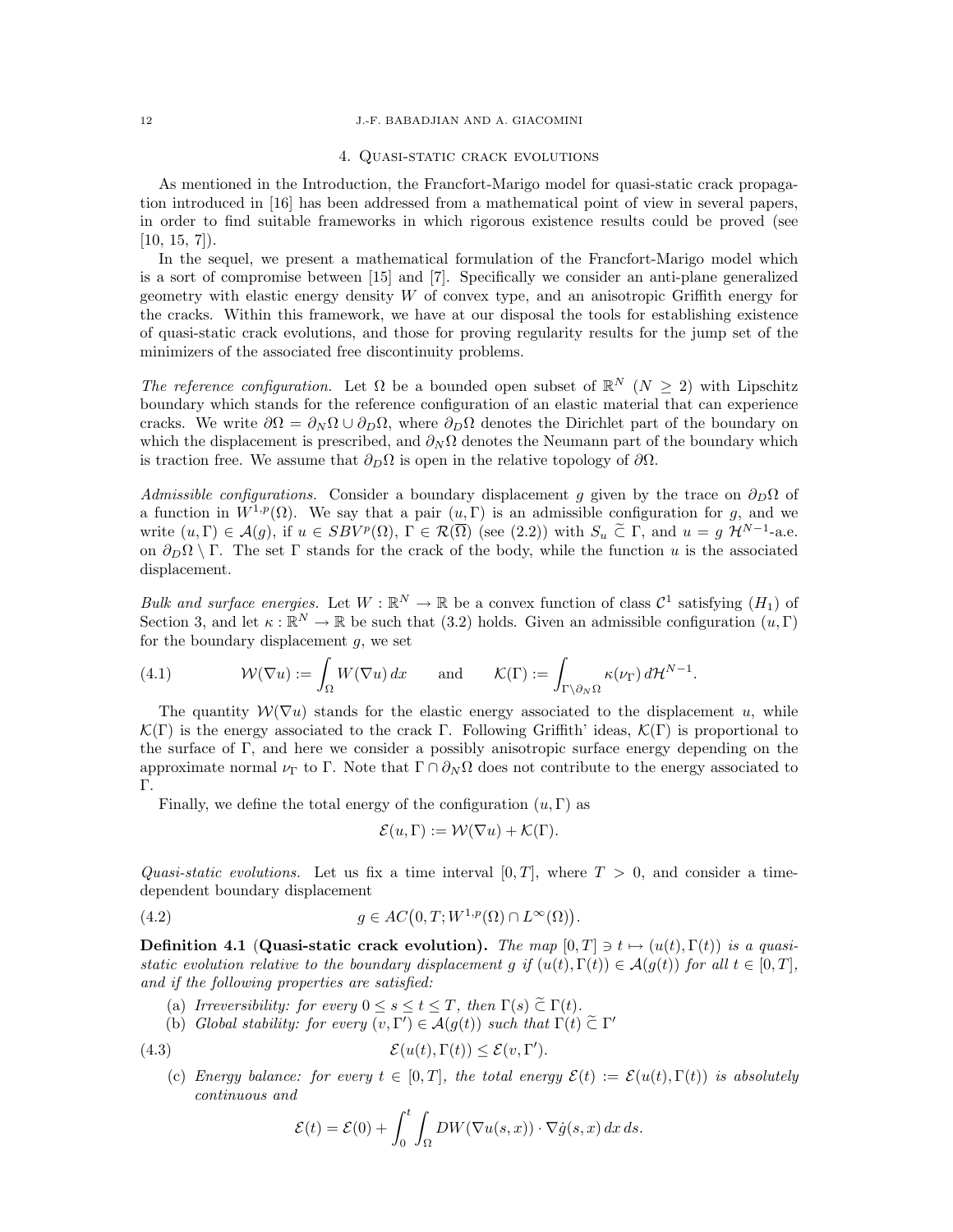The following result has been proved in [7].

**Theorem 4.2.** Let g be an admissible boundary displacement satisfying (4.2), and let  $(u_0, \Gamma_0) \in$  $\mathcal{A}(g(0))$  be globally stable in the sense of (4.3). Then there exists a quasi-static evolution  $[0,T] \ni$  $t \mapsto (u(t), \Gamma(t))$  relative to g and such that  $(u(0), \Gamma(0)) = (u_0, \Gamma_0).$ 

The previous existence result is obtained following the main ideas outlined in [16]. Namely, a discretized in time evolution is constructed by means of minimum problems taking into account the irreversibility condition which forces the crack to increase in time. Then the time step discretization is sent to zero, and the quasi-static evolution arises as the limit of a suitable piecewise constant interpolation in time of the discretized evolution.

More precisely let

(4.4) 
$$
0 = t_0^k < t_1^k < \dots < t_{n(k)}^k = T
$$

be a discretization of the time interval  $[0, T]$  such that the time step

(4.5) 
$$
\delta_k := \sup_{1 \le i \le n(k)} (t_i^k - t_{i-1}^k) \to 0,
$$

and set  $g_i^k := g(t_i^k)$ . Setting  $(u_0^k, \Gamma_0^k) = (u_0, \Gamma_0)$ , and assuming to have constructed  $(u_{i-1}^k, \Gamma_{i-1}^k) \in$  $\mathcal{A}(g_{i-1}^k)$ , let  $(u_i^k, \Gamma_i^k) \in \mathcal{A}(g_i^k)$  be a solution of

(4.6) 
$$
\min \{ \mathcal{W}(\nabla u) + \mathcal{K}(\Gamma) : (u, \Gamma) \in \mathcal{A}(g_i^k), \ \Gamma_{i-1}^k \widetilde{\subset} \ \Gamma \}.
$$

The existence of solutions to problem (4.6) can be established using the direct method in the calculus of variations (see [7, Theorem 3.10]) thanks to Ambrosio's theorem (Theorem 2.1) and the compactness of  $\mathcal{R}(\overline{\Omega})$  with respect to the  $\sigma^p$ -convergence (Proposition 2.4). Note that by a truncation argument we can always assume that for every  $i = 0, \ldots, n(k)$ 

(4.7) ku k <sup>i</sup> k<sup>∞</sup> ≤ kg k <sup>i</sup> k∞.

For future reference, we need the following definition.

Definition 4.3 (Incremental configurations and discrete in time evolutions). Consider the discretization  $(4.4)$  of the time interval  $[0, T]$ .

We say that  $\{(u_i^k, \Gamma_i^k) : i = 0, \ldots, n(k)\}\$ is a family of incremental configurations if  $(u_i^k, \Gamma_i^k)$  is a solution of (4.6) and (4.7) is satisfied.

The associated discrete in time evolution  $[0,T] \ni t \mapsto (u^k(t), \Gamma^k(t))$  is defined as the right continuous piecewise constant interpolations

(4.8) 
$$
u^{k}(t) := u_{i}^{k}, \quad g^{k}(t) := g_{i}^{k}, \quad \Gamma^{k}(t) := \Gamma_{i}^{k}, \quad t \in [t_{i}^{k}, t_{i+1}^{k}),
$$
  
with 
$$
u^{k}(T) = u_{n(k)}^{k}, \Gamma^{k}(T) = \Gamma_{n(k)}^{k} \text{ and } g^{k}(T) = g_{n(k)}^{k}.
$$

A quasi-static evolution is obtained from (4.8) by letting  $k \to +\infty$ , *i.e.*, by letting the time step discretization tend to zero. More precisely the following result holds (see [7, 15]).

**Theorem 4.4.** Let  $[0,T] \ni t \mapsto (u^k(t), \Gamma^k(t))$  be a discrete in time evolution relative to the discretization  $\{t_i^k\}_{0\leq i\leq n(k)}$  of the time interval  $[0,T]$  satisfying (4.4) and (4.5). The following properties hold.

(a) There exists a constant  $C > 0$  such that for every  $k \in \mathbb{N}$  and  $t \in [0, T]$ 

$$
||u^k(t)||_{\infty} + ||\nabla u^k(t)||_p + \mathcal{H}^{N-1}(\Gamma^k(t)) \leq C.
$$

(b) There exist a quasi-static evolution  $[0, T] \ni t \mapsto (u(t), \Gamma(t))$  relative to the boundary displacement g and with initial configuration  $(u_0, \Gamma_0)$ , and a subsequence of  $(u^k(t), \Gamma^k(t))$ (not relabelled) such that for every  $t \in [0, T]$ ,  $\Gamma(t) \tilde{\subset} \Omega \cup \partial_D \Omega$ ,

$$
\mathcal{W}(\nabla u^k(t)) \to \mathcal{W}(\nabla u(t))
$$

and

(4.9) 
$$
\mathcal{K}(\Gamma^k(t)) \to \mathcal{K}(\Gamma(t)).
$$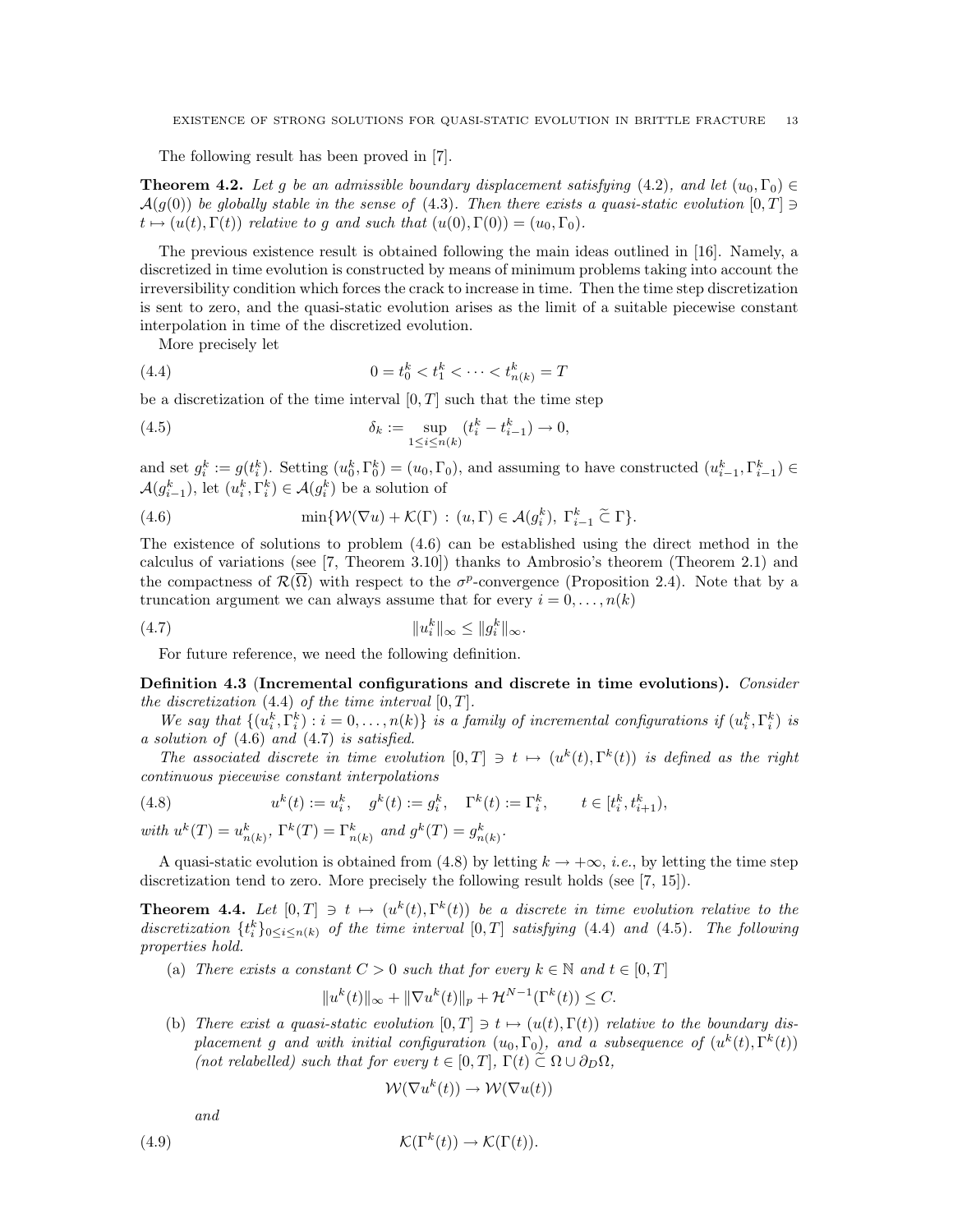Moreover, for every  $t \in [0, T]$ 

 $\Gamma^{k}(t) \cup \partial_{N}\Omega \to \Gamma(t) \cup \partial_{N}\Omega$  in the sense of  $\sigma$  $^{p}$ -convergence on  $\overline{\Omega}$ ,

and for a subsequence  $(k_t)$  (possibly depending on t)

 $u^{k_t}(t) \rightharpoonup u(t)$  weakly in  $SBV^p(\Omega)$ .

# 5. Regular quasi-static evolutions in the two-dimensional anti-plane setting

In this section we show that in dimension two, and under suitable assumptions on the reference configuration, the boundary displacements and the bulk energy density, there exists a quasi-static evolution whose associated crack is, at any time, topologically closed. As a consequence, also the associated displacements enjoy more regularity, they are Sobolev and Hölder continuous outside the crack. We will speak of *regular* quasi-static evolutions.

Let us consider the case  $N = 2$ . Assume that the reference configuration  $\Omega \subseteq \mathbb{R}^2$  is such that

(5.1) 
$$
\begin{cases} \Omega \subseteq \mathbb{R}^2 \text{ is open, bounded and with Lipschitz boundary,} \\ \partial_D \Omega \subseteq \partial \Omega \text{ is open in the relative topology and of class } C^1, \\ \partial_N \Omega := \partial \Omega \setminus \partial_D \Omega. \end{cases}
$$

We assume that the elastic energy density  $W:\mathbb{R}^2\to\mathbb{R}$  and the surface energy density  $\kappa:\mathbb{R}^2\to\mathbb{R}$ R are such that

(5.2) W is of class  $C^1$  and satisfies  $(H_1)-(H_3)$  of Section 3, and  $\kappa$  satisfies (3.2).

Note that in view of Remark 3.1, W is uniformly convex on  $\mathbb{R}^2$ .

Let us consider a prescribed boundary displacement  $g$  such that

(5.3) 
$$
g \in AC(0,T;W^{1,\infty}(\Omega)).
$$

Finally let us assume that the globally stable initial configuration  $(u_0, \Gamma_0) \in \mathcal{A}(g(0))$  is such that  $\Gamma_0 \subseteq \Omega \cup \partial_D \Omega$  is closed in the relative topology, and for every  $\eta > 0$  there exist  $\vartheta_0 > 0$  and  $\rho_0 > 0$  such that for every  $x \in \Gamma_0$  and  $\rho \leq \rho_0$  with  $dist(B_\rho(x), \partial_N \Omega) > \eta$ 

(5.4) 
$$
\mathcal{H}^1(\Gamma_0 \cap B_{\rho}(x)) \geq \vartheta_0 \rho.
$$

Remark 5.1. Note that the family of all admissible initial configurations is not empty. Indeed, let  $\Omega_0 \subseteq \mathbb{R}^2$  be a bounded open set such that  $\overline{\Omega} \subseteq \Omega_0$ , and set  $\Omega' := \Omega_0 \setminus \partial_N \Omega$ . Let us extend  $g(0)$ to a function in  $W^{1,\infty}(\Omega_0)$ , and let  $u_0 \in SBV^p(\Omega')$  be a solution of

$$
\min\left\{\int_{\Omega'} W(\nabla v) dx + \int_{S_v} \kappa(v_v) d\mathcal{H}^{N-1} : v \in SBV^p(\Omega'), v = g(0) \text{ a.e. in } \Omega' \setminus \overline{\Omega}\right\}.
$$

From Proposition 3.11,  $u_0 - g(0)$  is a quasi-minimizer of the functional (3.3) with  $A = \Omega'$ . By Theorem 3.4 and Remark 3.5, the set  $\Gamma_0 := S_{u_0} \tilde{\subset} \Omega \cup \partial_D \Omega$  is essentially relatively closed in  $\Omega \cup \partial_D \Omega$  and satisfies (5.4) for suitable  $\vartheta_0$ ,  $\rho_0 > 0$ .

The main result of the paper is the following.

Theorem 5.2 (Existence of regular quasi-static evolutions). Assume  $(5.1)$ ,  $(5.2)$ ,  $(5.3)$  and (5.4). Then there exists a quasi-static evolution  $[0,T] \ni t \mapsto (u(t), \Gamma(t))$  relative to the boundary displacement g, with  $(u(0), \Gamma(0)) = (u_0, \Gamma_0)$ , such that for every  $t \in [0, T]$ 

 $\Gamma(t) \subseteq \Omega \cup \partial_{\mathcal{D}}\Omega$  is closed in the relative topology,

and, for some  $\alpha \in (0,1)$  independent of t,

$$
u(t) \in W^{1,p}(\Omega \setminus \Gamma(t)) \cap L^{\infty}(\Omega) \cap C^{0,\alpha}_{\text{loc}}((\Omega \cup \partial_D \Omega) \setminus \Gamma(t)).
$$

In order to prove existence of regular quasi-static evolutions, we study more in details the discrete in time evolutions which are used to establish the existence of quasi-static evolutions. We will prove that incremental configurations with additional regularity properties can be constructed (Proposition 5.3), and that, thanks to a uniform lower bound for the density of the cracks (Proposition 5.5), this regularity is transferred to the associated quasi-static evolutions as the time step discretization vanishes (Theorem 5.7).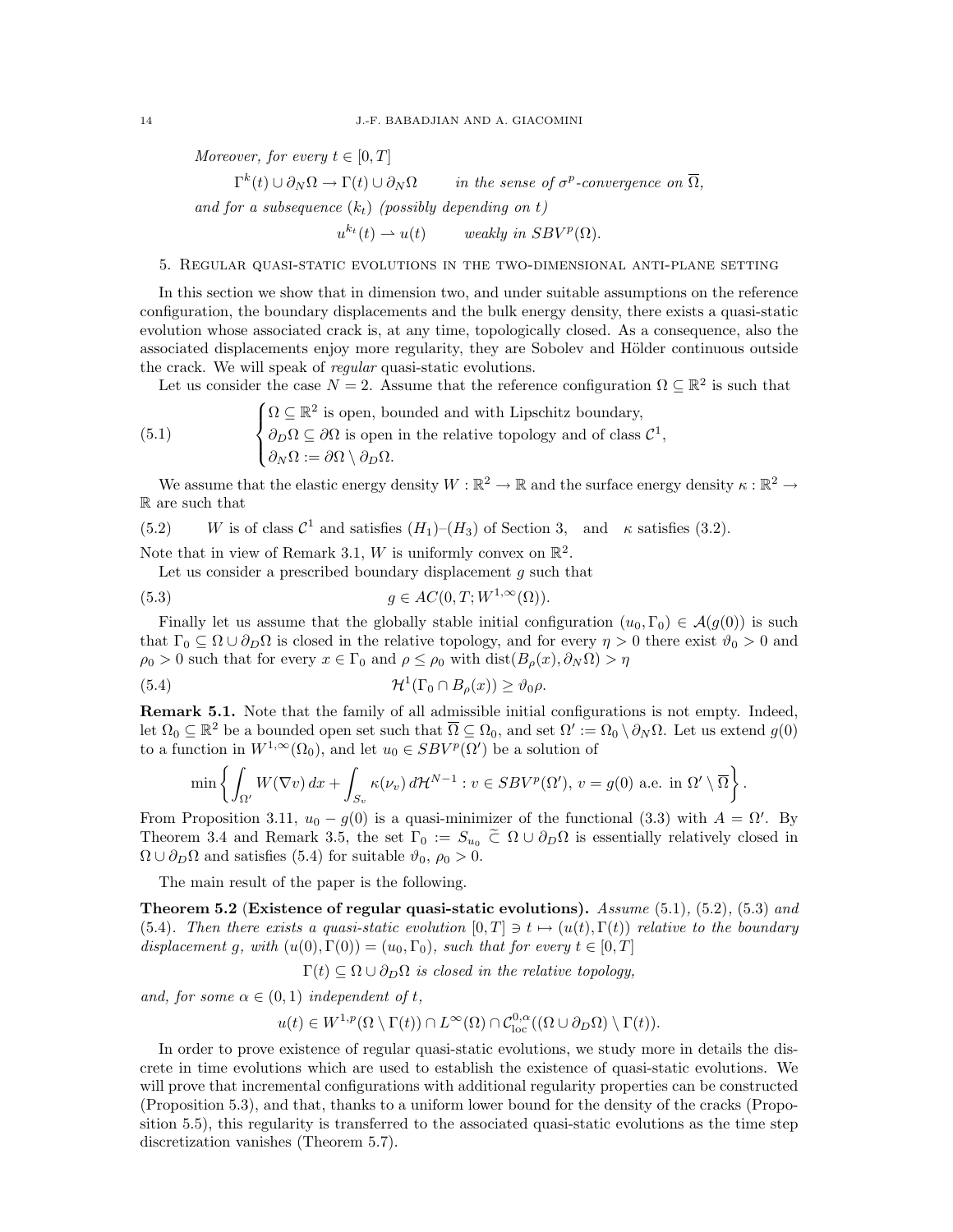As in the previous section, let us take a discretization  $\{t_i^k\}_{0 \leq i \leq n(k)}$  of the time interval  $[0, T]$ satisfying (4.4) and (4.5), and set  $g_i^k := g(t_i^k)$ .

In order to deal with the Dirichlet boundary condition, let us introduce a bounded open set  $\Omega_0 \subseteq \mathbb{R}^2$  such that  $\overline{\Omega} \subseteq \Omega_0$  and  $\text{diam}(\Omega_0) \leq 2\text{diam}(\Omega)$ . By using an extension operator, we may assume that

$$
g \in AC(0,T;W^{1,\infty}(\Omega_0)).
$$

Given  $(u, \Gamma) \in \mathcal{A}(g(t))$ , we extend u to  $\Omega_0$  by setting  $u = g(t)$  on  $\Omega_0 \setminus \Omega$  obtaining a function in  $SBV^p(\Omega_0)$ . Note that we may have created a jump on the Neumann part  $\partial_N\Omega$  with

$$
S_u \widetilde{\subset} \Gamma \cup \partial_N \Omega,
$$

but this additional jump is not counted in the energy (4.1). As a consequence,  $\mathcal{A}(q(t))$  may be described as

$$
\mathcal{A}(g(t)) = \{ (u, \Gamma) : u \in SBV^p(\Omega_0), \Gamma \widetilde{\subset} \overline{\Omega}, S_u \widetilde{\subset} \partial_N \Omega \cup \Gamma, u = g(t) \text{ a.e. in } \Omega_0 \setminus \Omega \}.
$$

The following result holds.

Proposition 5.3 (Regular incremental configurations).  $Assume (5.1), (5.2), (5.3)$  and  $(5.4)$ . There exist incremental configurations  $(u_i^k, \Gamma_i^k) \in \mathcal{A}(g_i^k)$  with  $(u_0^k, \Gamma_0^k) = (u_0, \Gamma_0)$ , such that for every  $k \in \mathbb{N}$  and  $i \in \{0, \ldots, n(k)\},\$ 

$$
\Gamma_i^k = \Gamma_{i-1}^k \cup \left( \overline{S_{u_i^k}} \setminus \partial_N \Omega \right),
$$

 $\Gamma_i^k \subseteq \Omega \cup \partial_D \Omega$  is closed in the relative topology,

and for some  $\alpha \in (0,1)$  independent of k and i

$$
u_i^k \in W^{1,p}(\Omega \setminus \Gamma_i^k) \cap L^{\infty}(\Omega) \cap C_{\text{loc}}^{0,\alpha}((\Omega \cup \partial_D \Omega) \setminus \Gamma_i^k).
$$

Finally for every  $\eta > 0$ , there exist  $\vartheta_0 > 0$  and  $\rho_0 > 0$  (independent of k and i) such that

(5.5) 
$$
\mathcal{H}^1(\Gamma_i^k \cap B_{\rho}(x)) \ge \vartheta_0 \rho
$$

for every ball  $B_\rho(x) \subseteq \Omega_0 \setminus (\partial_N \Omega \cup \Gamma_{i-1}^k)$  with center  $x \in \Gamma_i^k$ , radius  $\rho \le \rho_0$ , and such that  $dist(B_\rho(x), \partial_N \Omega) > \eta.$ 

*Proof.* Assuming having constructed  $(u_{i-1}^k, \Gamma_{i-1}^k) \in \mathcal{A}(g_{i-1}^k)$  at time  $t_{i-1}^k$  for  $i \geq 1$ , with  $\Gamma_{i-1}^k \subseteq$  $\Omega \cup \partial_D \Omega$  closed in the relative topology of  $\Omega \cup \partial_D \Omega$ , let  $u_i^k \in SBV^p(\Omega_0)$  be a solution of the following problem

$$
\min\left\{\int_{\Omega} W(\nabla v) dx + \int_{S_v \setminus (\Gamma^k_{i-1} \cup \partial_N \Omega)} \kappa(\nu_v) d\mathcal{H}^1 : v \in SBV^p(\Omega_0), v = g_i^k \text{ a.e. in } \Omega_0 \setminus \Omega\right\}.
$$

The existence of  $u_i^k$  is guaranteed by Ambrosio's theorem (Theorem 2.1) and the lower semicontinuity property (2.1) since  $W(0) = 0$ , and by truncation we may assume that  $||v||_{\infty} \le ||g_i^k||_{\infty}$ . Clearly  $S_{u_i^k} \subseteq \overline{\Omega}$  as  $g_i^k$  is locally Lipschitz on  $\Omega_0 \setminus \overline{\Omega}$ .

Let us consider the open sets

 $\Omega' := \Omega_0 \setminus \partial_N \Omega$  and  $A := \Omega_0 \setminus (\partial_N \Omega \cup \Gamma_{i-1}^k)$ .

It is readily seen that the restriction of  $u_i^k$  to A is a solution of (3.6) with  $g = g_i^k$  (compare firstly with bounded functions in  $SBV^p(A)$  which can be seen as functions in  $SBV^p(\Omega_0)$  since  $\mathcal{H}^1(\partial_N \Omega \cup \Gamma_{i-1}^k) < +\infty$ , and then use a truncation argument). By Proposition 3.11, the function

$$
u_i^k - g_i^k \in SBV^p(A)
$$

is a quasi-minimizer of (3.3) with constants  $s = 1/p$  and  $\omega = \omega_i^k$ . Note that  $\omega_i^k$  only depends on N, p, L,  $\beta$ ,  $\|\nabla g_i^k\|_{\infty}$ , diam( $\Omega$ ), and the Lipschitz constant of  $\partial\Omega$ . However, since  $\sup_{t\in[0,T]}\|\nabla g(t)\|_{\infty}<+\infty$ , we infer that  $\omega_i^k\leq\omega$  for some  $\omega$  independent of i and k.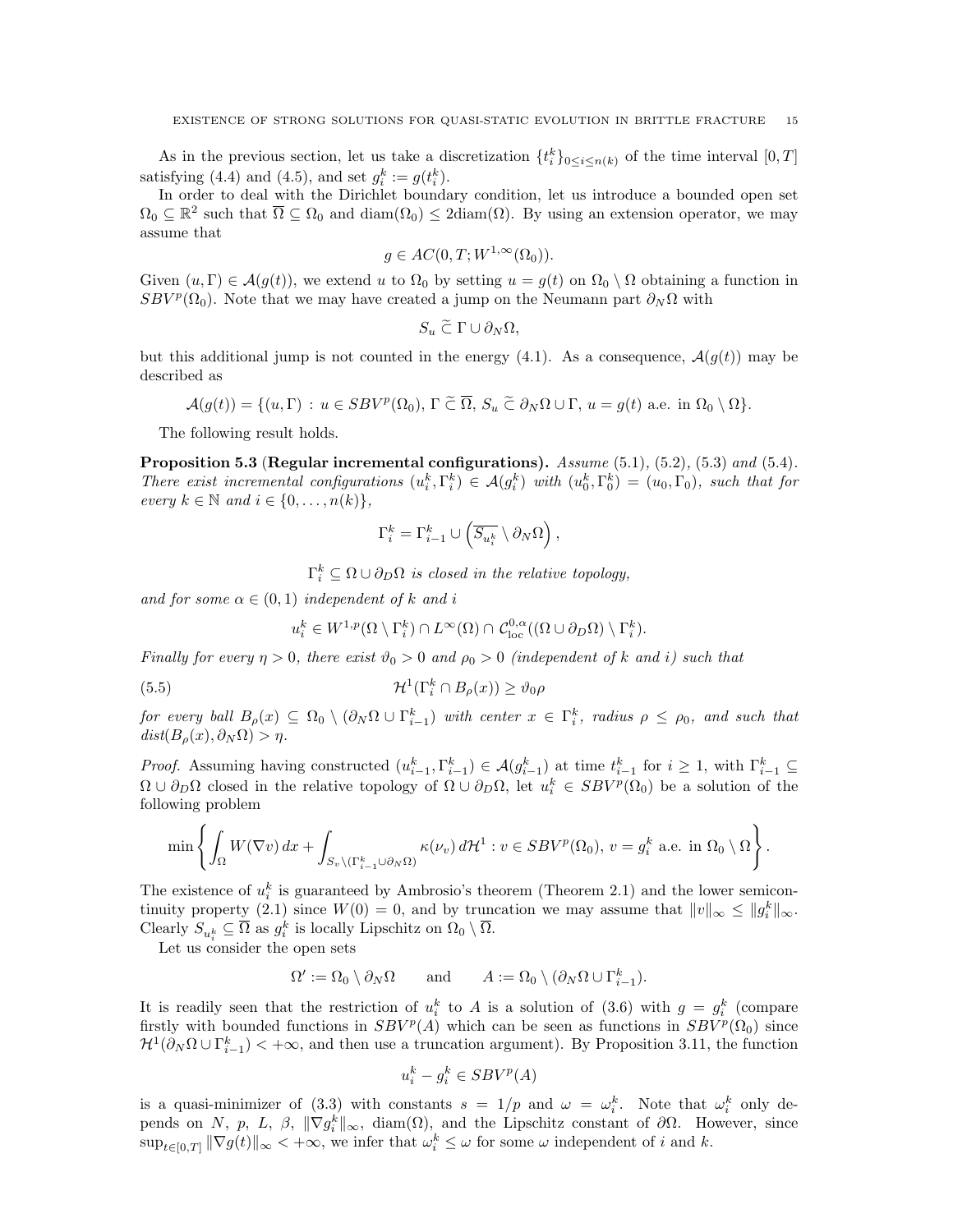By Theorem 3.4 and Remark 3.5, since clearly  $S_{u_i^k} = S_{u_i^k - g_i^k}$ , the set  $S_{u_i^k}$  is essentially closed in A, and for every  $\eta > 0$  there exist  $\vartheta_0 > 0$  and  $\rho_0 > 0$  (depending only on N, p, L,  $\mu$ ,  $\beta$ , g, diam( $\Omega$ ), the Lipschitz constant of  $\partial\Omega$  and  $\eta$ ) such that

(5.6) 
$$
\mathcal{H}^1(S_{u_i^k} \cap B_{\rho}(x)) \ge \vartheta_0 \rho
$$

for all balls  $B_{\rho}(x) \subseteq A$  with center  $x \in \overline{S_{u_i^k}}$ , radius  $\rho \leq \rho_0$ , and such that  $dist(B_{\rho}(x), \partial_N \Omega) > \eta$ . Note that the constants  $(\rho_0, \vartheta_0)$  given by Theorem 3.4 can be taken to be equal to those of (5.4) involving  $\Gamma_0$ .

By considering the restriction of  $u_i^k$  to  $\Omega$  and setting

$$
\Gamma_i^k:=\Gamma_{i-1}^k\cup(\overline{S_{u_i^k}}\setminus\partial_N\Omega)
$$

we obtain that  $(u_i^k, \Gamma_i^k) \in \mathcal{A}(g_i^k)$  with  $\Gamma_i^k \subseteq \Omega \cup \partial_D \Omega$  closed in the relative topology of  $\Omega \cup \partial_D \Omega$ , and  $u_i^k \in W^{1,p}(\Omega \setminus \Gamma_i^k) \cap L^{\infty}(\Omega)$ . It is easily seen that  $(u_i^k, \Gamma_i^k)$  are incremental configurations, *i.e.*, they are solutions of (4.6) satisfying the L<sup>∞</sup>-bound (4.7). By the global stability of  $(u_i^k, \Gamma_i^k)$ , we deduce that

$$
\int_{\Omega\setminus\Gamma_i^k} W(\nabla u_i^k) \, dx \le \int_{\Omega\setminus\Gamma_i^k} W(\nabla v) \, dx
$$

for any  $v \in W^{1,p}(\Omega \setminus \Gamma_i^k)$  such that  $v = g_i^k \mathcal{H}^1$ -a.e. on  $\partial_D \Omega \setminus \Gamma_i^k$  (in the sense of traces). Since

(5.7) 
$$
\sup_{k,i} (||u_i^k||_{\infty} + ||\nabla g_i^k||_{\infty}) < +\infty,
$$

according to [18, formulas (7.45) and (7.54)], we infer that there exists  $\alpha \in (0,1)$  independent of k and i such that

$$
u_i^k \in \mathcal{C}_{\text{loc}}^{0,\alpha}((\Omega \cup \partial_D \Omega) \setminus \Gamma_i^k).
$$

Finally  $(5.5)$  follows from  $(5.6)$ , so that the proof is concluded.

**Remark 5.4.** Assume that  $A \subseteq \Omega$  is open and such that  $\overline{A} \cap (\partial_N \Omega \cup \Gamma_i^k) = \emptyset$  for every k, i. In view of  $(5.7)$  and according to [18, formulas  $(7.45)$  and  $(7.54)$ ], we infer that

$$
\sup_{k,i} \|u_i^k\|_{\mathcal{C}^{0,\alpha}(\overline{A})} < +\infty.
$$

Moving to the associated discrete in time evolutions, we can formulate the following uniform density lower bound for the cracks.

Proposition 5.5 (Uniform in time density lower bound). Assume  $(5.1)$ ,  $(5.2)$ ,  $(5.3)$  and (5.4), and let  $[0,T] \ni t \mapsto (u^k(t), \Gamma^k(t))$  be the discrete in time evolution associated to the incremental configurations given by Proposition 5.3.

For every  $\eta > 0$ , there exist  $\vartheta_0 > 0$  and  $\rho_0 > 0$  (independent of k and t) such that for all  $t \in [0, T],$ 

(5.8) 
$$
\mathcal{H}^1(\Gamma^k(t) \cap B_{\rho}(x)) \ge \vartheta_0 \rho
$$

for any ball  $B_\rho(x) \subseteq \Omega_0 \setminus \partial_N \Omega$  of center  $x \in \Gamma^k(t)$ , radius  $\rho \le \rho_0$ , and such that  $dist(B_\rho(x), \partial_N \Omega) >$ η.

Proof. The proof is based on a simple geometrical argument which works in dimension two. Let  $\vartheta_0$  and  $\rho_0$  be given by Proposition 5.3. It suffices to prove that (5.8) holds for  $\Gamma_i^k$  for every  $k \in \mathbb{N}$ and  $i \in \{0, \ldots, n(k)\}$ . We proceed by induction on i.

For  $i = 0$ , the density lower bound holds by assumption (5.4) since  $\Gamma_0^k = \Gamma_0$  (and  $\vartheta_0$ ,  $\rho_0$  can be considered compatible with the constants in (5.4)). Assume that (5.8) holds for  $\Gamma_{i-1}^k$ , and let us prove it for  $\Gamma_i^k = \Gamma_{i-1}^k \cup (\overline{S_{u_i^k}} \setminus \partial_N \Omega)$ . Let us consider

$$
x \in \overline{S_{u_i^k}} \setminus (\Gamma_{i-1}^k \cup \partial_N \Omega),
$$

and let  $\rho \leq \rho_0$  be such that  $B_\rho(x) \subseteq \Omega_0 \setminus \partial_N \Omega$  and  $dist(B_\rho(x), \partial_N \Omega) > \eta$ . Define  $\delta_0 := dist(x, \Gamma_{i-1}^k \cup$  $\partial_N \Omega$  > 0 and consider  $y \in \Gamma_{i-1}^k \cup \partial_N \Omega$  such that  $\delta_0 = |x - y|$ .

If  $\rho \leq \delta_0$ , the desired inequality follows by (5.5) since in that case  $B_\rho(x) \subseteq \Omega_0 \setminus (\partial_N \Omega \cup \Gamma_{i-1}^k)$ .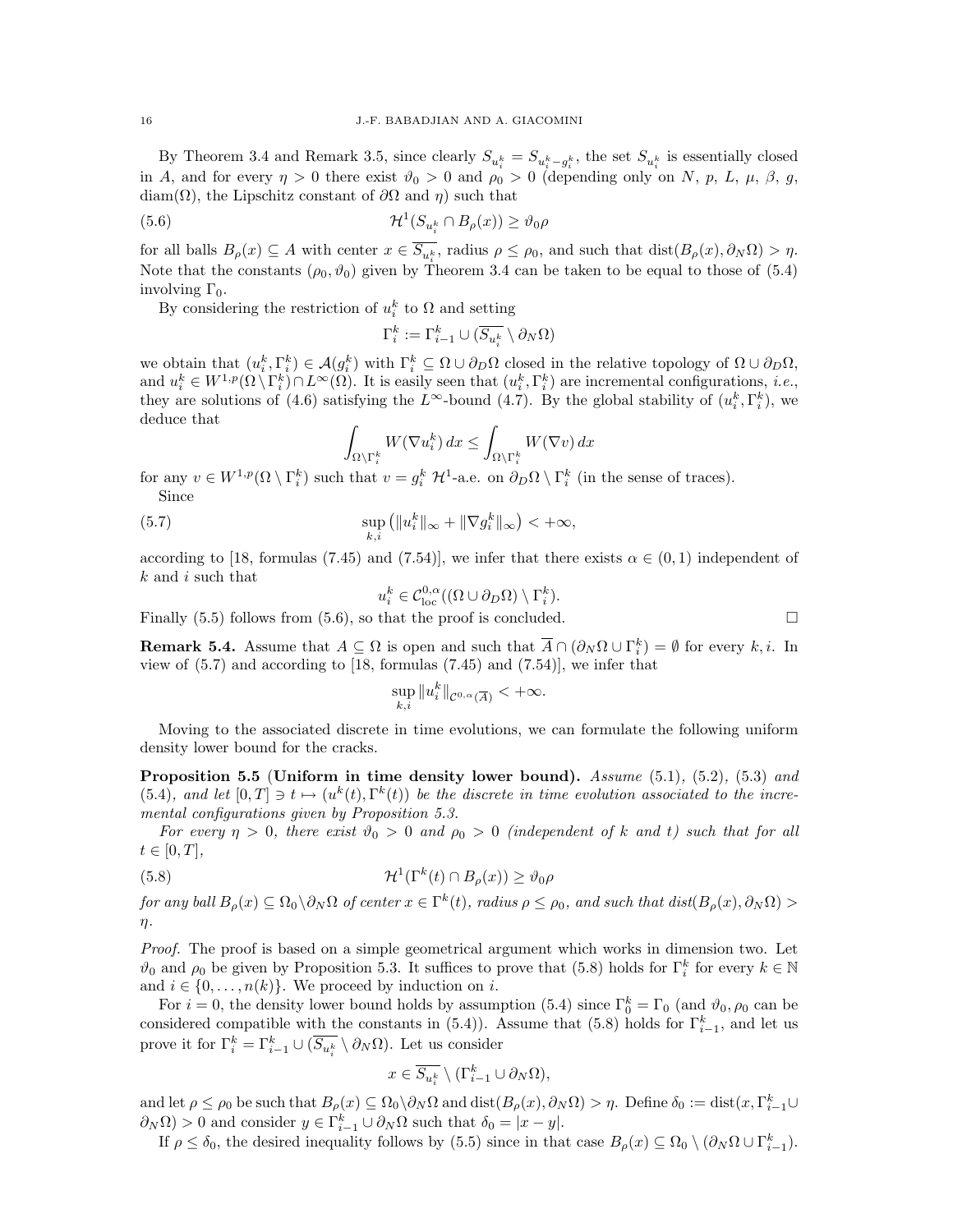

FIGURE 1. The 2D geometrical argument.

If  $\rho > \delta_0$ , then necessarily  $y \in \Gamma_{i-1}^k \setminus \partial_N \Omega$  (since  $B_\rho(x)$  does not intersect  $\partial_N \Omega$ ). Then in view of the inductive assumption on  $\Gamma_{i-1}^k$  and of (5.5), we infer that (see Figure 1)

$$
\mathcal{H}^1(\Gamma_i^k \cap B_{\rho}(x)) \ge \mathcal{H}^1(\Gamma_i^k \cap B_{\delta_0}(x)) + \mathcal{H}^1(\Gamma_{i-1}^k \cap B_{\rho-\delta_0}(y)) \ge \vartheta_0\delta_0 + \vartheta_0(\rho-\delta_0) = \vartheta_0\rho.
$$

 $\Box$ 

**Remark 5.6.** Following the previous estimates in the case  $N \geq 3$ , we would end up with the inequality

$$
\mathcal{H}^{N-1}(\Gamma_i^k \cap B_{\rho}(x)) \ge \varepsilon^i \vartheta_0 \rho^{N-1}
$$

with  $\varepsilon \in (0, 1)$ , which degenerates as  $k \to +\infty$ .

We are now in position to prove Theorem 5.2. It is a consequence of the following result.

Theorem 5.7 (Convergence to a regular quasi-static evolution). Assume  $(5.1)$ ,  $(5.2)$ ,  $(5.3), (5.4),$  and let  $[0,T] \ni t \mapsto (u^k(t), \Gamma^k(t))$  be the discrete in time evolution given by Proposition 5.5.

There exists a (not relabeled) subsequence (independent of t) of  $(u^k(t), \Gamma^k(t))$  and a quasi-static evolution  $[0, T] \ni t \mapsto (u(t), \Gamma(t))$  relative to the boundary displacement g, with  $(u(0), \Gamma(0)) =$  $(u_0, \Gamma_0)$ , and such that the following properties are satisfied.

(a) For every  $t \in [0, T]$ 

 $\Gamma(t) \subseteq \Omega \cup \partial_D \Omega$  is closed in relative topology of  $\Omega \cup \partial_D \Omega$ 

and, for some  $\alpha \in (0,1)$  independent of t,

$$
u(t) \in W^{1,p}(\Omega \setminus \Gamma(t)) \cap L^{\infty}(\Omega) \cap C^{0,\alpha}_{\text{loc}}((\Omega \cup \partial_D \Omega) \setminus \Gamma(t)).
$$

(b) For every  $t \in [0, T]$ 

 $(5.9)$  $\Gamma^{k}(t) \cup \partial_{N} \Omega \rightarrow \Gamma(t) \cup \partial_{N} \Omega$  in the Hausdorff metric,

and

(5.10) 
$$
\int_{\Gamma^k(t)} \kappa \left( \nu_{\Gamma^k(t)} \right) d\mathcal{H}^1 \to \int_{\Gamma(t)} \kappa \left( \nu_{\Gamma(t)} \right) d\mathcal{H}^1.
$$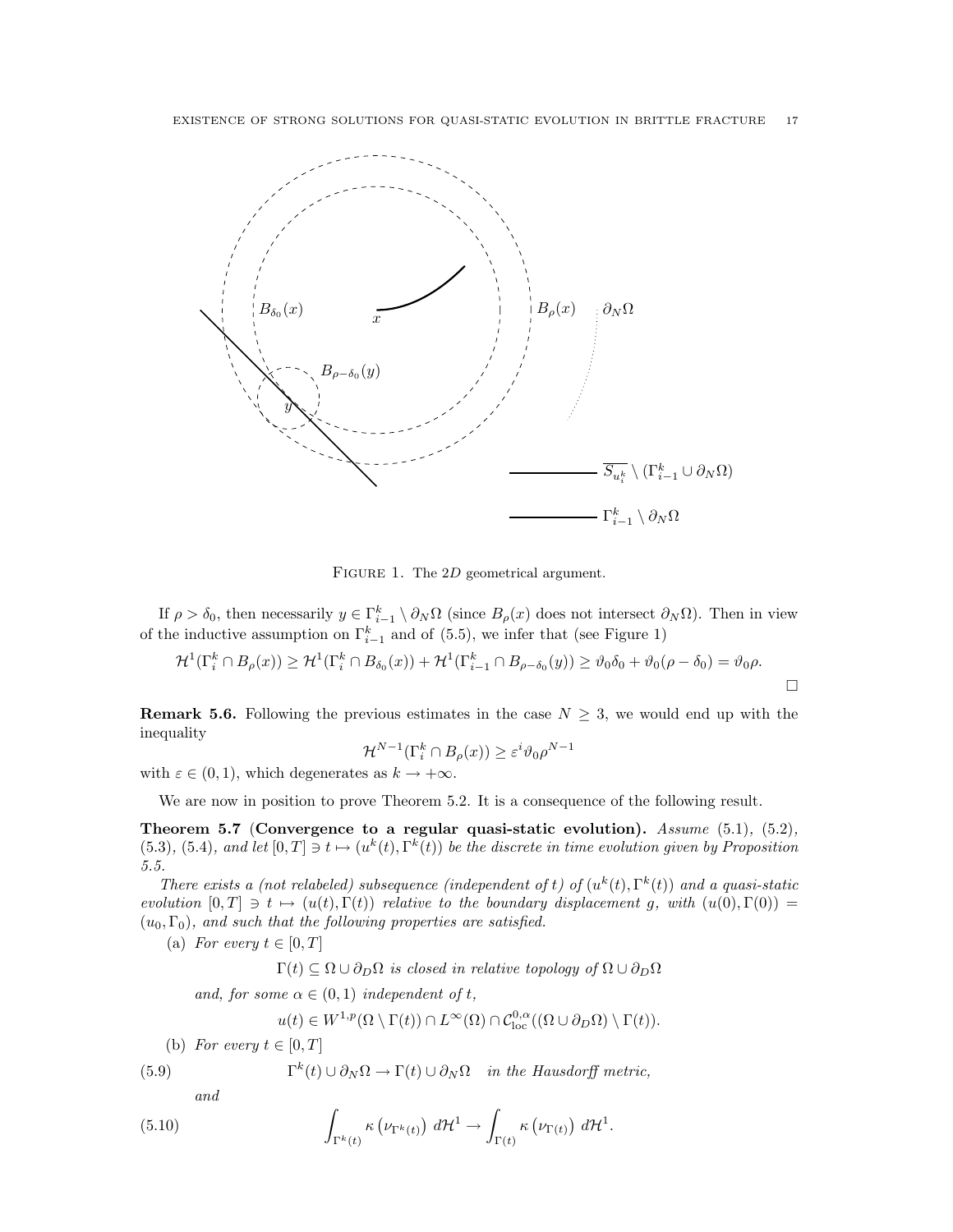(c) For every  $t \in [0, T]$  $(5.11)$  $k(t) \to \nabla u(t)$  strongly in  $L^p(\Omega;\mathbb{R}^2)$ and

(5.12) 
$$
\int_{\Omega} W(\nabla u^k(t)) dx \to \int_{\Omega} W(\nabla u(t)) dx.
$$

Finally, for every  $A \subseteq \Omega$  open, connected, with Lipschitz boundary, such that  $\overline{A} \cap (\partial_N \Omega \cup$  $\Gamma(t) = \emptyset$  and  $\mathcal{H}^1(\partial A \cap (\partial_D \Omega \setminus \Gamma(t))) > 0$ , then  $\overline{A} \cap (\partial_N \Omega \cup \Gamma^k(t)) = \emptyset$  for k large enough and

(5.13) 
$$
u^k(t) \to u(t) \quad \text{uniformly in } \overline{A}.
$$

*Proof.* Let us consider the quasi-static evolution  $[0, T] \ni t \mapsto (u(t), \Gamma(t))$  associated to a subsequence of  $t \mapsto (u^k(t), \Gamma^k(t))$  according to Theorem 4.4. We know that (5.12) holds true.

Concerning the cracks, we have  $\Gamma^k(t)$ ,  $\Gamma(t) \tilde{\subset} \Omega \cup \partial_D \Omega$ ,

 $\Gamma^k(t) \cup \partial_N \Omega \to \Gamma(t) \cup \partial_N \Omega$  in the sense of  $\sigma^p$ -convergence on  $\overline{\Omega}$ ,

and  $(5.10)$  is a consequence of  $(4.9)$ .

Since the sets  $\Gamma^k(t) \cup \partial_N\Omega$  are closed in  $\overline{\Omega}$  and increasing in time, by [10, Theorem 6.3], up to a further subsequence independent of  $t$ , we can assume that there exists an increasing map  $t \mapsto K_N (t)$ , with  $K_N (t) \subseteq \overline{\Omega}$  compact and such that for every  $t \in [0, T]$ 

$$
\Gamma^k(t) \cup \partial_N \Omega \to K_N(t) \quad \text{in the Hausdorff metric.}
$$

Let us set

(5.14) 
$$
K(t) := K_N(t) \setminus \partial_N \Omega
$$

so that  $K(t) \subseteq \Omega \cup \partial_D \Omega$  is closed in the relative topology of  $\Omega \cup \partial_D \Omega$ .

Concerning the displacements, let us prove (5.11). This improvement for the convergence of  $\nabla u^k(t)$  to  $\nabla u(t)$  (strong convergence and no need of subsequences depending on t) is due to the uniform convexity properties of W. Let  $(\nabla u^{k_j}(t))$  be a subsequence of  $(\nabla u^k(t))$ . There exists a further time-dependent subsequence (not relabeled) such that

$$
u^{k_j}(t) \rightharpoonup v
$$
 weakly in  $SBV^p(\Omega)$ 

for some  $v \in SBV^p(\Omega)$  with  $(v, \Gamma(t)) \in \mathcal{A}(g(t))$  (admissibility is a consequence of the  $\sigma^p$ convergence of the cracks). In view of the global stability of  $(u^k(t), \Gamma^k(t))$ , the Jump Transfer Lemma [7, Theorem 5.1] immediately entails that

$$
\int_{\Omega} W(\nabla v) dx \le \int_{\Omega} W(\nabla z) dx
$$

for any  $z \in SBV^p(\Omega)$  such that  $(z, \Gamma(t)) \in \mathcal{A}(g(t))$ . Note that  $u(t)$  also enjoys the same property. Since the set  $\{\nabla z \in L^p(\Omega;\mathbb{R}^2) : (z,\Gamma(t)) \in \mathcal{A}(g(t))\}$  is convex and W is strictly uniformly convex (see Remark 3.1), *i.e.*  $\xi \mapsto W(\xi) - c|\xi|^p$  is convex for some  $c > 0$ , we deduce that  $\nabla v = \nabla u(t)$ . As a consequence, along the entire sequence

$$
\nabla u^k(t) \rightharpoonup \nabla u(t) \quad \text{weakly in } L^p(\Omega; \mathbb{R}^2).
$$

In view of  $(5.12)$ , and since W is strictly uniformly convex, the convergence is readily seen to be strong, so that (5.11) follows.

In order to complete the proof, we now proceed in several steps.

Step 1: Localizing the convergence of the crack energy. Let us prove that the convergence of the surface energy (5.10) can actually be localized on almost every balls, *i.e.*, for every  $x \in$  $\Omega_0 \setminus \partial_N \Omega$  and a.e.  $\rho > 0$  with  $B_\rho(x) \subseteq \Omega_0 \setminus \partial_N \Omega$ , then

(5.15) 
$$
\lim_{k \to +\infty} \int_{\Gamma^k(t) \cap B_{\rho}(x)} \kappa\left(\nu_{\Gamma^k(t)}\right) d\mathcal{H}^1 = \int_{\Gamma(t) \cap B_{\rho}(x)} \kappa\left(\nu_{\Gamma(t)}\right) d\mathcal{H}^1.
$$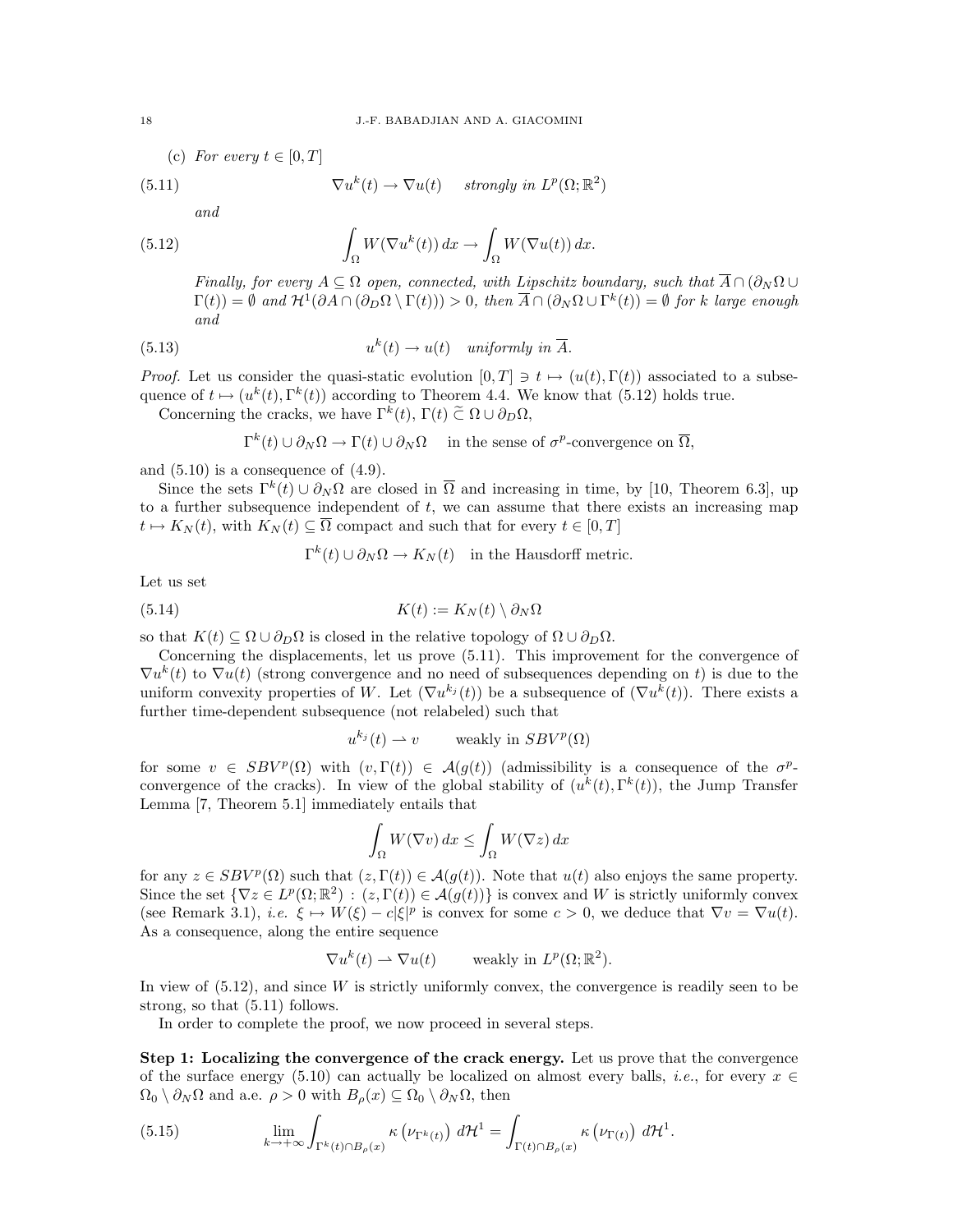By the lower semicontinuity property of the  $\sigma^p$ -convergence (see Proposition 2.4), we have

$$
\liminf_{k \to +\infty} \int_{\Gamma^k(t) \cap B_\rho(x)} \kappa \left( \nu_{\Gamma^k(t)} \right) d\mathcal{H}^1 = \liminf_{k \to +\infty} \mathcal{K}((\Gamma^k(t) \cup \partial_N \Omega) \cap B_\rho(x))
$$
\n
$$
\geq \mathcal{K}((\Gamma(t) \cup \partial_N \Omega) \cap B_\rho(x)) = \int_{\Gamma(t) \cap B_\rho(x)} \kappa \left( \nu_{\Gamma(t)} \right) d\mathcal{H}^1,
$$

hence it remains to prove that

(5.16) 
$$
\limsup_{k \to +\infty} \int_{\Gamma^k(t) \cap B_{\rho}(x)} \kappa\left(\nu_{\Gamma^k(t)}\right) d\mathcal{H}^1 \leq \int_{\Gamma(t) \cap B_{\rho}(x)} \kappa\left(\nu_{\Gamma(t)}\right) d\mathcal{H}^1.
$$

First of all, we notice that there exists a countable set  $S \subset (0, \text{dist}(x, \partial(\Omega_0 \setminus \partial_N \Omega))$  such that for all  $\rho \notin S$ 

(5.17) 
$$
\mathcal{H}^1(\Gamma(t) \cap \partial B_{\rho}(x)) = 0.
$$

Select such a radius  $\rho \notin S$ , and assume that (5.16) does not hold, then

(5.18) 
$$
\limsup_{k \to +\infty} \int_{\Gamma^k(t) \cap B_{\rho}(x)} \kappa\left(\nu_{\Gamma^k(t)}\right) d\mathcal{H}^1 > \int_{\Gamma(t) \cap B_{\rho}(x)} \kappa\left(\nu_{\Gamma(t)}\right) d\mathcal{H}^1.
$$

On the other hand, using again Proposition 2.4, we have that

$$
\liminf_{k \to +\infty} \int_{\Gamma^k(t) \setminus \overline{B_\rho(x)}} \kappa\left(\nu_{\Gamma^k(t)}\right) d\mathcal{H}^1 = \liminf_{k \to +\infty} \mathcal{K}((\Gamma^k(t) \cup \partial_N \Omega) \setminus \overline{B_\rho(x)})
$$
\n
$$
\geq \mathcal{K}((\Gamma(t) \cup \partial_N \Omega) \setminus \overline{B_\rho(x)}) = \int_{\Gamma(t) \setminus \overline{B_\rho(x)}} \kappa\left(\nu_{\Gamma(t)}\right) d\mathcal{H}^1.
$$

Consequently, in view of  $(5.17)$  and  $(5.18)$ , we deduce that

$$
\limsup_{k \to +\infty} \int_{\Gamma^k(t)} \kappa\left(\nu_{\Gamma^k(t)}\right) d\mathcal{H}^1 > \int_{\Gamma(t)} \kappa\left(\nu_{\Gamma(t)}\right) d\mathcal{H}^1
$$

which is against  $(5.10)$ . We conclude that  $(5.15)$  holds.

Step 2: Hausdorff convergence for the cracks. We are now in position to prove that  $\Gamma(t) \cong K(t)$ , where  $K(t)$  is given in (5.14), so that we can assume  $\Gamma(t) \subseteq \Omega \cup \partial_D \Omega$  closed in the relative topology of  $\Omega \cup \partial_{D}\Omega$  and

 $\Gamma^k(t) \cup \partial_N \Omega \to \Gamma(t) \cup \partial_N \Omega$  in the Hausdorff metric.

Hence item (b) and the first part of item (a) hold true.

By definition of  $\sigma^p$  and Hausdorff convergences, we always have that  $\Gamma(t) \tilde{\subset} K(t)$ . Assume by<br>the distinction  $2d(K(t)) \Gamma(t) > 0$ . Then by [2, Section 2.0] there exists  $\tilde{\sigma} \subset K(t) \setminus \Gamma(t)$  such that contradiction  $\mathcal{H}^1(K(t) \setminus \Gamma(t)) > 0$ . Then by [2, Section 2.9] there exists  $x \in K(t) \setminus \Gamma(t)$  such that

$$
\lim_{\rho \to 0} \frac{\mathcal{H}^1(\Gamma(t) \cap B_{\rho}(x))}{\rho} = 0.
$$

Let us fix  $\eta > 0$  such that

 $2\eta < \text{dist}(x, \partial_N \Omega).$ 

There exists  $\rho < \min\{\rho_0, \eta\}$  such that  $B_\rho(x) \subseteq \Omega_0 \setminus \partial_N \Omega$  and

(5.19) 
$$
\mathcal{H}^1(\Gamma(t) \cap B_{\rho}(x)) < \vartheta_0 \beta^{-2} \rho,
$$

where  $\rho_0$  and  $\vartheta_0$  are the constants appearing in Proposition 5.5 associated to  $\eta$ , while  $\beta$  appears in the coercivity estimate for the surface energy density  $\kappa$  in (3.2). By (5.15), there exists  $\rho' < \rho$ (which can be chosen arbitrarily close to  $\rho$ ) such that

(5.20) 
$$
\lim_{k \to +\infty} \int_{\Gamma^k(t) \cap B_{\rho'}(x)} \kappa\left(\nu_{\Gamma^k(t)}\right) d\mathcal{H}^1 = \int_{\Gamma(t) \cap B_{\rho'}(x)} \kappa\left(\nu_{\Gamma(t)}\right) d\mathcal{H}^1.
$$

Since  $\Gamma^k(t) \cup \partial_N \Omega$  converges to  $K(t) \cup \partial_N \Omega$  in the Hausdorff metric, and  $x \in K(t)$ , it is possible to find a sequence of points  $x_k \in \Gamma^k(t) \cup \partial_N \Omega$  with  $x_k \to x$ . Being dist $(B_\rho(x), \partial_N \Omega) > \eta$ , then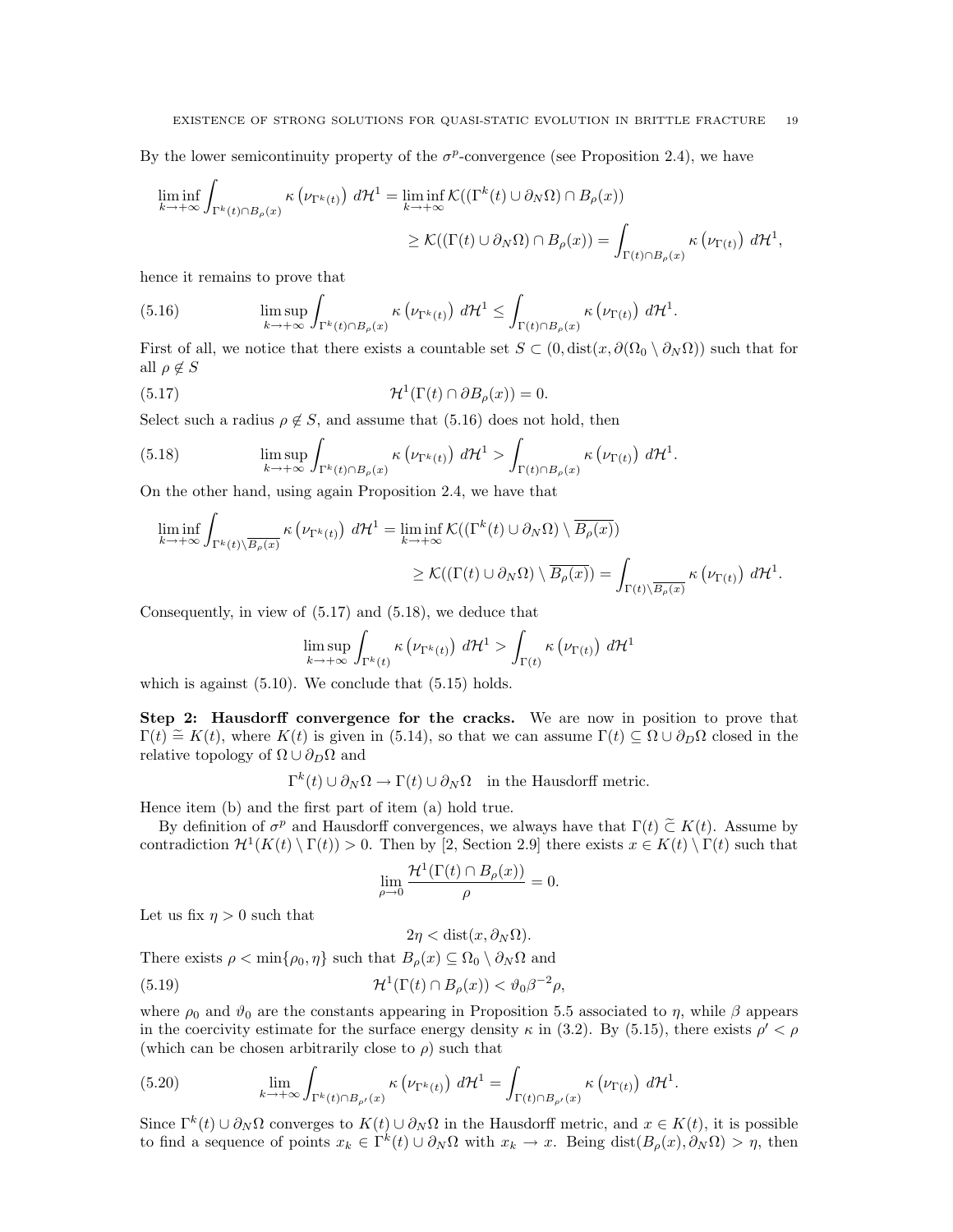$x_k \in \Gamma^k(t)$  for k large enough. Hence if  $\rho'' < \rho'$ , then for k large enough one has  $B_{\rho''}(x_k)$  $B_{\rho}(x) \subseteq \Omega_0 \setminus \partial_N \Omega$  and dist $(B_{\rho''}(x_k), \partial_N \Omega) > \eta$ , and thus by (5.20) and (5.8)

$$
(5.21) \quad \beta \mathcal{H}^{1}(\Gamma(t) \cap B_{\rho'}(x)) \geq \int_{\Gamma(t) \cap B_{\rho'}(x)} \kappa(\nu_{\Gamma(t)}) d\mathcal{H}^{1}
$$
  
\n
$$
= \lim_{k \to +\infty} \int_{\Gamma^{k}(t) \cap B_{\rho'}(x)} (\nu_{\Gamma^{k}(t)}) d\mathcal{H}^{1} \geq \limsup_{k \to +\infty} \int_{\Gamma^{k}(t) \cap B_{\rho''}(x_{k})} \kappa(\nu_{\Gamma^{k}(t)}) d\mathcal{H}^{1}
$$
  
\n
$$
\geq \beta^{-1} \limsup_{k \to +\infty} \mathcal{H}^{1}(\Gamma^{k}(t) \cap B_{\rho''}(x_{k})) \geq \vartheta_{0} \beta^{-1} \rho''.
$$

Letting first  $\rho'' \nearrow \rho'$ , and then  $\rho' \nearrow \rho$ , we deduce that

$$
\mathcal{H}^1(\Gamma(t) \cap B_{\rho}(x)) \ge \vartheta_0 \beta^{-2} \rho,
$$

which is in contradiction with  $(5.19)$ .

Step 3: Regularity of the displacements. Let us complete the proof of item (a). Since  $S_{u(t)} \n\tilde{\subset} \Gamma(t)$  and  $\Gamma(t)$  is closed in  $\Omega \cup \partial_D \Omega$  in view of Step 2, we deduce that (recall that  $||u(t)||_{\infty} \le$  $||g(t)||_{\infty}$ 

$$
u(t) \in W^{1,p}(\Omega \setminus \Gamma(t)) \cap L^{\infty}(\Omega).
$$

Next using the global stability of  $(u(t), \Gamma(t))$ , we deduce that

$$
\int_{\Omega \setminus \Gamma(t)} W(\nabla u(t)) dx \le \int_{\Omega \setminus \Gamma(t)} W(\nabla v) dx
$$

for any  $v \in W^{1,p}(\Omega \setminus \Gamma(t))$  such that  $v = g(t) \mathcal{H}^1$ -a.e. on  $\partial_D \Omega \setminus \Gamma(t)$  (in the sense of traces). Since

$$
\sup_{t\in[0,T]} \left( \|u(t)\|_{\infty} + \|\nabla g(t)\|_{\infty} \right) < +\infty,
$$

by [18, Theorem 7.8], there exists  $\alpha > 0$  (independent of t) such that

$$
u(t) \in \mathcal{C}^{0,\alpha}_{loc}((\Omega \cup \partial_D \Omega) \setminus \Gamma(t)).
$$

Step 4: Uniform convergence for the displacements. Let us finally prove (5.13). Let  $A \subseteq \Omega$  be open, connected, with Lipschitz boundary, such that  $\overline{A} \cap (\partial_N \Omega \cup \Gamma(t)) = \emptyset$  and  $\mathcal{H}^1(\partial A \cap (\partial_D \Omega \setminus \Gamma(t))) > 0$ . Consider k large enough so that  $\overline{A} \cap (\partial_N \Omega \cup \Gamma^k(t)) = \emptyset$ : this is possible in view of the Hausdorff convergence in (5.9). In particular  $u^k(t) \in W^{1,p}(A)$  for k large enough, and

$$
u^{k_j}(t) \rightharpoonup v \qquad \text{weakly in } W^{1,p}(A)
$$

for some subsequence  $(k_j)$ . Clearly  $\nabla v = \nabla u(t)$  in view of (5.11). Since  $g^k(t) \to g(t)$  uniformly on  $\overline{A} \cap (\partial_D \Omega \setminus \Gamma(t))$ , we infer that  $v = g(t)$  H<sup>1</sup>-a.e. on  $\partial A \cap (\partial_D \Omega \setminus \Gamma(t))$ . Hence we deduce  $v = u(t)$ , so that without passing to subsequences

$$
u^k(t) \rightharpoonup u(t) \qquad \text{weakly in } W^{1,p}(A).
$$

The convergence is indeed uniform on  $\overline{A}$ : it is a consequence of Ascoli-Arzelà theorem since in view of Remark 5.4

$$
\sup_{k \in \mathbb{N}} \|u^k(t)\|_{\mathcal{C}^{0,\alpha}(\overline{A})} < +\infty.
$$

Remark 5.8. Note that the main place where we used our version of the density lower bound given in Proposition 5.5 on balls centered in  $\Omega$  but touching  $\partial_D\Omega$  is formula (5.21). Indeed, in the case  $\Gamma^k(t) \subseteq \Omega$  but with  $\Gamma(t) \subseteq \partial_D \Omega$ , then a density lower bound à la De Giorgi-Carriero-Leaci for balls well contained in  $\Omega$  would enforce the choice  $\rho'' = \rho_k''$  with  $\rho_k'' \to 0$  as  $k \to +\infty$ , and the resulting estimate would be useless.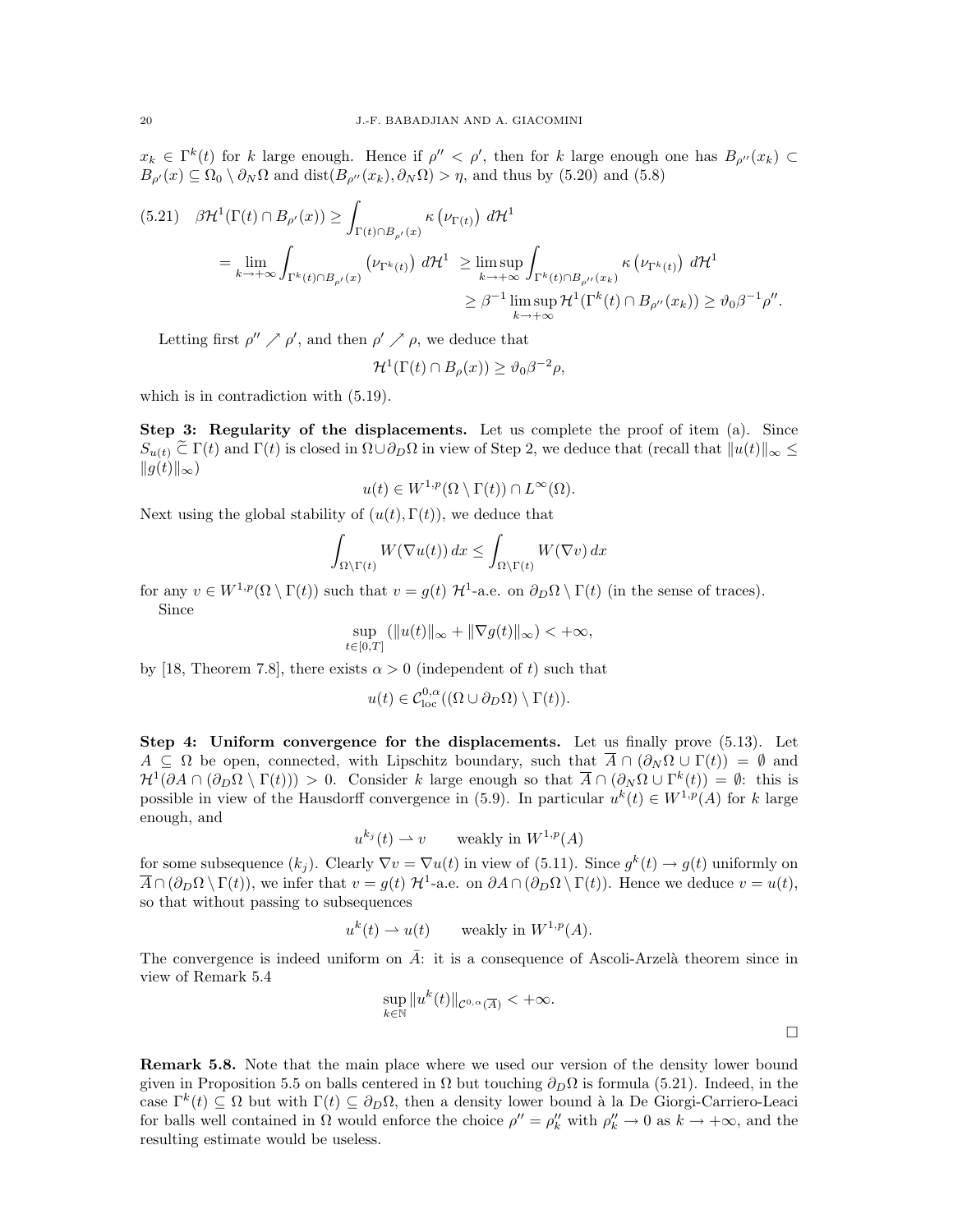**Remark 5.9.** Properties (5.9), (5.11) and (5.13) suggest that when dealing with *numerical ap*proximations of quasi-static evolutions, i.e., when also a discretization in space is involved (using for example *finite elements*, see e.g.  $[17]$ , stronger convergences for the displacements, the elastic strains and the crack sets should be expected.

Notice finally that for  $A \subseteq \Omega$  open and connected with  $\overline{A} \cap (\partial_N \Omega \cup \Gamma(t)) = \emptyset$  but with  $\mathcal{H}^1(\partial A \cap$  $(\partial_D \Omega \setminus \Gamma(t)) = 0$ , it is readily seen, as a consequence of global stability and since the boundary condition is not seen on  $A$ , that  $u(t)$  is constant on  $A$ . In this case, following arguments similar to those in Step 4, one can show that for every  $t \in [0, T]$  there exists  $c_A^k \in \mathbb{R}$  such that  $u^k(t) + c_A^k \to$  $u(t)$  uniformly on  $\overline{A}$ .

We conclude the section by considering a strong formulation of the Francfort-Marigo model.

**Definition 5.10 (Strong quasi-static evolutions).** We say that a map  $[0, T] \ni t \mapsto (u(t), K(t))$ with

 $K(t) \subseteq \overline{\Omega}$  is closed and countably  $\mathcal{H}^1$ -rectifiable

and

$$
u(t) \in \mathcal{C}^0((\Omega \cup \partial_D \Omega) \setminus K(t)) \cap \mathcal{C}^1(\Omega \setminus K(t)),
$$

is a quasi-static evolution in the strong sense relative to the boundary displacement g if  $u(t) = g(t)$ on  $\partial_D\Omega \setminus K(t)$  for every  $t \in [0,T]$ , and the three following properties hold.

- Irreversibility: for every  $0 \leq s \leq t \leq T$ , then  $K(s) \subseteq K(t)$ .
- Global stability: for every  $t \in [0,T]$ , for every closed and countably  $\mathcal{H}^1$ -rectifiable set  $K' \subset \overline{\Omega}$  such that  $K(t) \subseteq K'$ , and every function  $v \in C^0((\Omega \cup \partial_D \Omega) \setminus K') \cap C^1(\Omega \setminus K')$ satisfying  $v = g(t)$  on  $\partial_D \Omega \setminus K'$ , then

(5.22) 
$$
\mathcal{E}(u(t), K(t)) \leq \mathcal{E}(v, K').
$$

• Energy balance: for every  $t \in [0, T]$ 

$$
\mathcal{E}(t) = \mathcal{E}(0) + \int_0^t \int_{\Omega \setminus K(s)} DW(\nabla u(x, s)) \cdot \nabla \dot{g}(s, x) \, dx \, ds.
$$

We speak about *strong* formulation because of the regularity of the cracks and of the fact that admissible displacements admit elastic strains in a classical sense (without resorting to weak notions of derivatives). Existence of quasi-static evolutions in a strong sense was established in [10] for  $W(\xi) = |\xi|^2$  under the assumption that the number of connected components of the admissible closed cracks is a priori fixed.

The following result is a generalization of that in [10] without any assumption on the number of connected components of the cracks.

**Theorem 5.11.** Assume that (5.1), (5.2), (5.3) and (5.4) hold, and that  $W \in C^1(\mathbb{R}^2) \cap C^2(\mathbb{R}^2 \setminus \{0\})$ satisfies  $(H_1)$ ,  $(H_3)$  and

(H<sub>4</sub>) There exists  $\lambda > 0$  such that for every  $\xi \in \mathbb{R}^N \setminus \{0\},$ 

$$
|D^2W(\xi)| \le \lambda |\xi|^{p-2};
$$

(H<sub>5</sub>) There exists  $\mu > 0$  such that for every  $\xi \in \mathbb{R}^N \setminus \{0\}$  and  $\eta \in \mathbb{R}^N$ ,

$$
D^2W(\xi)\eta \cdot \eta \ge \mu |\xi|^{p-2}|\eta|^2.
$$

Then there exists a strong quasi-static evolution  $[0, T] \ni t \mapsto (u(t), K(t))$  relative to the boundary displacement q and such that  $K(0) = \Gamma_0 \cup \partial_N \Omega$ .

*Proof.* Let  $[0, T] \ni t \mapsto (u(t), \Gamma(t))$  be the regular quasi-static evolution given by Theorem 5.2. Thanks to the global stability of  $(u(t), \Gamma(t))$ , and in view of [12, Theorem 2], we have also (up to reducing  $\alpha$ )

$$
u(t) \in \mathcal{C}^{1,\alpha}_{\text{loc}}(\Omega \setminus \Gamma(t)).
$$

To obtain a quasi-static evolution in the strong sense it suffices to set

$$
K(t) := \Gamma(t) \cup \partial_N \Omega.
$$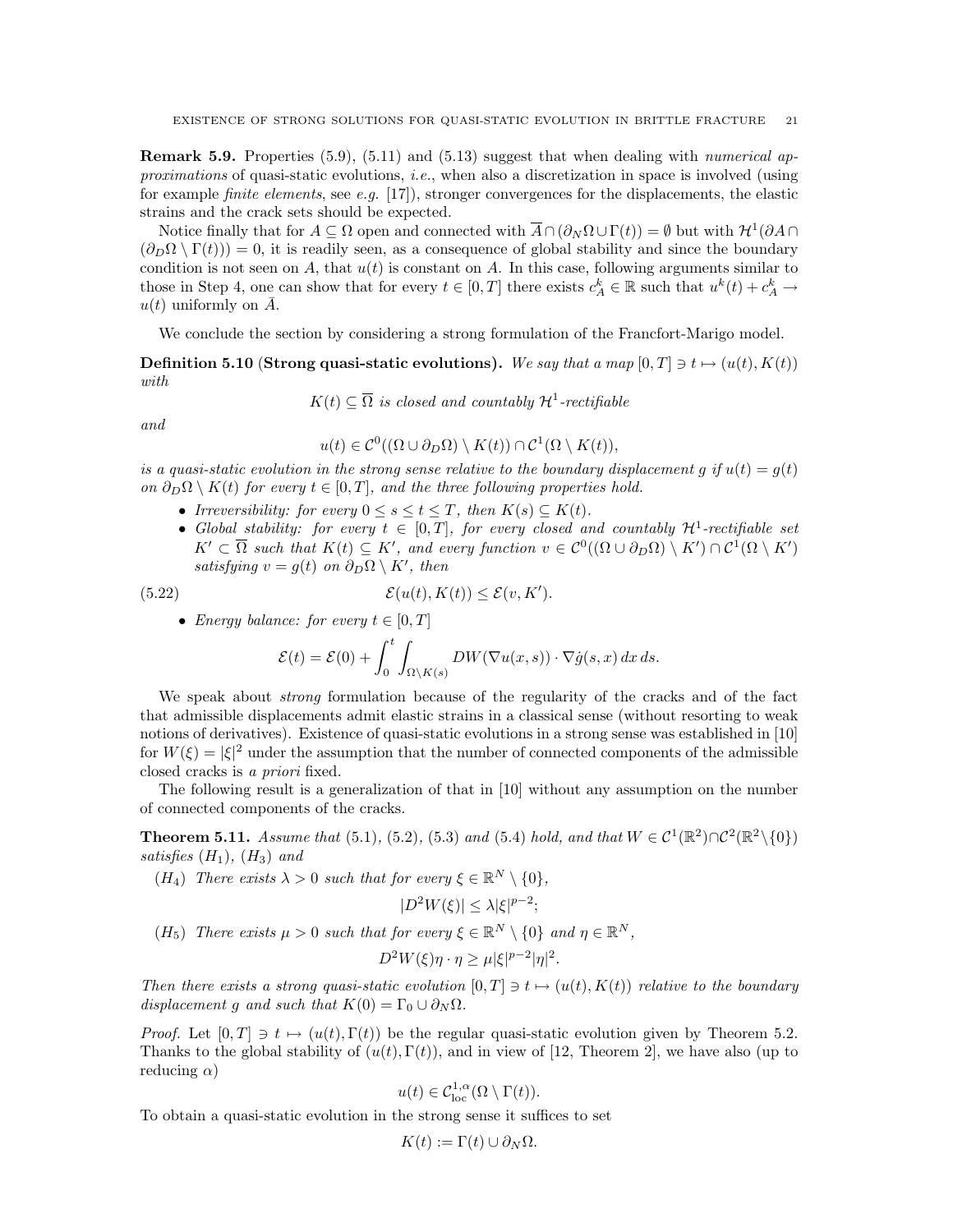Indeed we only need to prove (5.22). Without loss of generality we can assume that  $\mathcal{E}(v, K') < +\infty$ and  $||v||_{\infty} \le ||g(t)||_{\infty}$ . Then, since  $\mathcal{H}^1(K') < +\infty$ , we have  $v \in SBV^p(\Omega)$  with  $\mathcal{H}^1(S_v \setminus K') = 0$ and  $v = g(t)$  on  $\partial_D \Omega \setminus K'$ . Hence (5.22) follows by the global stability (4.3) since  $(v, K') \in \mathcal{A}(g(t))$ and  $\Gamma(t) \tilde{\subset} K'.$ .

# 6. Density lower bound for the jump set of quasi-minimizers under homogeneous Dirichlet boundary conditions

The object of this section is to prove Theorem 3.4 on which rests the analysis of Section 5. It states a density lower bound for the jump set of quasi-minimizers of suitable free discontinuity problems involved in the analysis of crack propagation. Throughout the section, we assume that  $\Omega$ ,  $\partial_D \Omega$ ,  $\partial_N \Omega$  and  $\Omega'$  satisfy (3.1), W satisfies  $(H_1)-(H_3)$ , while  $\kappa$  satisfies (3.2).

Following the approach of [11, 5, 14], the density lower bound is a consequence of a suitable decay estimate (see Lemma 6.6). The main difference with respect to the results of [11, 5] is that we allow balls to have center in  $\Omega$  and to possibly intersect the Dirichlet part  $\partial_D\Omega$  of the boundary: this fact is essential for our application to quasi-static crack propagation (see Remark 5.8). The proof of the decay estimate will rest on a regularity result for local minimizers of the bulk energy (see Theorem 3.8), whose proof will be given in Section 7. Note that our surface energy depends on the approximate normal to the crack, but it controls and is controlled by the surface measure  $\mathcal{H}^{N-1}$  of the crack: as a consequence, this makes no essential difference with respect to the Mumford-Shah type functionals considered in the above mentioned papers.

We will follow closely [2, Sections 7.1 and 7.2], taking care of the necessary modifications required by the Dirichlet boundary condition. The decay estimate is proved by contradiction considering rescaled problems on the unit ball and studying in details their asymptotic properties. We collect such general properties in Subsection 6.1.

6.1. Problems on the unit ball. Given  $D \subseteq B_1$  a Borel set,  $c > 0$ ,  $u \in SBV^p(B_1)$  and  $\rho \leq 1$ , let us set

$$
F_D(u, c, B_\rho) := \begin{cases} \int_{B_\rho} W(\nabla u) \, dx + c \int_{S_u \cap B_\rho} \kappa(\nu_u) \, d\mathcal{H}^{N-1} & \text{if } u = 0 \text{ a.e. in } D, \\ +\infty & \text{otherwise.} \end{cases}
$$

We denote by

$$
\mathbf{m}_D(u, c, B_\rho) := \inf \{ F_D(v, c, B_\rho) : v \in SBV^p(B_1), \{ v \neq u \} \subset \subset B_\rho \}
$$

the minimal value, and by  $\text{Dev}_D(u, c, B_\rho)$  the deviation from minimality of u on  $B_\rho$  for  $F_D$ , defined, if  $m_D(u, c, B_\rho) < +\infty$ , by

$$
Dev_D(u, c, B_\rho) := F_D(u, c, B_\rho) - m_D(u, c, B_\rho).
$$

The following compactness result is a variant of [2, Proposition 7.5].

**Lemma 6.1.** Let  $D_h \subseteq B_1$  be a sequence of Borel sets such that for some  $d_0 > 0$  we have  $|D_h| \geq d_0$ for every  $h \in \mathbb{N}$ . Let  $(v_h) \subset SBV^p(B_1)$  be such that

$$
\sup_{h \in \mathbb{N}} \int_{B_1} W(\nabla v_h) dx < +\infty, \qquad \mathcal{H}^{N-1}(S_{v_h}) \to 0, \qquad v_h = 0 \text{ a.e. in } D_h.
$$

Let us define  $\bar{v}_h := (v_h \wedge \tau^+(v_h, B_1)) \vee \tau^-(v_h, B_1)$ , where

(6.1) 
$$
\begin{cases} \tau^-(v_h, B_1) := \inf \left\{ t \in [-\infty, +\infty] : |\{v_h < t\}| \ge [2\gamma_N \mathcal{H}^{N-1}(S_{v_h})]^{\frac{N}{N-1}} \right\}, \\ \tau^+(v_h, B_1) := \inf \left\{ t \in [-\infty, +\infty] : |\{v_h < t\}| \ge |B_1| - [2\gamma_N \mathcal{H}^{N-1}(S_{v_h})]^{\frac{N}{N-1}} \right\}, \end{cases}
$$

and  $\gamma_N > 0$  is the dimensional constant of the isoperimetric inequality.

Then there exists  $h_0 \in \mathbb{N}$  (depending only on  $d_0$  and N) such that  $\bar{v}_h = 0$  a.e. in  $D_h$  for any  $h \geq h_0$ . Moreover there exist a subsequence  $(v_{h_j}) \subset (v_h)$ , and a function  $v \in W^{1,p}(B_1)$  such that  $\bar{v}_{h_j} \rightarrow v$  strongly in  $L^p(B_1)$ ,  $v_{h_j} \rightarrow v$  a.e. in  $B_1$ , and

$$
\int_{B_{\rho}} W(\nabla v) dx \le \liminf_{j \to +\infty} \int_{B_{\rho}} W(\nabla \bar{v}_{h_j}) dx \quad \text{for every } \rho \le 1.
$$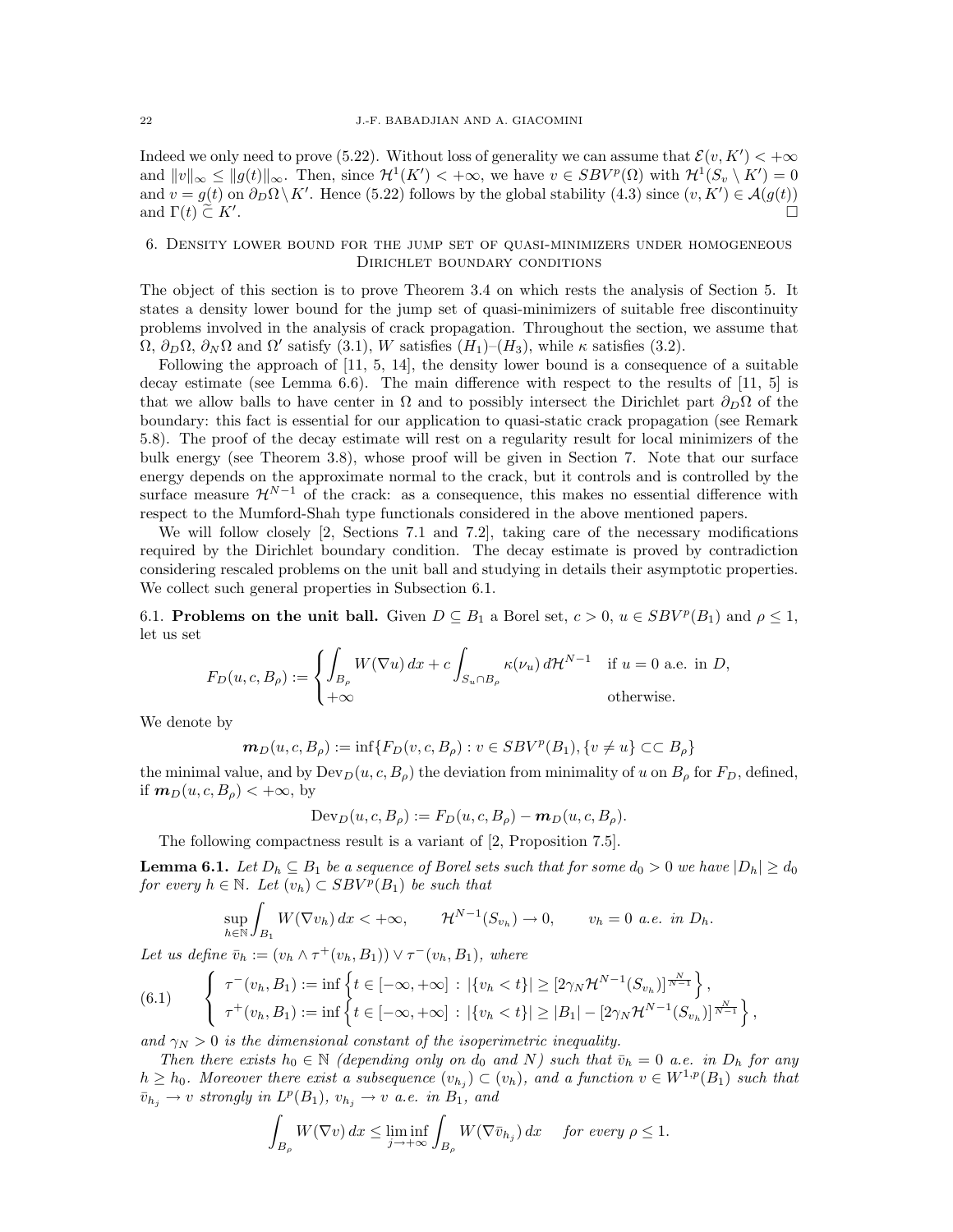*Proof.* Let us show that the condition  $\bar{v}_h = 0$  a.e. in  $D_h$  is satisfied for h large enough. Since  $v_h = 0$  a.e. in  $D_h$ , this is a consequence of the fact that for h large enough

(6.2) 
$$
\tau^{-}(v_h, B_1) \le 0
$$
 and  $\tau^{+}(v_h, B_1) \ge 0$ .

Indeed, given  $\varepsilon > 0$ , since  $\mathcal{H}^{N-1}(S_{v_h}) \to 0$  we have for  $h \geq h_0$  independent of  $\varepsilon$ 

$$
|\{v_h < \varepsilon\}| \ge |D_h| \ge d_0 > [2\gamma_N \mathcal{H}^{N-1}(S_{v_h})]^{\frac{N}{N-1}}.
$$

The value  $\varepsilon$  is thus admissible for the computation of  $\tau^-(v_h, B_1)$  for  $h \geq h_0$  so that  $\tau^-(v_h, B_1) \leq \varepsilon$ . Since  $\varepsilon$  is arbitrary, we deduce that  $\tau^-(v_h, B_1) \leq 0$ . A similar proof shows that  $\tau^+(v_h, B_1) \geq 0$ , and thus (6.2) follows.

In view of [2, Proposition 7.5 and Remark 7.6], denoting by

$$
m_h := \inf \left\{ t \in [-\infty, +\infty] \, : \, |\{v_h > t\}| \le |B_1|/2 \right\},\,
$$

a median for  $v_h$ , there exists a subsequence  $(v_{h_j})$  and a function  $v \in W^{1,p}(B_1)$  such that

(6.3) 
$$
\bar{v}_{h_j} - m_{h_j} \to v \quad \text{strongly in } L^p(B_1), \qquad v_{h_j} - m_{h_j} \to v \quad \text{a.e. in } B_1,
$$

and, applying Ambrosio's theorem to the truncation at level M of the previous sequence, and letting  $M \to +\infty$ , we get for every  $\rho \leq 1$ 

$$
\int_{B_{\rho}} W(\nabla v) dx \le \liminf_{j \to +\infty} \int_{B_{\rho}} W(\nabla \bar{v}_{h_j}) dx.
$$

The proof of the lemma follows if we show that the sequence  $(m_{h_j})$  is bounded, since we can consider (up to extracting a further subsequence)  $v + m$  as limit function, where m is a limit point for  $(m_{h_j})$ . Since  $\bar{v}_h = 0$  a.e. in  $D_h$  for  $h \ge h_0$ , in view of  $(6.3)$ , we obtain

$$
\limsup_{j \to +\infty} |m_{h_j}|^p |D_{h_j}| \le ||v||_p^p,
$$
  

$$
| \ge d_0.
$$

and the result follows since  $|D_{h_i}| \geq d_0$ .

The following proposition is an adaptation of [2, Theorem 7.7] to the case of a homogeneous Dirichlet boundary condition. It deals with the asymptotic behaviour of sequences of functions  $v<sub>h</sub>$  with vanishing deviation from minimality and vanishing jump set: as expected, the limit Sobolev function is a *local minimizer* of the integral functional associated to  $W$  under a suitable homogeneous Dirichlet boundary condition.

**Proposition 6.2.** Let  $f_h: \mathbb{R}^{N-1} \to \mathbb{R}$  be a sequence of continuous functions, and let  $D_h := \{x =$  $(x', x_N) \in B_1 : x_N \leq f_h(x')\}$ . Assume that  $(f_h)$  is locally uniformly converging to the constant function  $-\delta$ , with  $\delta \in [0,1)$ . Let  $c_h > 0$  and  $v_h \in SBV^p(B_1)$  be such that

$$
\sup_{h \in \mathbb{N}} F_{D_h}(v_h, c_h, B_1) < +\infty,
$$
  
\n
$$
\lim_{h \to +\infty} Dev_{D_h}(v_h, c_h, B_1) = 0,
$$
  
\n
$$
\lim_{h \to +\infty} \mathcal{H}^{N-1}(S_{v_h}) = 0,
$$
  
\n
$$
v_h \to v \in W^{1,p}(B_1) \quad a.e. \text{ in } B_1.
$$

Then v is a local minimizer of  $F_0(\cdot, B_1)$  (see Definition 3.6), and

(6.4) 
$$
\lim_{h \to +\infty} F_{D_h}(v_h, c_h, B_\rho) = \int_{B_\rho} W(\nabla v) dx \text{ for every } \rho \in (0, 1).
$$

*Proof.* Since  $\rho \mapsto F_{D_h}(v_h, c_h, B_\rho)$  is increasing on [0, 1], by Helly's theorem we may assume that up to a subsequence

$$
\lim_{h \to +\infty} F_{D_h}(v_h, c_h, B_\rho) = \alpha(\rho) \qquad \text{for every } \rho \in [0, 1]
$$

for some increasing function  $\alpha : [0,1] \to [0,+\infty)$ .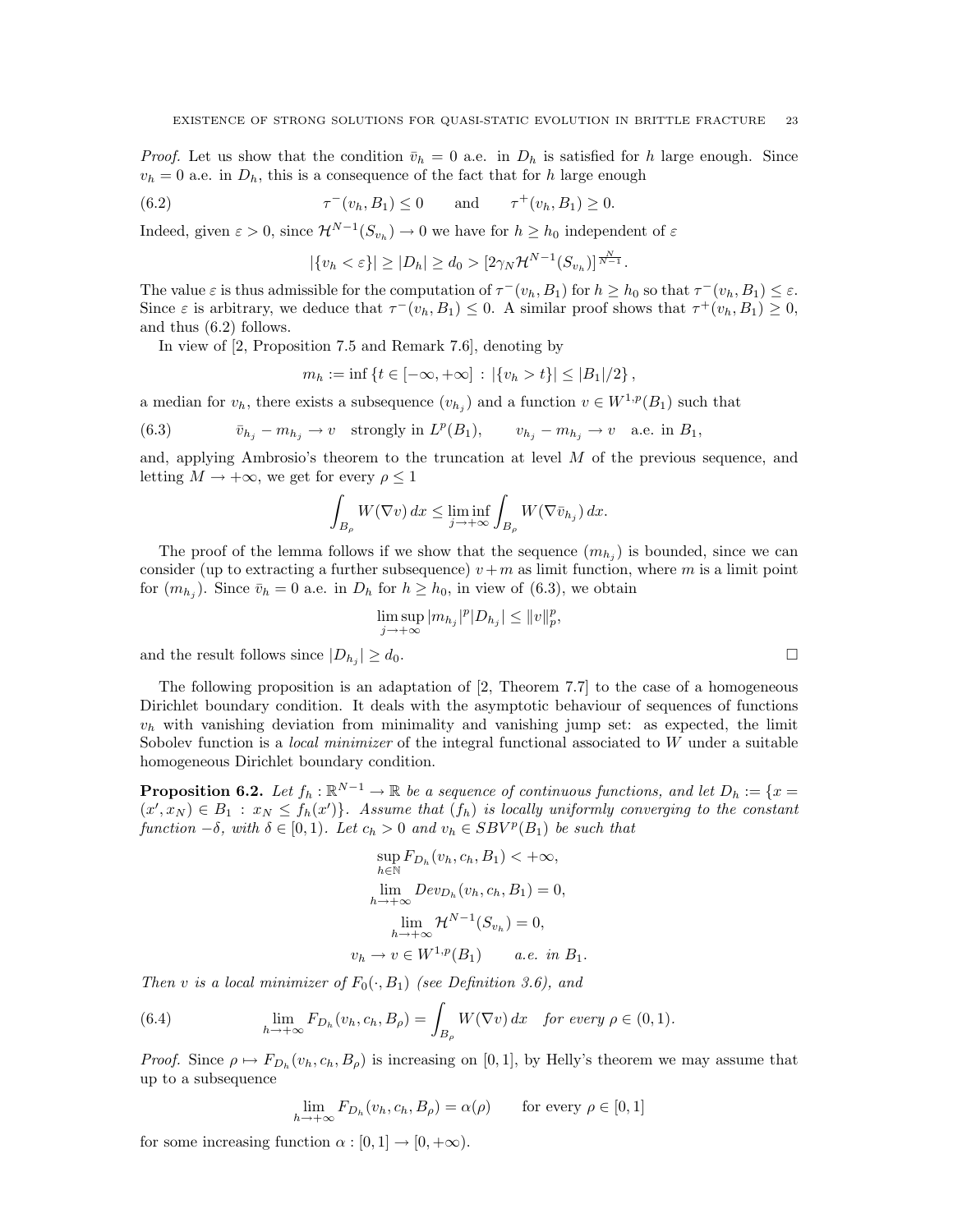Observe that since  $f_h \to -\delta$  locally uniformly, and  $\delta < 1$ , then necessarily  $|D_h| \geq d_0$  for some constant  $d_0 > 0$ . Hence by Lemma 6.1 we have that (for a not relabeled subsequence)  $\bar{v}_h \rightarrow v$ strongly in  $L^p(B_1)$ ,  $\bar{v}_h = 0$  a.e. in  $D_h$  for h large enough, and for all  $\rho \leq 1$ 

(6.5) 
$$
\int_{B_{\rho}} W(\nabla v) dx \le \liminf_{h \to +\infty} \int_{B_{\rho}} W(\nabla \bar{v}_h) dx.
$$

We claim that

(6.6) 
$$
\lim_{h \to +\infty} F_{D_h}(\bar{v}_h, c_h, B_\rho) = \alpha(\rho) \quad \text{for a.e. } \rho \in (0, 1),
$$

and that

(6.7) 
$$
\lim_{h \to +\infty} \text{Dev}_{D_h}(\bar{v}_h, c_h, B_\rho) = 0 \quad \text{for every } \rho \in (0, 1).
$$

Assuming the validity of (6.6) and (6.7), let us show that  $v \in W^{1,p}(B_1)$  is a local minimizer of the functional  $F_0(\cdot, B_1)$  given in (3.4). Let  $w \in W^{1,p}(B_1)$  with  $\{w \neq v\} \subset\subset B_1$  and  $w = 0$  a.e. in  $B_1 \setminus H_\delta$ . In view of Lemma 6.3 below, we can find  $w_h \in W^{1,p}(B_1)$  satisfying  $w_h = 0$  a.e. in  $D_h$ , and  $w_h \to w$  strongly in  $W^{1,p}(B_1)$ .

Let  $0 < \rho' < \rho < 1$  be such that  $\alpha$  is continuous at  $\rho$ ,  $\{w \neq v\} \subset\subset B_{\rho'}$  and  $(6.6)$  holds for both  $\rho$  and  $\rho'$ . Then we have the inequality

$$
F_{D_h}(\bar{v}_h, c_h, B_\rho) \le F_0(w_h, B_{\rho'}) + \text{Dev}_{D_h}(\bar{v}_h, c_h, B_\rho)
$$
  
+  $C[F_{D_h}(\bar{v}_h, c_h, B_\rho \setminus B_{\rho'}) + F_0(w_h, B_\rho \setminus B_{\rho'})] + \frac{C}{(\rho - \rho')^p} \int_{B_\rho \setminus B_{\rho'}} |\bar{v}_h - w_h|^p dx,$ 

where  $C > 0$  depends only on p and L. This inequality is obtained by the same proof of [2, Lemma 7.4], *i.e.*, by comparing  $\bar{v}_h$  with  $\eta w_h + (1 - \eta)\bar{v}_h$ , with  $\eta$  a suitable cut-off between  $B_{\rho'}$  and  $B_{\rho}$ : note that  $\eta w_h + (1 - \eta)\bar{v}_h = 0$  a.e. in  $D_h$  as both  $w_h$  and  $\bar{v}_h$  vanish on that set. For  $h \to +\infty$ , in view of our choice of  $\rho$  and  $\rho'$ , and thanks to (6.7) we obtain that

$$
\alpha(\rho) \leq \int_{B_{\rho'}} W(\nabla w) dx + C\left[\alpha(\rho) - \alpha(\rho') + \int_{B_{\rho} \setminus B_{\rho'}} W(\nabla w) dx\right] + \frac{C}{(\rho - \rho')^p} \int_{B_{\rho} \setminus B_{\rho'}} |v - w|^p dx.
$$

Since  $w = v$  on  $B_{\rho} \setminus B_{\rho'}$ , letting  $\rho' \nearrow \rho$  we get

$$
\alpha(\rho) \le \int_{B_{\rho}} W(\nabla w) \, dx.
$$

Choosing  $w = v$  in the previous relation, we obtain in view of (6.5) and (6.6) that

(6.8) 
$$
\alpha(\rho) = \int_{B_{\rho}} W(\nabla v) dx.
$$

Hence  $F_0(v, B_1) \le F_0(w, B_1)$ , and the local minimality follows. Moreover, by (6.8), the monotone functions  $\alpha$  and  $\rho \mapsto \int_{B_\rho} W(\nabla v) dx$  coincides a.e. on  $(0, 1)$ , and since the latter is continuous, they actually coincide everywhere on  $(0, 1)$ . Hence  $(6.4)$  holds.

In order to complete the proof, we need to show claims  $(6.6)$  and  $(6.7)$ . We will use the fact that  $\beta^{-1} \leq \kappa(\nu) \leq \beta$  for  $\nu \in \mathbb{R}^N$  belonging to the unit sphere.

Let  $\tilde{v}_h$  and  $\tilde{v}_h$  be the Lebesgue representatives of  $v_h$  and  $\bar{v}_h$  respectively. By definition of  $\bar{v}_h$ and  $\tau^{\pm}(v_h, B_1)$  (see (6.1)), we have (see [2, Remark 7.6])

$$
c_h \int_0^1 \mathcal{H}^{N-1}(\{\tilde{v}_h \neq \tilde{\bar{v}}_h\} \cap \partial B_\rho) d\rho = c_h |\{\tilde{v}_h \neq \tilde{\bar{v}}_h\}| \leq 2c_h [2\gamma_N \mathcal{H}^{N-1}(S_{v_h})]^{\frac{N}{N-1}} \to 0
$$

where we used the fact that  $c_h \mathcal{H}^{N-1}(S_{v_h})$  is uniformly bounded. It yields, up to a further subsequence, that

$$
\lim_{h \to +\infty} c_h \mathcal{H}^{N-1}(\{\tilde{v}_h \neq \tilde{\tilde{v}}_h\} \cap \partial B_\rho) = 0 \quad \text{ for a.e. } \rho \in (0,1).
$$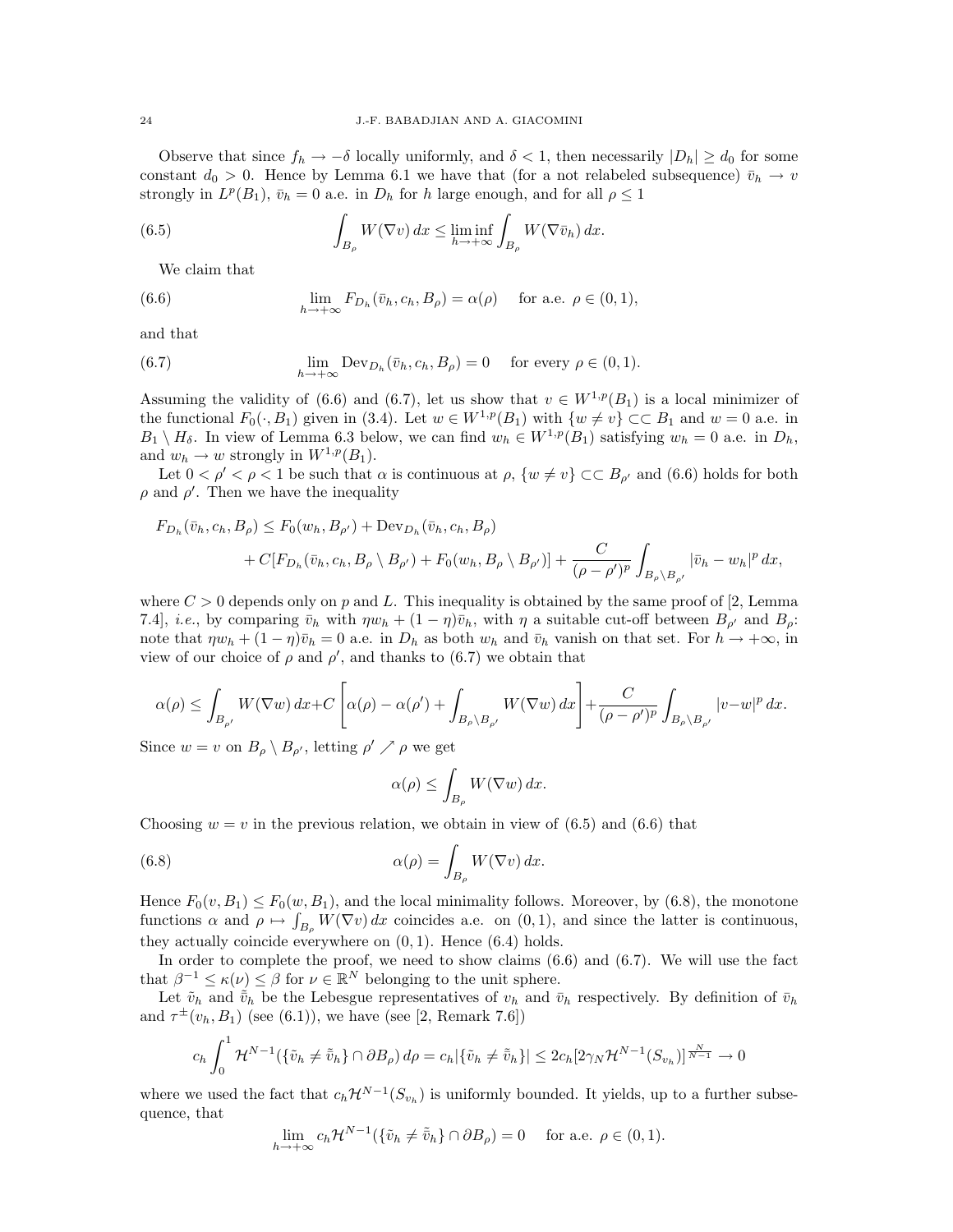Since for every  $h \in \mathbb{N}$  and for a.e.  $\rho \in (0,1)$  we have that  $\mathcal{H}^{N-1}(S_{\bar{v}_h} \cap \partial B_{\rho}) = 0$ , we can write for  $\rho < \rho' < 1$ 

$$
F_{D_h}(\bar{v}_h, c_h, B_\rho) \le F_{D_h}(v_h, c_h, B_\rho)
$$
  
\n
$$
\le F_{D_h}(\bar{v}_h, c_h, B_\rho) + \beta c_h \mathcal{H}^{N-1}(\{\tilde{v}_h \ne \tilde{\bar{v}}_h\} \cap \partial B_\rho) + \text{Dev}_{D_h}(v_h, c_h, B_{\rho'}).
$$

The first inequality comes by truncation. The second one follows by the same proof of [2, Lemma 7.3] which is based on a comparison between  $v_h$  and  $\bar{v}_h \chi_{B_\rho} + v_h \chi_{B_{\rho'}} \chi_{B_\rho}$ : note that the last function vanishes on  $D_h$ , so that it is an admissible competitor. Letting  $h \to +\infty$  we obtain (6.6).

For what concerns (6.7), we observe that

$$
\begin{aligned} \operatorname{Dev}_{D_h}(\bar{v}_h, c_h, B_\rho) &\leq F_{D_h}(\bar{v}_h, c_h, B_\rho) - F_{D_h}(v_h, c_h, B_\rho) \\ &+ \beta c_h \mathcal{H}^{N-1}(\{\tilde{v}_h \neq \tilde{\bar{v}}_h\} \cap \partial B_\rho) + \operatorname{Dev}_{D_h}(v_h, c_h, B_{\rho'}). \end{aligned}
$$

This inequality follows by the same proof [2, Lemma 7.3] by taking as competitor  $w\chi_{B_\rho}+v_h\chi_{B_{\rho'}}\gtrsim_{B_\rho}$ where  $w \in SBV^p(B_\rho)$  is such that  $\{w \neq \bar{v}_h\} \subset B_\rho$  and  $w = 0$  a.e. in  $D_h$ . Sending  $h \to +\infty$ , we deduce that (6.7) holds for a.e.  $\rho \in (0,1)$ . Since the deviation is an increasing function of  $\rho$ , we deduce that (6.7) actually holds for every  $\rho \in (0, 1)$ .

In the previous proof, we used the following technical lemma.

**Lemma 6.3.** Let  $f_h : \mathbb{R}^{N-1} \to \mathbb{R}$  be a sequence of continuous functions, and let  $D_h := \{x =$  $(x', x_N) \in B_1 : x_N \leq f_h(x')\}$ . Assume that  $(f_h)$  is locally uniformly converging to the constant function  $-\delta$ , with  $\delta \in [0,1)$ . For every  $w \in W^{1,p}(B_1)$  with  $w = 0$  a.e. in  $\{x = (x', x_N) \in B_1$ :  $x_N \leq -\delta$ , there exists  $w_h \in W^{1,p}(B_1)$  with  $w_h = 0$  a.e. in  $D_h$  and

$$
w_h \to w \quad strongly \ in \ W^{1,p}(B_1).
$$

Proof. Let us consider

$$
U := \{ x = (x', x_N) \in B_1 : x_N \ge -\delta \} \cup ((-2, 2)^{N-1} \times (-2, -\delta)).
$$

We can extend w to U by setting  $w = 0$  outside  $B_1$ . Then, since U enjoys the exterior cone condition, there exists  $\hat{w} \in W^{1,p}(\mathbb{R}^N)$  such that  $\hat{w}_{|U} = w$ . We set for  $x \in B_1$ 

$$
w_h(x) := \hat{w}(x - a_h e_N)
$$

where  $a_h := \sup_{|x'| \leq 2} |f_h(x') + \delta| \to 0$ . Clearly  $w_h \in W^{1,p}(B_1)$ ,  $w_h \to w$  strongly in  $W^{1,p}(B_1)$ , and if  $x = (x', x_N) \in D_h$ , then

$$
x_N - a_h \le x_N - f_h(x') + f_h(x') - a_h \le -\delta
$$

so that  $x - a_h e_N \in (-2, 2)^{N-1} \times (-2, -\delta)$  and consequently  $w_h(x) = 0$ .

6.2. The density lower bound estimate. In order to prove Lemma 6.6, we will need the following geometric fact.

**Lemma 6.4.** Let  $(x_h)$  be a sequence in  $\Omega \cup \partial_D \Omega$  such that  $x_h \to \bar{x} \in \partial_D \Omega$ , and let  $\rho_h \to 0$  be such that  $B_{\rho_h}(x_h) \subset \Omega'$  and  $B_{\rho_h}(x_h) \cap \partial_D \Omega \neq \emptyset$ . Let us rescale  $B_{\rho_h}(x_h)$  to the unit ball  $B_1$  by means of the change of variable  $x := x_h + \rho_h y$  with  $y \in B_1$ , and let  $D_h \subseteq B_1$  be the region corresponding to  $(\Omega' \setminus \overline{\Omega}) \cap B_{\rho_h}(x_h)$ .

Then, there exists a coordinate system such that, up to a subsequence,

$$
D_h = \{ y = (y', y_N) \in B_1 : y_N \le f_h(y') \}
$$

for some  $f_h \in \mathcal{C}^1(\mathbb{R}^{N-1})$  locally uniformly converging to a constant  $-\delta$ , with  $\delta \in [0,1]$ .

*Proof.* Let us consider the orthogonal coordinate system relative to  $\bar{x}$  such that

 $\Omega \cap B_r(\bar{x}) = \{x = (x', x_N) \in B_r(\bar{x}) : x_N > f(x')\},\$ 

where  $r > 0$  and  $f \in C^1(\mathbb{R}^{N-1})$  is such that  $f(\bar{x}') = \bar{x}_N$  and  $\nabla f(\bar{x}') = 0$ . This is possible since  $\partial_D\Omega$  is of class  $\mathcal{C}^1$ .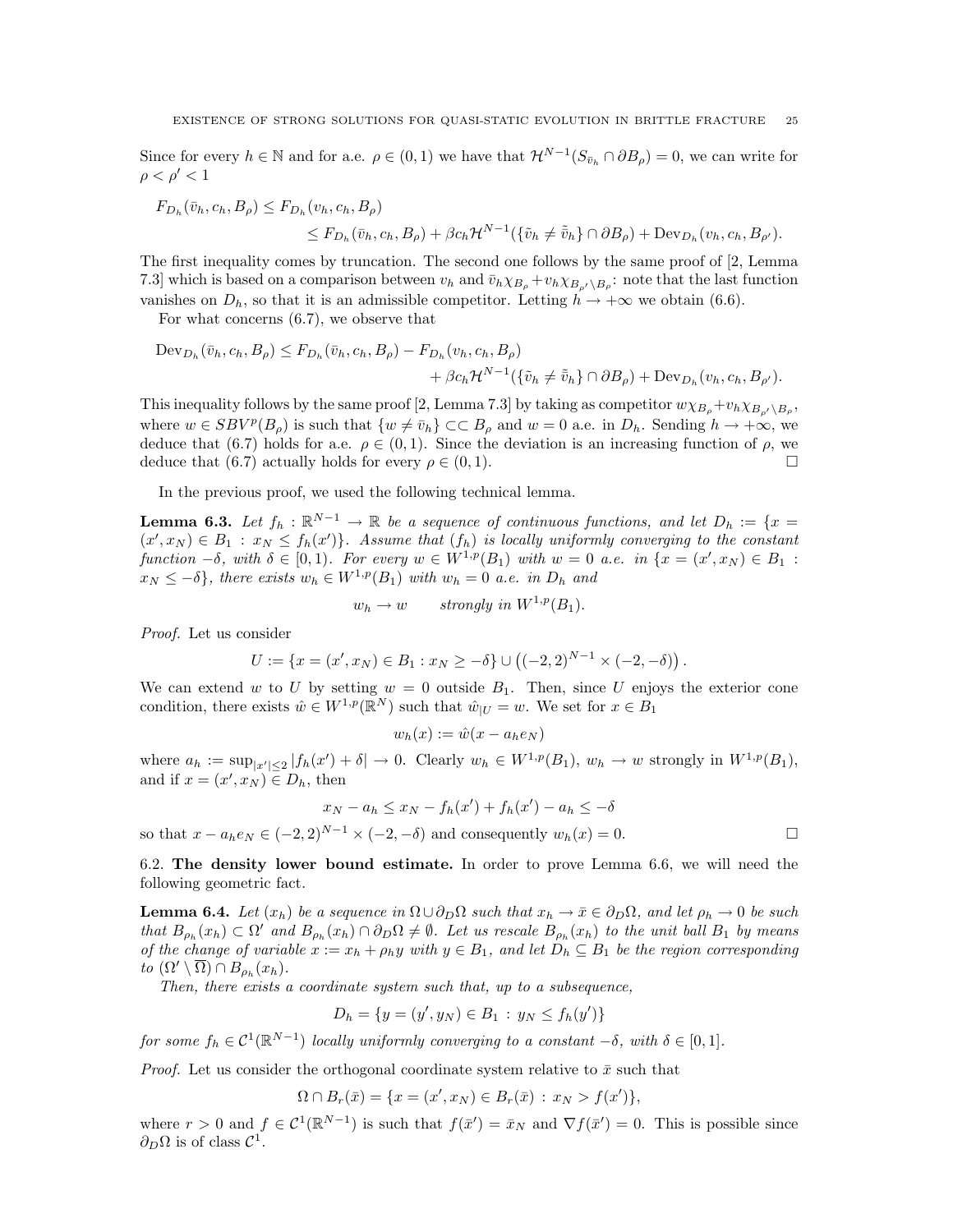Since  $x_h \to \bar{x}$  and  $\rho_h \to 0$ , then  $B_{\rho_h}(x_h) \subseteq B_r(\bar{x})$  for h large enough. Let us use the coordinate system in  $\bar{x}$  also for defining the blow up: the region  $D_h$  is then given for h large by those  $y = (y', y_N) \in B_1$  such that

$$
(x_h)_N + \rho_h y_N \le f(x'_h + \rho_h y'),
$$

i.e.,

$$
N \le f_h(y') := \frac{f(x'_h + \rho_h y') - (x_h)_N}{\rho_h}
$$

.

Let  $z_h = (z'_h, (z_h)_N) \in B_{\rho_h}(x_h) \cap \partial_D \Omega$  so that we can write, as  $(z_h)_N = f(z'_h)$ , and

$$
f_h(y') = \frac{f(x'_h + \rho_h y') - f(x'_h) + f(x'_h) - f(z'_h) + (z_h)_N - (x_h)_N}{\rho_h}.
$$

Since we have  $|f(x'_h) - f(z'_h)| \leq C|x'_h - z'_h| \leq C\rho_h$  and  $|(z_h)_N - (x_h)_N| \leq \rho_h$ , then, up to a subsequence,

$$
\frac{f(x'_h) - f(z'_h) + (z_h)_N - (x_h)_N}{\rho_h} \to c \in \mathbb{R}.
$$

Moreover, the sequence of functions

$$
g_h(y') := \frac{f(x'_h + \rho_h y') - f(x'_h)}{\rho_h}
$$

converges locally uniformly to zero since for some  $t_h \in (0, 1)$ 

 $y$ 

$$
\frac{f(x'_h + \rho_h y') - f(x'_h)}{\rho_h} = \nabla f(x'_h + \rho_h t_h y') \cdot y' \to \nabla f(\bar{x}') \cdot y' = 0.
$$

We conclude that  $f_h \to c$  locally uniformly on  $\mathbb{R}^{N-1}$ .

Since  $f_h(0) \leq 0$ , we infer that  $c \leq 0$ . On the other hand, since  $D_h \neq \emptyset$ , there exists  $\xi_h$  =  $(\xi'_h, (\xi_h)_N) \in B_1$  with  $f_h(\xi'_h) \geq (\xi_h)_N > -1$ , which easily entails that  $c \geq -1$ . The conclusion follows by taking  $\delta = -c$ .

Remark 6.5. From a geometrical point of view, the previous result shows that the rescaled version of  $B_{\rho_h}(x_h) \cap \partial_D \Omega$  tends to a flat boundary. This property is standard if  $x_h \equiv \bar{x} \in \partial_D \Omega$ .

The following result is the key point to obtain a density lower bound for the jump set of quasi-minimizers of F.

**Lemma 6.6 (Decay lemma).** There exists a constant  $C_1 > 0$  (depending only on N, p, L,  $\mu$ ) with the following property: for every  $\tau \in (0,1)$  and  $\eta > 0$ , there exist  $\varepsilon(\tau, \eta) > 0$ ,  $\vartheta(\tau, \eta) > 0$  and  $r(\tau, \eta) > 0$  such that for every ball  $B_{\rho}(x) \subseteq \Omega'$  with  $x \in \Omega \cup \partial_D \Omega$ ,  $\rho \leq r(\tau, \eta)$ ,  $dist(B_{\rho}(x), \partial_N \Omega) > \eta$ , and for every  $u \in SBV^p(B_\rho(x))$  satisfying  $u = 0$  a.e. in  $(\Omega' \setminus \overline{\Omega}) \cap B_\rho(x)$  with

$$
\mathcal{H}^{N-1}(S_u \cap B_{\rho}(x)) \leq \varepsilon(\tau, \eta)\rho^{N-1}, \quad Dev(u, B_{\rho}(x)) \leq \vartheta(\tau, \eta)F(u, B_{\rho}(x)),
$$

then we have

$$
F(u, B_{\tau\rho}(x)) \le C_1 \tau^N F(u, B_{\rho}(x)).
$$

Proof. Let us proceed by contradiction by showing that the result holds true for any choice of

$$
C_1 > \max\{4^N, C'_0 L(2^N L + \omega_N)\},\
$$

where L is the constant appearing in the growth estimate  $(H_1)$  for W, and  $C'_0$  is the constant given by Theorem 3.8 (with  $R_0 = 3/4$ , and for local minimizers whose  $W^{1,p}(B_1)$  norm is less than or equal to  $L^{1/p}$ ).

Note that we can assume  $\tau < 1/4$ : indeed if  $\tau \geq 1/4$ , in view of the choice of  $C_1$ 

$$
C_1 \tau^N F(u, B_{\rho}(x)) \ge 4^N \frac{1}{4^N} F(u, B_{\rho}(x)) \ge F(u, B_{\tau \rho}(x)).
$$

Assume by contradiction that there exist sequences of positive numbers  $\varepsilon_h$ ,  $\vartheta_h$ ,  $r_h \to 0$ , of points  $x_h \in \Omega \cup \partial_D \Omega$ , of radii  $\rho_h \leq r_h$  such that  $B_{\rho_h}(x_h) \subseteq \Omega'$ ,  $dist(B_{\rho_h}(x_h), \partial_N \Omega) > \eta$ , and of functions  $u_h \in SBV^p(B_{\rho_h}(x_h))$  with  $u_h = 0$  a.e. in  $(\Omega' \setminus \overline{\Omega}) \cap B_{\rho_h}(x_h)$ , with the properties

$$
\mathcal{H}^{N-1}(S_{u_h} \cap B_{\rho_h}(x_h)) = \varepsilon_h \rho_h^{N-1},
$$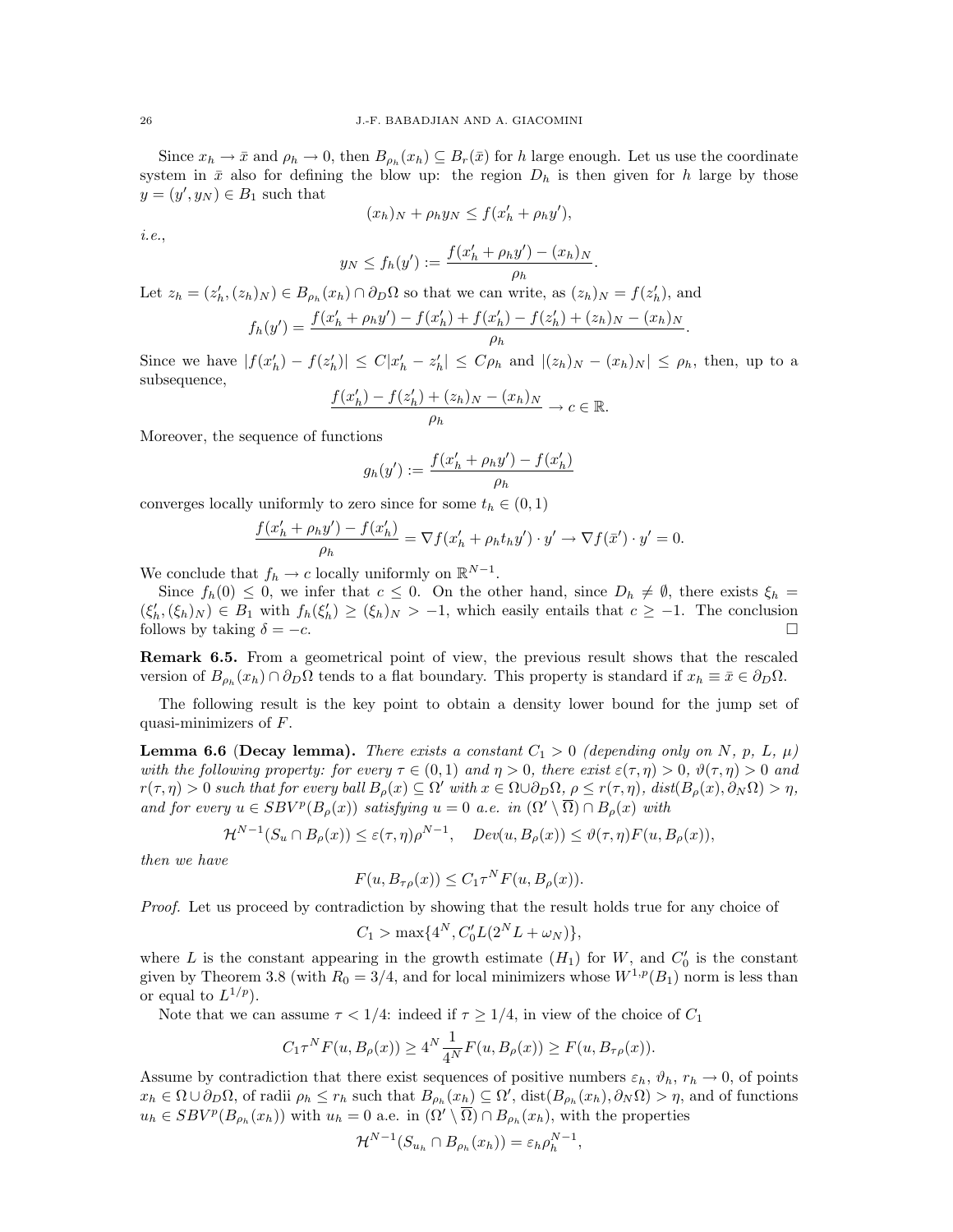$$
Dev(u_h, B_{\rho_h}(x_h)) = \vartheta_h F(u_h, B_{\rho_h}(x_h)),
$$

and

$$
F(u_h, B_{\tau\rho_h}(x_h)) > C_1 \tau^N F(u_h, B_{\rho_h}(x_h)).
$$

Following [2, Lemma 7.14] we rescale  $B_{\rho_h}(x_h)$  to  $B_1$  and  $u_h$  to  $v_h \in SBV^p(B_1)$  by setting

$$
v_h(y) := \rho_h^{(1-p)/p} c_h^{1/p} u_h(x_h + \rho_h y)
$$

with

$$
c_h := \frac{\rho_h^{N-1}}{F(u_h, B_{\rho_h}(x_h))}.
$$

Let  $D_h \subseteq B_1$  be the set associated to  $(\Omega' \setminus \overline{\Omega}) \cap B_{\rho_h}(x_h)$  under such a rescaling. It is not restrictive to assume that  $D_h \neq \emptyset$ . Indeed, if not, the Dirichlet boundary condition will not play a role, and the conclusion follows by [2, Lemma 7.14] (recall that the surface energy controls and is controlled by the surface area). Consequently, since  $\rho_h \to 0$  and  $\eta > 0$ , we can suppose, up to a subsequence, that  $x_h \to \bar{x} \in \partial_D \Omega$ . Then by Lemma 6.4, up to a further subsequence, one can find a coordinate system in which

$$
D_h := \{ x = (x'; x_N) \in B_1 : x_N \le f_h(x') \},
$$

for some  $f_h \in \mathcal{C}^1(\mathbb{R}^{N-1})$  with  $f_h \to -\delta$  locally uniformly, where  $\delta \in [0,1]$ .

With the notations of the beginning of Subsection 6.1, we get thanks to the  $p$ -homogeneity  $(H_3)$  of W and since the surface energy depends only on the normal  $\nu$ ,

(6.9) 
$$
F_{D_h}(v_h, c_h, B_1) = 1
$$
,  $\text{Dev}_{D_h}(v_h, c_h, B_1) = \vartheta_h$ ,  $\mathcal{H}^{N-1}(S_{v_h} \cap B_1) = \varepsilon_h$ 

and

(6.10) 
$$
F_{D_h}(v_h, c_h, B_\tau) > C_1 \tau^N.
$$

Let us assume first that  $\delta \in (1/2, 1]$ . By [2, Proposition 7.5 and Remark 7.6], there exists  $v \in W^{1,p}(B_{1/2})$  such that, if  $m_h$  is a median of  $v_h$  in  $B_{1/2}$ , up to a subsequence

$$
v_h - m_h \to v \qquad \text{a.e. in } B_{1/2}.
$$

There exists  $h_0 \in \mathbb{N}$  such that  $D_h \cap B_{1/2} = \emptyset$  for all  $h \geq h_0$ . In particular, from (6.9) we obtain (we omit the subscript  $D_h$  since the boundary condition disappears, and we localize on  $B_{1/2}$ )

$$
F(v_h, c_h, B_{1/2}) \le 1
$$
, Dev $(v_h, c_h, B_{1/2}) \to 0$ ,  $\mathcal{H}^{N-1}(S_{v_h} \cap B_{1/2}) \to 0$ .

By [2, Theorem 7.7], v is a local minimizer of  $F_0(\cdot, B_{1/2})$  and for all  $\rho < 1/2$ 

(6.11) 
$$
\int_{B_{\rho}} W(\nabla v) \, dx = \lim_{h \to +\infty} F(v_h, c_h, B_{\rho}) = \lim_{h \to +\infty} F_{D_h}(v_h, c_h, B_{\rho}) \le 1.
$$

Next, according to Theorem 3.7 and in view of  $(3.5)$ , the function v turns out to be locally Lipschitz on  $B_{1/2}$  with the estimate

$$
\operatorname*{ess\,sup}_{B_{1/4}}|\nabla v|^p\leq \frac{C_02^N}{\omega_N}\int_{B_{1/2}}|\nabla v|^p\,dx\leq \frac{C_0'2^NL}{\omega_N},
$$

where we used (6.11) and the growth condition  $(H_1)$  in the last inequality. But since  $\tau < 1/4$ 

$$
\lim_{h \to +\infty} F_{D_h}(v_h, c_h, B_\tau) = \int_{B_\tau} W(\nabla v) \, dx \le L \int_{B_\tau} |\nabla v|^p \, dx \le C_0' 2^N L^2 \tau^N
$$

which is against (6.10) since by construction  $C_1 > C'_0 2^N L^2$ .

If rather  $0 \le \delta \le 1/2$ , then  $|D_h| \ge d_0 > 0$  for some  $d_0 > 0$ . By Lemma 6.1 and Proposition 6.2 there exists a local minimizer  $v \in W^{1,p}(B_1)$  of  $F_0(\cdot, B_1)$  such that, up to a subsequence,  $v_h \to v$ a.e. in  $B_1$ . Moreover for every  $\rho \in (0,1)$ 

(6.12) 
$$
\int_{B_{\rho}} W(\nabla v) dx = \lim_{h \to +\infty} F_{D_h}(v_h, c_h, B_{\rho}) \le 1.
$$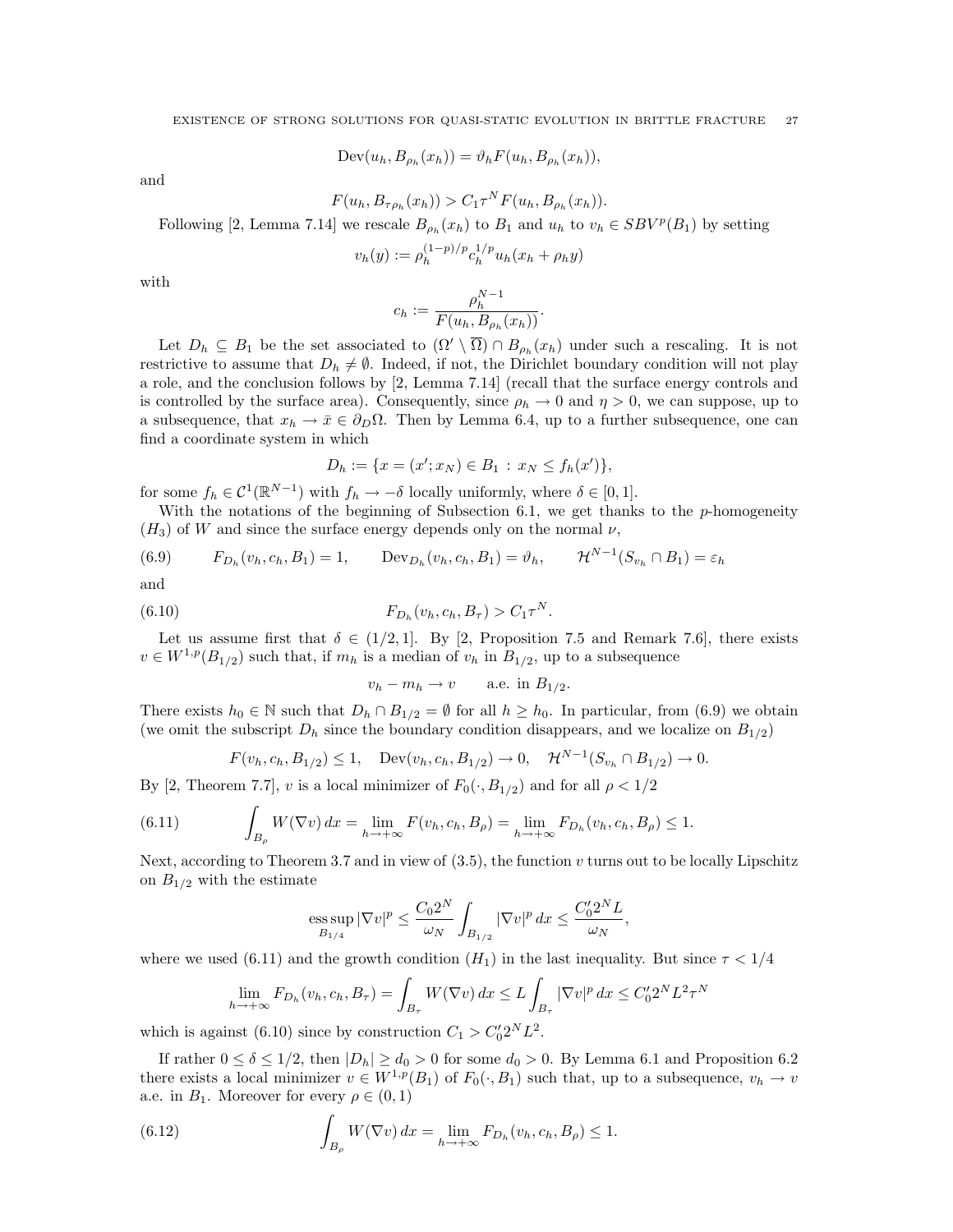Notice that  $\|\nabla v\|_p \leq L^{1/p}$ , which is consistent with our choice of  $C_1$ . Then using the gradient bound given by Theorem 3.8, we have that

ess sup 
$$
|\nabla v|^p \leq C'_0 \left(\frac{2^N}{\omega_N} \int_{B_{1/2}} |\nabla v|^p dx + 1\right) \leq C'_0 \left(\frac{2^N L}{\omega_N} + 1\right)
$$
,

where we used  $(6.12)$  and the growth condition  $(H_1)$  to get the last inequality. Then we reach again a contradiction by arguing as in the previous case.

We are now in a position to prove Theorem 3.4.

Proof of Theorem 3.4. In view of Lemma 6.6, we can adapt the proof of [2, Theorem 7.21] to our context: suitable modifications are needed to take into account the more general notion of quasi-minimizer, and the anisotropic surface energy.

Let us fix  $\eta > 0$ . Let  $A \subseteq \Omega'$  be an open set, and let  $u \in SBV^p(A)$  be a quasi-minimizer of  $F(\cdot, A)$  with constants s and  $\omega$ . Note that it is easily proved that

(6.13) 
$$
F(u, B_{\rho}(x)) \leq \beta N \omega_N \rho^{N-1} + \omega \rho^{N-1+s}
$$

for any ball  $B_{\rho}(x) \subseteq A$  with  $dist(B_{\rho}(x), \partial_N \Omega) > \eta$  by comparing u with  $u \chi_{B_{\rho}(x) \setminus B_{\rho'}(x)}$  for  $\rho' < \rho$ , and letting  $\rho' \nearrow \rho$ .

Following the notation of Lemma 6.6, let  $\tau \in (0,1)$  be such that  $C_1\tau^N \leq \tau^{N-1+s}$ , and let  $\sigma \in (0,1)$  be such that  $C_1 \sigma(\beta N \omega_N + 1) \leq \beta^{-1} \varepsilon(\tau, \eta)$ . Let us define

(6.14) 
$$
\rho_0 := \min \left\{ \frac{1}{\omega}, \frac{\beta^{-1} \varepsilon(\tau, \eta) \tau^N \vartheta(\tau, \eta)}{\omega}, \frac{\beta^{-1} \varepsilon(\tau, \eta) \sigma^{N-1} \vartheta(\sigma, \eta)}{\omega}, r(\sigma, \eta)^s, r(\tau, \eta)^s \right\}^{\frac{1}{s}},
$$

and

$$
\vartheta_0:=\varepsilon(\sigma,\eta).
$$

Note that in view of the decay lemma, the constants  $\vartheta_0$  and  $\rho_0$  only depend on N, p, L,  $\mu$ ,  $\beta$ , s,  $\omega$  and  $\eta$ .

The proof of the theorem proceeds by contradiction. Define the set

$$
I := \left\{ x \in A : \limsup_{\rho \to 0} \frac{1}{\omega_N \rho^N} \int_{B_{\rho}(x)} |u(y)|^{\frac{N}{N-1}} dy = +\infty \right\},\,
$$

and assume that we have

$$
\mathcal{H}^{N-1}(S_u \cap B_{\rho}(x)) < \vartheta_0 \rho^{N-1}
$$

for some  $x \in S_u \setminus I$ , and some  $\rho < \rho_0$  with  $B_\rho(x) \subseteq A$  and  $dist(B_\rho(x), \partial_N \Omega) > \eta$ . We claim that

(6.15) 
$$
F(u, B_{\sigma \tau^h \rho}(x)) \leq \beta^{-1} \varepsilon(\tau, \eta) \tau^{h s} (\sigma \tau^h \rho)^{N-1} \quad \text{for all } h \in \mathbb{N}.
$$

Let us prove (6.15) by iteration.

Let  $h = 0$ , and assume first that  $\text{Dev}(u, B_{\rho}(x)) \leq \vartheta(\sigma, \eta) F(u, B_{\rho}(x))$ . Since we have  $\rho \leq r(\sigma, \eta)$ by our choice (6.14) of  $\rho_0$ , we deduce from Lemma 6.6 and the energy upper bound (6.13) that

$$
F(u, B_{\sigma\rho}(x)) \leq C_1 \sigma^N F(u, B_{\rho}(x)) \leq C_1 \sigma^N [\beta N \omega_N \rho^{N-1} + \omega \rho^{N-1+s}]
$$
  
 
$$
\leq C_1 \sigma(\sigma \rho)^{N-1} (\beta N \omega_N + 1) \leq \beta^{-1} \varepsilon(\tau, \eta) (\sigma \rho)^{N-1}.
$$

If rather  $\text{Dev}(u, B_\rho(x)) > \vartheta(\sigma, \eta) F(u, B_\rho(x))$ , then using the definition of quasi-minimizers

$$
F(u, B_{\sigma\rho}(x)) \le F(u, B_{\rho}(x)) \le \frac{1}{\vartheta(\sigma, \eta)} \mathrm{Dev}(u, B_{\rho}(x)) \le \frac{\omega \rho^{N-1+s}}{\vartheta(\sigma, \eta)} \le \beta^{-1} \varepsilon(\tau, \eta) (\sigma \rho)^{N-1},
$$

proving the validity of  $(6.15)$  for  $h = 0$ .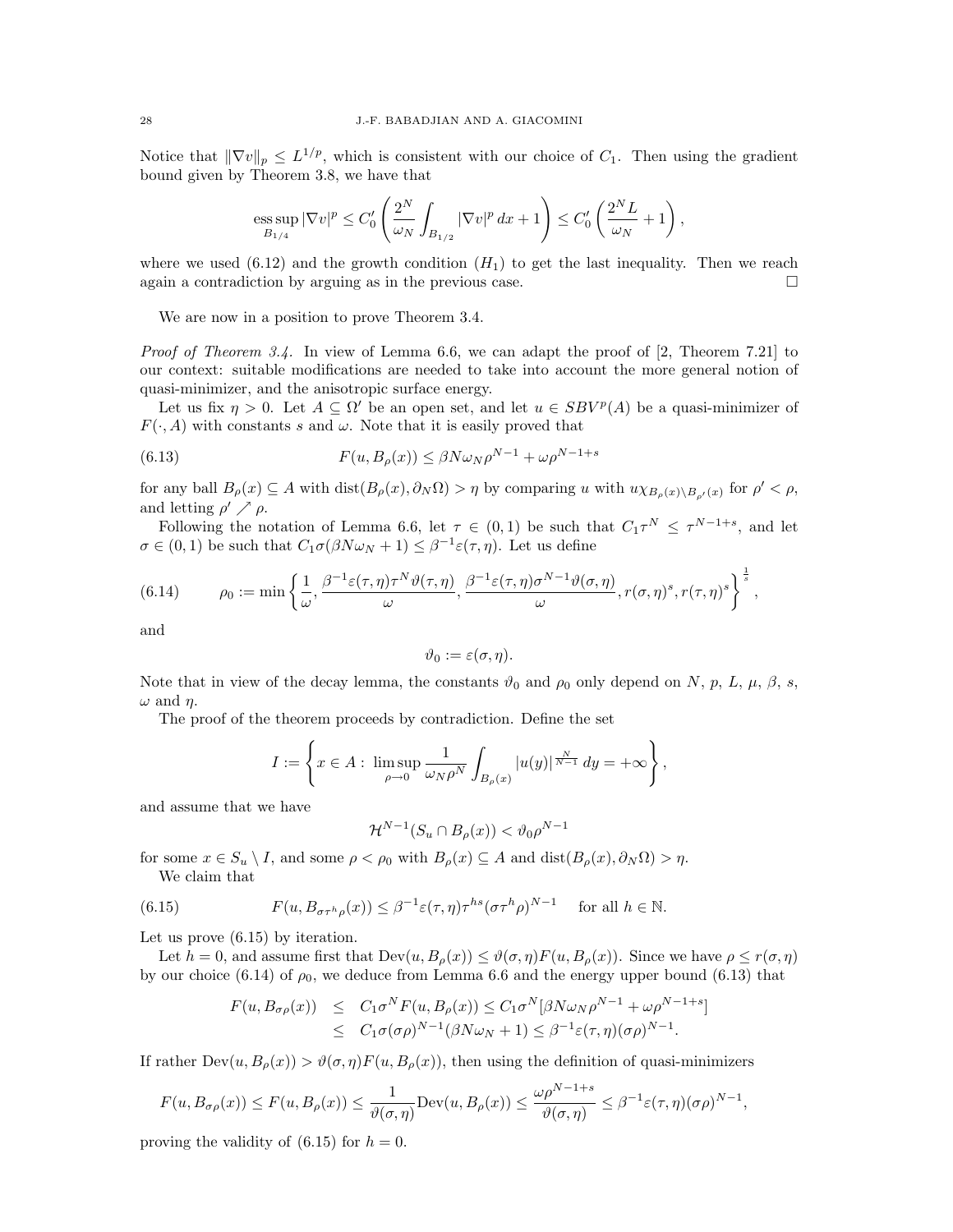Assume now that (6.15) holds for some  $h \in \mathbb{N}$ , and let us show that it still holds for  $h + 1$ . Again, if  $\text{Dev}(u, B_{\sigma\tau^h\rho}(x)) \leq \vartheta(\tau,\eta) F(u, B_{\sigma\tau^h\rho}(x))$ , since  $\sigma\tau^h\rho \leq r(\tau,\eta)$ , we can apply Lemma 6.6 to get that

$$
F(u, B_{\sigma\tau^{h+1}\rho}(x)) \leq C_1 \tau^N F(u, B_{\sigma\tau^h\rho}(x)) \leq \beta^{-1} \varepsilon(\tau, \eta) C_1 \tau^N \tau^{hs} (\sigma\tau^h\rho)^{N-1}
$$
  

$$
\leq \beta^{-1} \varepsilon(\tau, \eta) \tau^{(h+1)s} (\sigma\tau^{h+1}\rho)^{N-1}.
$$

On the other hand, if  $\text{Dev}(u, B_{\sigma\tau^h\rho}(x)) > \vartheta(\tau, \eta) F(u, B_{\sigma\tau^h\rho}(x))$ , since u is a quasi-minimizer, we get that

$$
F(u, B_{\sigma\tau^{h+1}\rho}(x)) \leq F(u, B_{\sigma\tau^{h}\rho}(x)) \leq \frac{1}{\vartheta(\tau, \eta)} \text{Dev}(u, B_{\sigma\tau^{h}\rho}(x)) \leq \frac{\omega(\sigma\tau^{h}\rho)^{N-1+s}}{\vartheta(\tau, \eta)}
$$
  

$$
\leq \beta^{-1}\varepsilon(\tau, \eta)\tau^{(h+1)s}(\sigma\tau^{h+1}\rho)^{N-1},
$$

which completes the proof of  $(6.15)$ .

As a consequence of (6.15), we infer that for every  $x \in S_u \setminus I$ ,

$$
\lim_{r \to 0} \frac{1}{r^{N-1}} \left( \int_{B_r(x)} |\nabla u|^p \, dy + \mathcal{H}^{N-1} \big( S_u \cap B_r(x) \big) \right) = 0,
$$

which leads to a contradiction according to [2, Theorem 7.8]. Hence the conclusion of Theorem 3.4 holds for any  $x \in S_u \setminus I$ , and by density for any  $x \in S_u \setminus I$ . Consequently, it suffices to show that  $\overline{S_u \setminus I} = \overline{S_u}$ . Consider  $x \notin \overline{S_u \setminus I}$ . By [2, Lemma 3.75] we have  $\mathcal{H}^{N-1}(I) = 0$ , so that it is possible to find an open set  $U \subseteq A$  containing x for which  $\mathcal{H}^{N-1}(S_u \cap U) = 0$ , and thus  $u \in W^{1,p}(U)$ . According to the Poincaré-Wirtinger inequality, the energy upper bound (6.13), and the coercivity condition  $(H_1)$ , for any ball  $B_r(x_0) \subseteq U$  we get that

$$
\int_{B_r(x_0)} |u(y) - \bar{u}_{x_0,r}|^p dy \leq c r^p \int_{B_r(x_0)} |\nabla u|^p dy \leq c' r^{N-1+p},
$$

where  $\bar{u}_{x_0,r}$  is the average of u over  $B_r(x_0)$ . Thanks to the Campanato theorem (see e.g. [2, Theorem 7.51], we deduce that  $u \in C_{\text{loc}}^{0,1-1/p}(U)$  which shows that  $U \subseteq A \setminus S_u$ . Hence  $x \notin \overline{S_u}$ which completes the proof of Theorem 3.4.  $\Box$ 

### 7. Gradient bound estimate for local minimizers of integral functionals

The object of this section is to prove the gradient bound estimate given by Theorem 3.8 for local minimizers of integral functionals on the intersection of the unit ball  $B_1$  and a half plane of the type

$$
H_{\delta} := \{ x \in \mathbb{R}^{N} : x_N > -\delta \}
$$

where  $\delta \in [0, 1/2]$ . This result – which was used in the proof of the decay lemma (Lemma 6.6) – is a generalization of [14, Theorem 2.2] involving a homogeneous Dirichlet boundary condition on a flat boundary.

The proof of Theorem 3.8 will be achieved through an approximation of the energy density  $W$ by a sequence of non degenerate energies  $W_{\varepsilon}$ , and by considering associated integral functionals involving the local minimizer  $u$  of the initial problem as boundary datum. We collect the properties of these auxiliary problems in Subsection 7.2, after having proved a suitable bound for the  $L^{\infty}$  norm of  $u$  in Subsection 7.1: the key point is that the associated estimates turn out to be independent of  $\varepsilon$ , so that the proof of Theorem 3.8 can be recovered by letting  $\varepsilon \to 0$ . It is also important for the application of the gradient bound to the proof of Theorem 3.4 (see in particular Lemma 6.6) that the estimates are independent of  $\delta$ .

7.1. Some properties of the local minimizer. Let  $W : \mathbb{R}^N \to \mathbb{R}$  be a continuous function satisfying  $(H_1)$  and  $(H_2)$ , and let  $u \in W^{1,p}(B_1)$  with  $u = 0$  a.e. in  $B_1 \setminus H_\delta$  be such that u is a local minimizer of  $F_0$ , *i.e.*,

(7.1) 
$$
\int_{B_1} W(\nabla u) dx \le \int_{B_1} W(\nabla z) dx
$$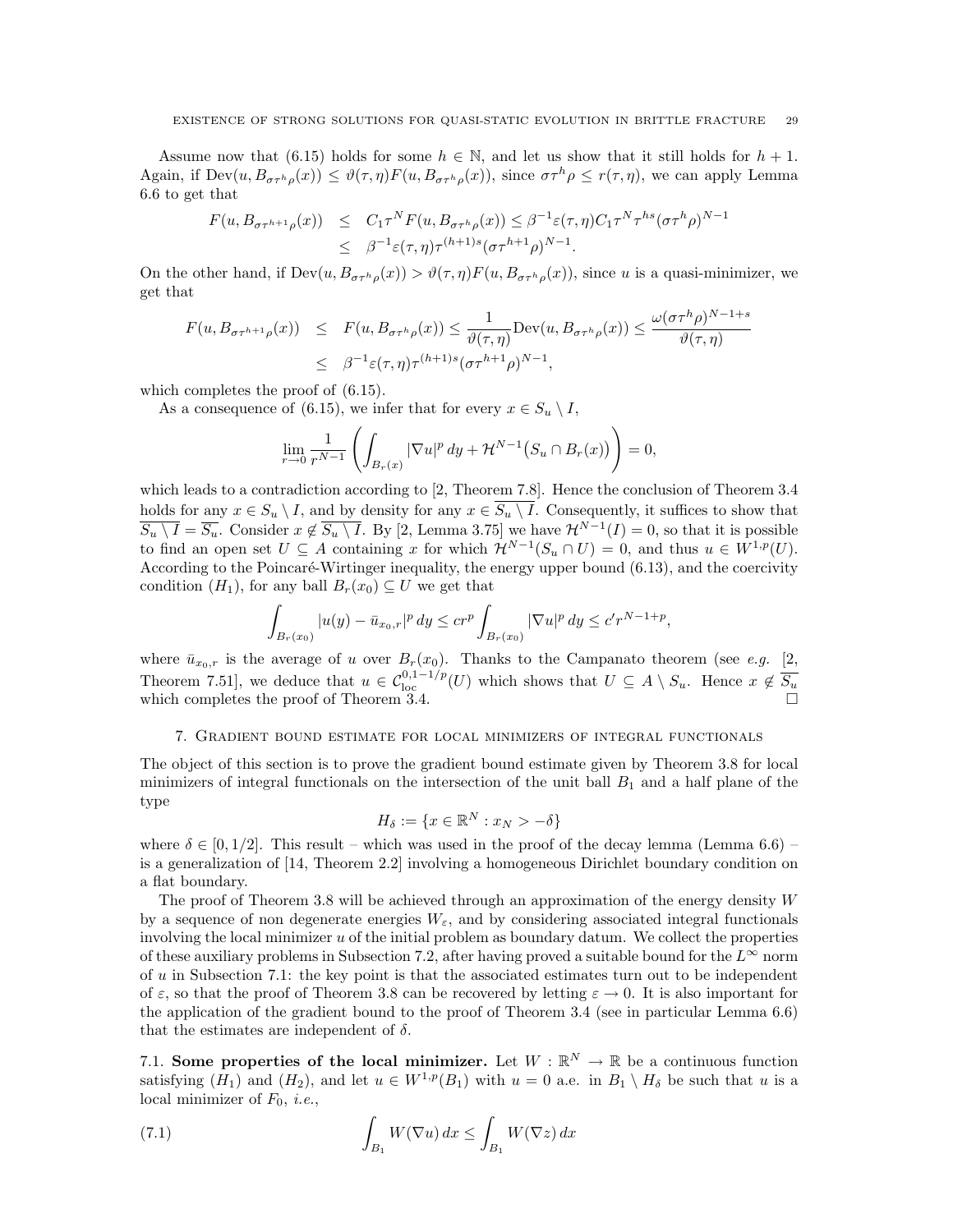for every  $z \in W^{1,p}(B_1)$  with  $\{z \neq u\} \subset\subset B_1$  and  $z = 0$  on  $B_1 \setminus H_\delta$ .

We first establish a local boundedness property for the local minimizer.

**Proposition 7.1.** For every  $1/2 < R_0 < 1$ , there exists a constant  $c = c(N, p, L, R_0) > 0$  such that

(7.2) 
$$
||u||_{L^{\infty}(B_{R_0})} \leq c||\nabla u||_{L^p(B_1; \mathbb{R}^N)}.
$$

*Proof.* Let us first treat the case  $p \leq N$ . Given  $B_s(x_0) \subset B_t(x_0) \subset B_1$  and  $k \geq 0$ , let us consider the function

$$
z := u + \eta(u - k)_+
$$

where  $\eta \in C_c^{\infty}(B_1)$ ,  $0 \leq \eta \leq 1$ ,  $\eta = 1$  on  $B_s(x_0)$ ,  $\eta = 0$  on  $B_1 \setminus B_t(x_0)$ ,  $|\nabla \eta| \leq 2(t-s)^{-1}$ . Notice that  $z \in W^{1,p}(B_1)$  is such that  $z = u$  on  $B_1 \setminus B_t(x_0)$ , and that  $z = 0$  on  $B_1 \setminus H_\delta$  since  $k \ge 0$ . Thus  $z$  is admissible for (7.1). By comparing u and z we obtain the following *Caccioppoli inequality* 

$$
\int_{B_s(x_0)\cap\{u\geq k\}} |\nabla u|^p dx \leq \frac{c}{(t-s)^p} \int_{B_t(x_0)\cap\{u\geq k\}} (u-k)^p dx,
$$

where  $c = c(N, p, L) > 0$ . Similarly (changing the definition of z), for every  $k \leq 0$  we get

$$
\int_{B_s(x_0)\cap\{u\leq k\}} |\nabla u|^p dx \leq \frac{c}{(t-s)^p} \int_{B_t(x_0)\cap\{u\leq k\}} (k-u)^p dx.
$$

This means that u belongs to a suitable De Giorgi class (see [18, Definition 7.1]): as a consequence the following inequality holds (see [18, Theorem 7.2])

$$
||u||_{L^{\infty}(B_{R_0})} \leq \left(\frac{c}{(1-R_0)^N} \int_{B_1} |u|^p dx\right)^{1/p},
$$

where  $c = c(N, p, L)^{1}$ . Since  $\delta \leq 1/2$ , then  $u = 0$  a.e. in  $B_1 \setminus H_{1/2}$ . Thus according to the Poincaré inequality, we infer that (7.2) holds with a constant depending on  $N$ ,  $p$ ,  $L$  and  $R_0$ , but independent of  $\delta$ .

The case  $p > N$  is immediate thanks the Sobolev embedding  $W^{1,p}(B_1) \hookrightarrow L^{\infty}(B_1)$  and the Poincaré inequality since  $u = 0$  a.e. on  $B_1 \setminus H_{1/2}$ . In this last case, u is actually globally bounded on  $B_1$ .

7.2. Gradient bound for minimizers of a non-degenerate auxiliary problem. Let us consider a non-degenerate density  $f \in C^2(\mathbb{R}^N)$  satisfying the following properties:

(A<sub>1</sub>) There exist  $\varepsilon \in (0,1)$ ,  $L > 0$  and  $p > 1$  such that for every  $\xi \in \mathbb{R}^N$ ,

$$
L^{-1}(\varepsilon^2 + |\xi|^2)^{p/2} \le f(\xi) \le L(\varepsilon^2 + |\xi|^2)^{p/2};
$$

(A<sub>2</sub>) There exists  $\lambda > 0$  such that for every  $\xi \in \mathbb{R}^N$ ,

$$
|D^2 f(\xi)| \le \lambda (\varepsilon^2 + |\xi|^2)^{(p-2)/2};
$$

(A<sub>3</sub>) There exists  $\mu > 0$  such that for every  $\xi$  and  $\eta \in \mathbb{R}^N$ ,

$$
D^{2} f(\xi) \eta \cdot \eta \ge \mu (\varepsilon^{2} + |\xi|^{2})^{(p-2)/2} |\eta|^{2}.
$$

In particular, since f is convex from  $(A_3)$ , we get from [18, Lemma 5.2] that

(7.3) 
$$
|Df(\xi)| \le c(\varepsilon^2 + |\xi|^2)^{(p-1)/2} \quad \text{for all } \xi \in \mathbb{R}^N,
$$

where  $c > 0$  is a constant depending only on p and L. Moreover, from  $(A_1)$ , it follows that f satisfies the following *p*-growth and *p*-coercivity conditions:

(7.4) 
$$
L^{-1}|\xi|^p \le f(\xi) \le L(1+|\xi|^p)
$$
 for all  $\xi \in \mathbb{R}^N$ .

<sup>&</sup>lt;sup>1</sup>The proof in [18] has actually been performed in the case  $p < N$ . However, the critical case  $p = N$  proceeds exactly in the same way by using the Sobolev imbedding  $W^{1,N}(\mathbb{R}^N) \hookrightarrow L^q(\mathbb{R}^N)$  for any  $p \leq q \lt +\infty$ , instead of that  $W^{1,p}(\mathbb{R}^N) \hookrightarrow L^{p^*}(\mathbb{R}^N)$  when  $p < N$ .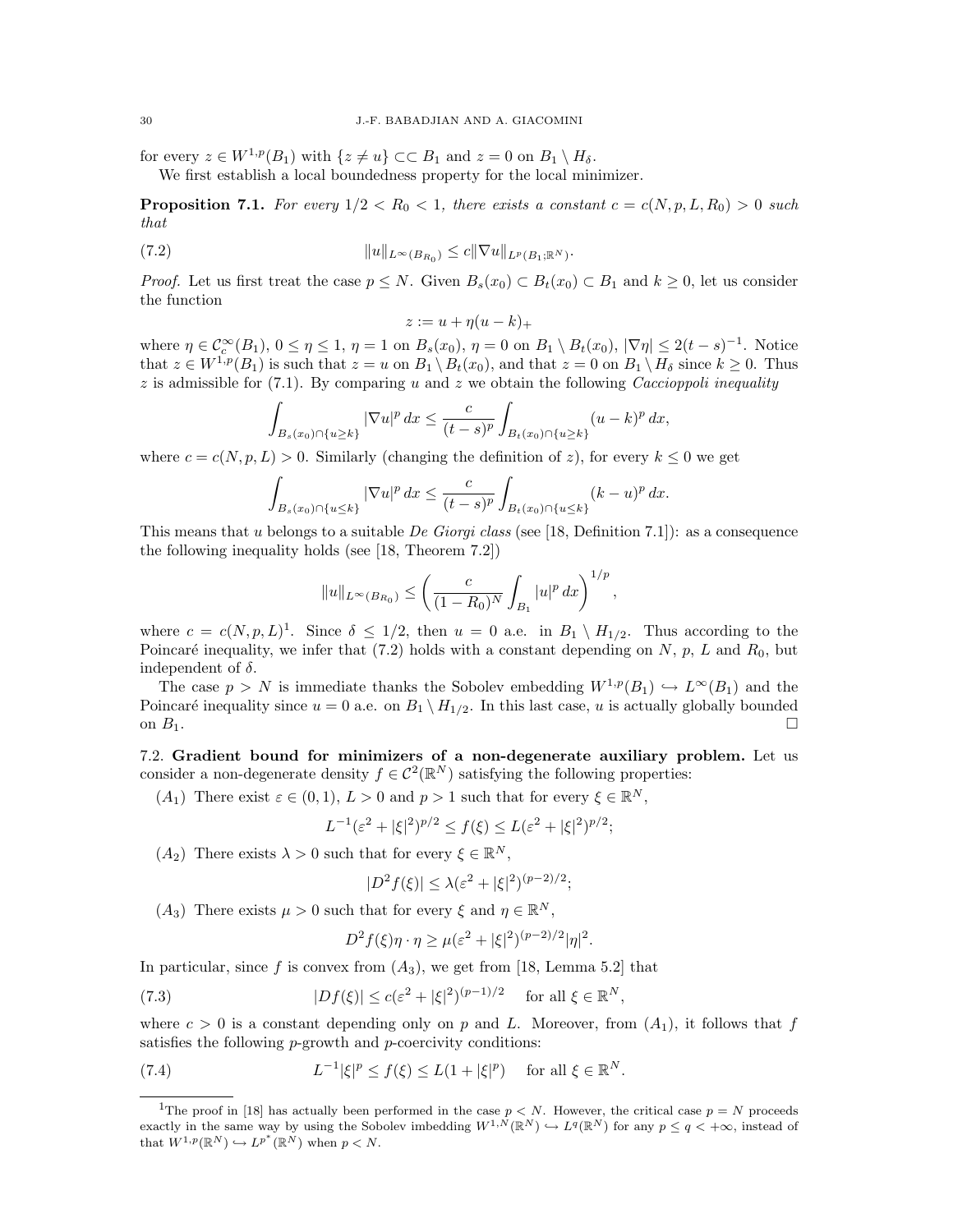Let us fix a radius  $1/2 < R_0 < 1$ , and consider the solution  $v \in W^{1,p}(B_1)$  of the following minimization problem:

(7.5) 
$$
\min \left\{ \int_{B_1} f(\nabla z) dx : z \in W^{1,p}(B_1), z = u \text{ a.e. in } B_1 \setminus (B_{R_0} \cap H_{\delta}) \right\}.
$$

Note that  $v$  is a solution of the following Euler-Lagrange equation:

(7.6) 
$$
\begin{cases} \operatorname{div} (Df(\nabla v)) = 0 & \text{in } \mathcal{D}'(B_{R_0} \cap H_\delta), \\ v = u & \mathcal{H}^{N-1}\text{-a.e. on } \partial(B_{R_0} \cap H_\delta). \end{cases}
$$

**Proposition 7.2.** There exists a constant  $K_0 = K_0(N, p, L, R_0, \|\nabla u\|_{L^p(B_1; \mathbb{R}^N)}) > 0$  such that

$$
||v||_{L^{\infty}(B_{R_0})} \leq K_0.
$$

*Proof.* Let us first observe that from Proposition 7.1, there exists a constant  $k_0$  (depending only on N, p, L,  $R_0$  and  $\|\nabla u\|_{L^p(B_1;\mathbb{R}^N)}$  such that

(7.8) kukL∞(B(R0+1)/2) ≤ k0.

Let  $p \leq N$ . Given  $B_s(x_0) \subset B_t(x_0) \subset B_{R_0}$  and  $k \geq k_0$ , let us consider the function

$$
z := v + \eta(v - k)_+,
$$

with  $\eta \in C_c^{\infty}(B_1)$ ,  $0 \le \eta \le 1$ ,  $\eta = 1$  on  $B_s(x_0)$ ,  $\eta = 0$  on  $B_1 \setminus B_t(x_0)$ , and  $|\nabla \eta| \le 2(t-s)^{-1}$ . Notice that  $z \in W^{1,p}(B_1)$  and that  $z = u$  a.e. on  $B_1 \setminus (B_{R_0} \cap H_\delta)$ . Indeed  $v = u$  on  $B_1 \setminus (B_{R_0} \cap H_\delta)$ , and consequently  $(v - k)_+ = 0$  on  $B_t(x_0) \setminus (B_{R_0} \cap H_\delta)$  since  $k \geq k_0$  and  $k_0$  satisfies (7.8). Thus  $z$  is admissible for the minimum problem (7.5). By comparing v and  $z$  we obtain the following Caccioppoli inequality

$$
\int_{B_s(x_0)\cap\{v\geq k\}} |\nabla v|^p dx \leq \frac{c}{(t-s)^p} \int_{B_t(x_0)\cap\{v\geq k\}} (v-k)^p dx,
$$

where  $c = c(N, p, L) > 0$ . Similarly, for every  $k \leq -k_0$  we get

$$
\int_{B_s(x_0)\cap\{v\leq k\}} |\nabla v|^p \, dx \leq \frac{c}{(t-s)^p} \int_{B_t(x_0)\cap\{v\leq k\}} (k-v)^p \, dx.
$$

The function  $v$  thus belongs to a suitable De Giorgi class (see [18, Definition 7.1]), so that following [18, Theorem 7.2], v is bounded in  $B_{R_0}$  with

$$
||v||_{L^{\infty}(B_{R_0})} \le k_0 + c \left( \frac{1}{(1 - R_0)^N} \int_{B_1} |v|^p dx \right)^{1/p},
$$

where the constant c depends only on N, p and L. Since  $\delta \leq 1/2$ , then in particular  $v = 0$  a.e. in  $B_1 \setminus H_{1/2}$ , so that according to Poincaré inequality

$$
||v||_{L^{\infty}(B_{R_0})} \leq k_0 + c_1 ||\nabla v||_{L^p(B_1; \mathbb{R}^N)} \leq k_0 + c_2 ||\nabla u||_{L^p(B_1; \mathbb{R}^N)},
$$

the last inequality coming from the minimality of  $v$  together with the  $p$ -growth and  $p$ -coercivity conditions (7.4) satisfied by f. Notice that  $c_2 > 0$  depends only N, p, L, R<sub>0</sub> and  $\|\nabla u\|_{L^p(B_1;\mathbb{R}^N)}$ , but is independent of  $\delta$ .

Finally, the case  $p > N$  follows from the Sobolev embedding  $W^{1,p}(B_{R_0}) \hookrightarrow L^{\infty}(B_{R_0})$  together with the Poincaré inequality and the minimality of v.  $\Box$ 

In view of equation  $(7.6)$ , using the difference quotient method (see e.g. [18, Sections 8.2 and 8.4]), we infer that for every  $r < R_0$ ,

$$
v \in W^{2,2\wedge p}(B_r \cap H_\delta),
$$

and according to [18, Section 8.5], we also have that

$$
v \in \mathcal{C}^{1,\alpha}(B_r \cap \overline{H_{\delta}}) \quad \text{ for some } \alpha \in (0,1).
$$

Arguing as in [18, Section 8.4] one can prove that  $\nabla v$  is actually bounded on  $B_{R_0} \cap \partial H_\delta$  by some constant  $M_0 > 0$  depending only on N,  $\mu$  and  $||v||_{L^{\infty}(B_{R_0})}$ , but independent of  $\delta$ . Consequently, from (7.7), we deduce the following result.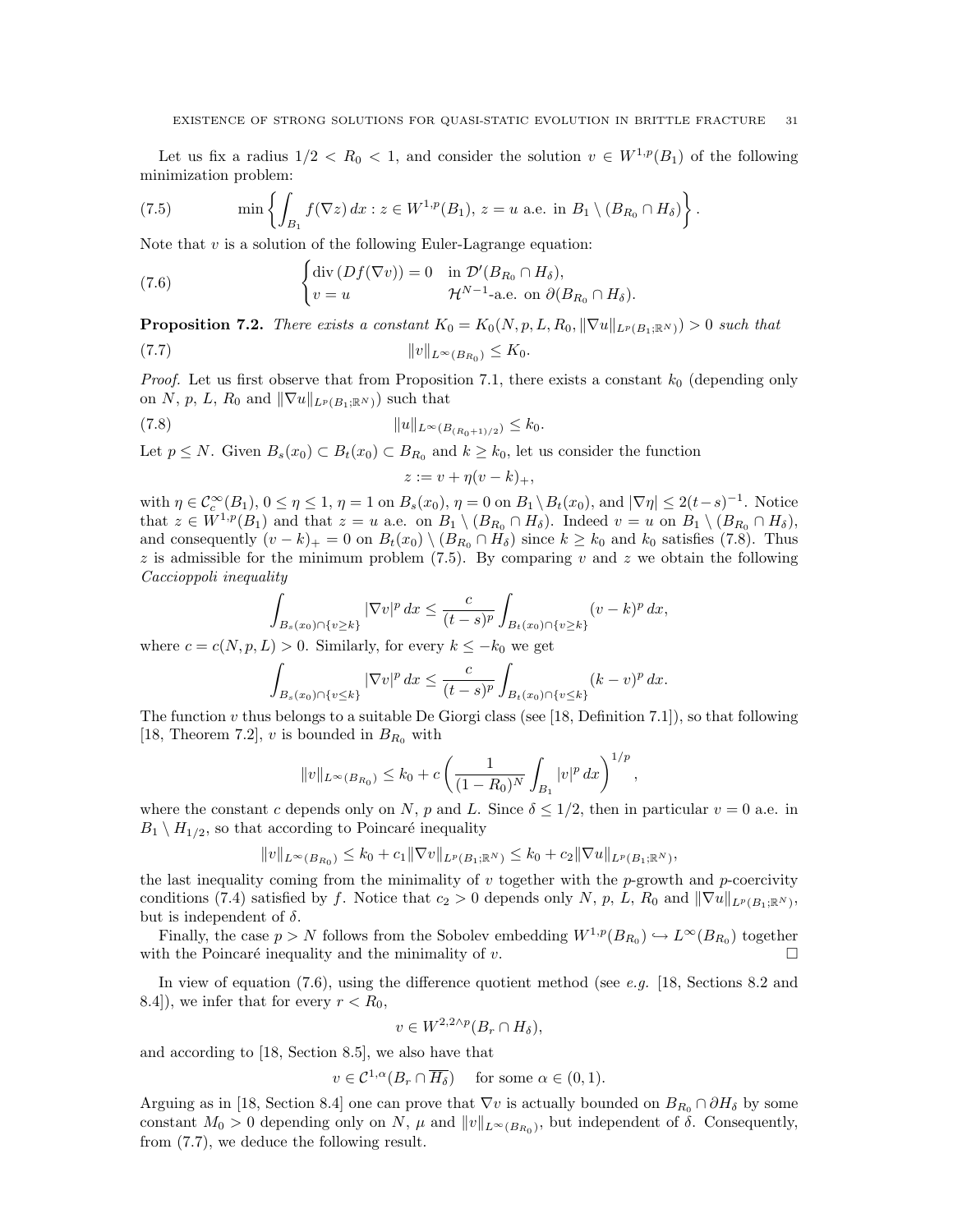**Proposition 7.3.** There exists  $M_0 = M_0(N, p, L, \mu, R_0, \|\nabla u\|_{L^p(B_1; \mathbb{R}^N)}) > 0$  such that

(7.9) 
$$
\sup_{B_{R_0} \cap \partial H_\delta} |\nabla v| \le M_0.
$$

We are now in position to prove the following gradient bound estimate for  $v$ . The proof is inspired by [14, Theorem 2.2]: rather than a Moser iteration technique, we employ the De Giorgi scheme which we found easier to adapt to the case with homogeneous Dirichlet conditions.

**Proposition 7.4.** Given  $1/2 < R_0 < 1$ , let  $v \in W^{1,p}(B_1)$  be the minimizer of (7.5). There exists a constant  $c(N, p, L, \mu, R_0, \|\nabla u\|_{L^p(B_1; \mathbb{R}^N)}) > 0$  such that for every  $r < \rho \leq R_0$ 

$$
\sup_{B_r} |\nabla v|^p \le c \left( \frac{1}{(\rho - r)^N} \int_{B_\rho} (|\nabla v|^p + 1) \, dx + 1 \right).
$$

Proof. By the Euler-Lagrange equation (7.6), we have that

$$
\int_{B_{R_0}} Df(\nabla v) \cdot \nabla \varphi \, dx = 0,
$$

for all  $\varphi \in C_c^1(B_{R_0})$  satisfying  $\varphi = 0$  in  $B_{R_0} \setminus H_\delta$ . Take as particular test function  $\varphi := \eta^2 D_s \psi$ , where  $\eta \in C_c^1(B_{R_0};[0,1])$  is a cut-off function,  $\psi \in C^2(B_{R_0})$  with  $\psi = 0$  in  $B_{R_0} \setminus H_\delta$ , and  $s =$  $1, \ldots, N$ . Thanks to an integration by parts, we infer that

(7.10) 
$$
\int_{B_{R_0}} D_{ij}^2 f(\nabla v) D_j(D_s v) (D_i \psi) \eta^2 dx = 2 \int_{B_{R_0}} \eta D_i f(\nabla v) D_s \psi D_i \eta dx - 2 \int_{B_{R_0}} \eta D_i f(\nabla v) D_i \psi D_s \eta dx,
$$

where, here and in the sequel, we use the summation convention on repeated indexes. Observe that, by density, we can consider test functions  $\psi \in W^{1,2\wedge p}_{loc}(B_{R_0})$  satisfying  $\psi = 0$  a.e. in  $B_{R_0} \backslash H_\delta$ .

Let us define

$$
V := (\varepsilon^2 + |\nabla v|^2)^{p/2}
$$

and fix  $r < R_0$ . Since V is the composition of  $\nabla v \in W^{1,2\wedge p}(B_r \cap H_\delta)$  with the smooth function  $t \mapsto (\varepsilon^2 + t^2)^{p/2}$ , then  $V \in W^{1,2\wedge p}(B_r \cap H_\delta)$  as well. Next, we set for each  $s = 1,\ldots,N$  and  $k \geq (\varepsilon^2 + M_0^2)^{p/2} =: \kappa_0,$ 

$$
\psi := \begin{cases} (V - k)_+ D_s v & \text{in } B_{R_0} \cap H_\delta, \\ 0 & \text{in } B_{R_0} \setminus H_\delta. \end{cases}
$$

Clearly  $\psi \in W^{1,2\wedge p}(B_r \cap H_\delta)$ . Then according to (7.9) and the fact that  $k \geq \kappa_0$ , we obtain that the upper trace of  $\psi$  on  $B_{R_0} \cap \partial H_{\delta}$  vanishes, from which we deduce that  $\psi \in W^{1,2\wedge p}_{loc}(B_{R_0})$ . As a consequence we are allowed to take it as test function in (7.10). Using the  $(p-1)$ -growth property  $(7.3)$  of  $Df$ , we obtain that

$$
\int_{B_{R_0}} D_{ij}^2 f(\nabla v) D_j(D_s v) D_i(D_s v) (V - k)_+ \eta^2 dx \n+ \int_{B_{R_0} \cap \{V > k\}} D_{ij}^2 f(\nabla v) D_j(D_s v) (D_i V) (D_s v) \eta^2 dx \n\le c(N, p, L) \int_{B_{R_0} \cap \{V > k\}} V^{\frac{p-1}{p}} \eta |\nabla \eta| \Big[ (V - k)_+ |D^2 v| + |\nabla V| |\nabla v| \Big] dx.
$$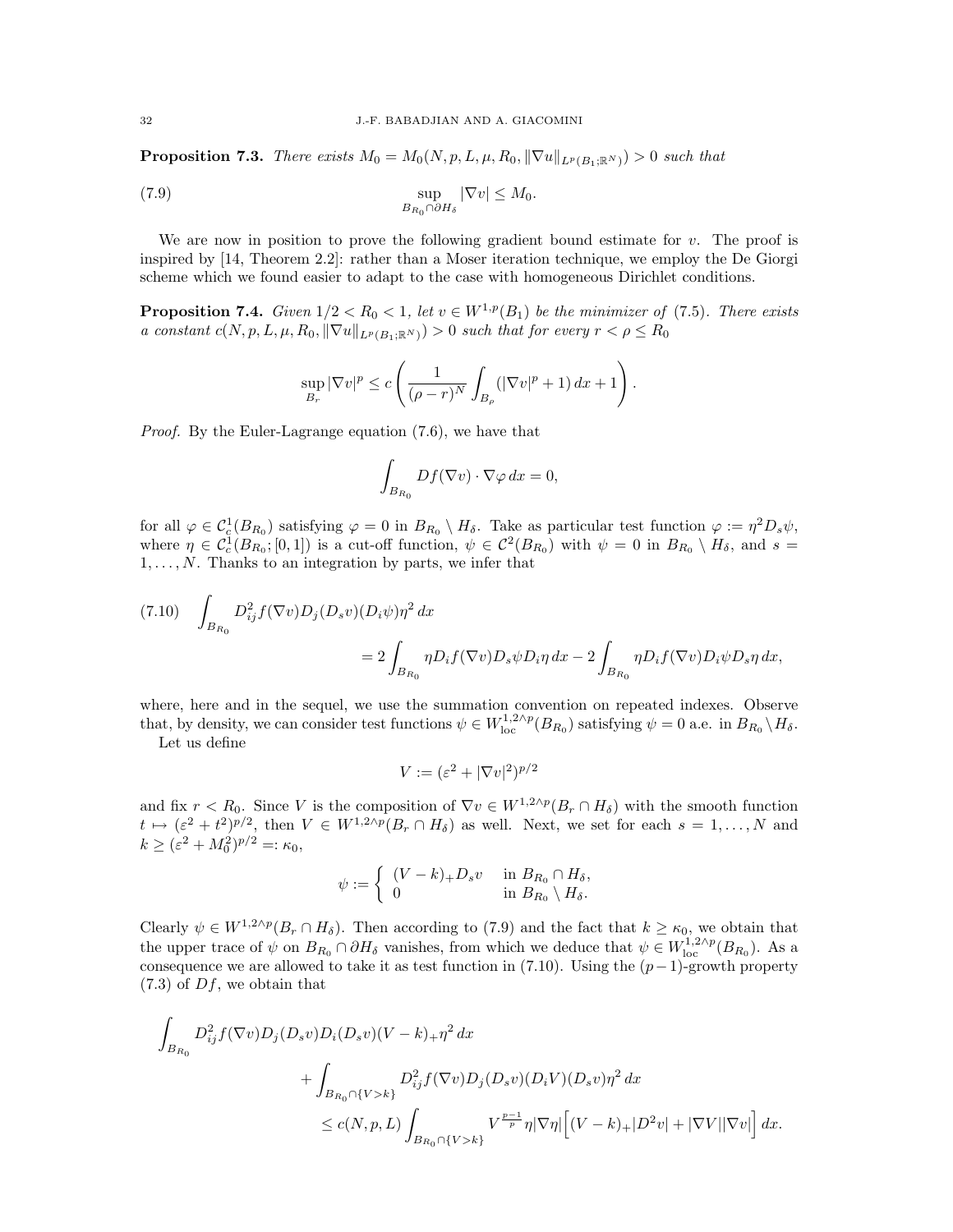Since  $(D_j(D_sv))(D_sv) = \frac{1}{2}D_j(|\nabla v|^2) = \frac{1}{2}D_j(V^{2/p}) = \frac{1}{p}V^{(2-p)/p}D_jV$  and  $|\nabla v| \leq V^{1/p}$ , using the lower bound  $(A_3)$  on  $D^2f$  yields

$$
\mu \int_{B_{R_0}} V^{\frac{p-2}{p}} (V - k)_+ |D^2 v|^2 \eta^2 dx + \frac{\mu}{p} \int_{B_{R_0} \cap \{V > k\}} |\nabla V|^2 \eta^2 dx
$$
  

$$
\leq c(N, p, L) \int_{B_{R_0} \cap \{V > k\}} V^{\frac{p-1}{p}} \eta |\nabla \eta| (V - k)_+ |D^2 v| dx
$$
  

$$
+ c(N, p, L) \int_{B_{R_0} \cap \{V > k\}} V \eta |\nabla \eta| |\nabla V| dx.
$$

Applying Young's inequality to both terms in the right hand side of the previous relation leads to

$$
\begin{aligned} \frac{\mu}{2}\int_{B_{R_0}} V^{\frac{p-2}{p}}(V-k)_+ |D^2v|^2\eta^2\,dx &+ \frac{\mu}{2p}\int_{B_{R_0}\cap \{V>k\}} |\nabla V|^2\eta^2\,dx \\ & \leq \frac{c(N,p,L)}{\mu}\int_{B_{R_0}\cap \{V>k\}} |\nabla \eta|^2\left[(V-k)_+V\right)+V^2\right]\,dx, \end{aligned}
$$

from which we deduce that

(7.11) 
$$
\int_{B_{R_0} \cap \{V > k\}} |\nabla V|^2 \eta^2 dx \le c(N, p, L, \mu) \int_{B_{R_0} \cap \{V > k\}} |\nabla \eta|^2 V^2 dx
$$

for every  $k \geq \kappa_0$ .

Let us consider  $B_s(x_0) \subset B_t(x_0) \subset B_{R_0}$ , and  $\eta \in C_c^1(B_{R_0})$  such that  $0 \leq \eta \leq 1$ ,  $\eta = 1$  on  $B_s(x_0)$ ,  $\eta = 0$  on  $B_{R_0} \setminus B_t(x_0)$  and  $|\nabla \eta| \leq 2(t-s)^{-1}$ . Then we get from (7.11) that for every  $k \geq \kappa_0$ ,

$$
\int_{B_s(x_0)\cap\{V>k\}} |\nabla V|^2 dx \le \frac{c(N, p, L, \mu)}{(t-s)^2} \int_{B_t(x_0)\cap\{V>k\}} V^2 dx
$$
\n
$$
\le c(N, p, L, \mu) \left( \frac{1}{(t-s)^2} \int_{B_t(x_0)\cap\{V>k\}} (V-k)^2 dx + k^2 (t-s)^{-2} |B_t(x_0) \cap \{V>k\}| \right).
$$

We conclude that, up to the term  $k^2(t-s)^{-2}|B_t(x_0) \cap \{V > k\}|$ , the function V satisfies an inequality similar to that defining De Giorgi classes. The form of this term can nevertheless be handled in the De Giorgi iteration scheme, so that following [18, Theorems 7.2, 7.3 and Corollary 7.1] we obtain for every  $r < \rho \leq R_0$ 

$$
\sup_{B_r} V \le c(N, p, L, \mu) \left( \frac{1}{(\rho - r)^N} \int_{B_\rho} V dx + (\varepsilon^2 + M_0^2)^{\frac{p}{2}} \right).
$$

The proof of the proposition is now complete since  $|\nabla v|^p \le V \le (1 + |\nabla v|^2)^{p/2}, \varepsilon \le 1$ , and  $M_0$  is estimated in Proposition 7.3.

7.3. Proof of Theorem 3.8. We now complete the proof of Theorem 3.8, namely extending Proposition 7.4 to the local minimizer of integral functionals where the density satisfies the degenerate assumptions  $(H_1)$  and  $(H_2)$ . This will be done as in the proof of [14, Theorem 2.2] thanks to a suitable regularization of  $W$ .

Indeed according to [14, Lemma 2.4], there exist a sequence  $(W<sub>\varepsilon</sub>) \subset C<sup>2</sup>(\mathbb{R}<sup>N</sup>)$  and a constant  $c = c(N, p) > 0$  such that for every  $\xi$  and  $\eta \in \mathbb{R}^N$ ,

- (i)  $c^{-1}L^{-1}(\varepsilon^2 + |\xi|^2)^{p/2} \le W_{\varepsilon}(\xi) \le cL(\varepsilon^2 + |\xi|^2)^{p/2};$
- (ii)  $|D^2W_{\varepsilon}(\xi)| \leq \lambda_{\varepsilon}({\varepsilon}^2 + |\xi|^2)^{(p-2)/2}$ , for some  $\lambda_{\varepsilon} > 0$ ;
- (iii)  $D^2 W_{\varepsilon}(\xi) \eta \cdot \eta \geq c^{-1} \mu (\varepsilon^2 + |\xi|^2)^{(p-2)/2} |\eta|^2;$
- (iv)  $W_{\varepsilon} \to W$  locally uniformly on  $\mathbb{R}^{N}$ .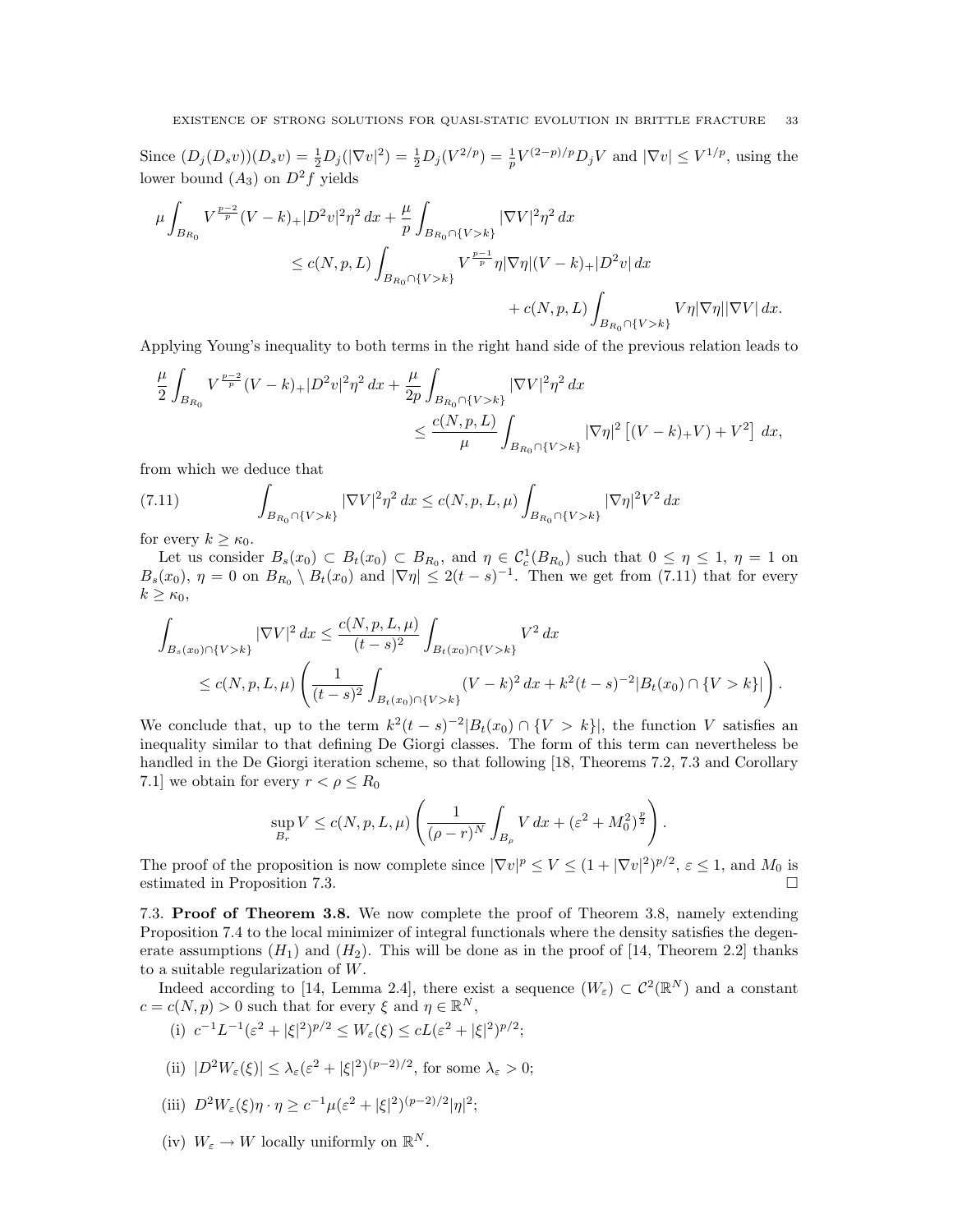It suffices to prove the result for  $1/2 < R_0 < 1$ . Let us denote by  $v_{\varepsilon} \in W^{1,p}(B_{R_0} \cap H_{\delta})$  the unique solution of the minimization problem  $(W_{\varepsilon}$  is strictly convex)

$$
\min\left\{\int_{B_{R_0}\cap H_\delta} W_{\varepsilon}(\nabla z)\,dx : z\in W^{1,p}(B_{R_0}\cap H_\delta),\, z=u\mathcal{H}^{N-1}\text{-a.e. on }\partial(B_{R_0}\cap H_\delta)\right\}.
$$

Extending  $v_{\varepsilon}$  to  $B_1$  by setting  $v_{\varepsilon} = u$  on  $B_1 \setminus (B_{R_0} \cap H_{\delta})$ , then  $v_{\varepsilon}$  is actually a minimizer of

$$
\min\left\{\int_{B_1} W_{\varepsilon}(\nabla z)\,dx : z \in W^{1,p}(B_1), \, z = u \text{ a.e. in } B_1 \setminus (B_{R_0} \cap H_{\delta})\right\}.
$$

According to Proposition 7.4, one can find a constant  $c = c(N, p, L, \mu, R_0, \|\nabla u\|_{L^p(B_1; \mathbb{R}^N)}) > 0$ such that for every  $r < \rho \leq R_0$ 

(7.12) 
$$
\sup_{B_r} |\nabla v_{\varepsilon}|^p \leq c \left( \frac{1}{(\rho - r)^N} \int_{B_\rho} (|\nabla v_{\varepsilon}|^p + 1) \, dx + 1 \right).
$$

Hence the sequence  $(v_{\varepsilon})$  is bounded in  $W^{1,p}(B_1)$  (compare with u and use Poincaré inequality) and in  $W^{1,\infty}(B_r)$  (recall that u is bounded on  $B_{R_0}$  thanks to Proposition 7.1, and  $v_{\varepsilon}$  coincides with u on  $\partial(B_{R_0} \cap H_\delta)$ . Thus it is possible to find a subsequence (not relabeled) such that for every  $r < R_0$ 

$$
v_{\varepsilon} \rightharpoonup v_{\infty} \qquad \text{weakly* in } W^{1,\infty}(B_r),
$$

for some  $v_{\infty} \in W^{1,p}(B_1) \cap W^{1,\infty}_{\text{loc}}(B_{R_0})$ . Clearly  $v_{\infty} = u$  a.e. in  $B_1 \setminus (B_{R_0} \cap H_{\delta})$ . Since  $W_{\varepsilon} \to W$  uniformly on compact sets, and thanks to the minimality of  $v_{\varepsilon}$ , we infer that

$$
\begin{aligned} \int_{B_r \cap H_\delta} W(\nabla v_\infty) \, dx &\leq \liminf_{\varepsilon \to 0} \int_{B_r \cap H_\delta} W(\nabla v_\varepsilon) \, dx = \liminf_{\varepsilon \to 0} \int_{B_r \cap H_\delta} W_\varepsilon(\nabla v_\varepsilon) \, dx \\ &\leq \liminf_{\varepsilon \to 0} \int_{B_{R_0} \cap H_\delta} W_\varepsilon(\nabla u) \, dx = \int_{B_{R_0} \cap H_\delta} W(\nabla u) \, dx. \end{aligned}
$$

Letting  $r \nearrow R_0$  in the left hand side of the previous inequality, and since  $v_{\infty} = u$  a.e. in  $B_1 \setminus (B_{R_0} \cap H_{\delta}),$  we obtain

$$
\int_{B_1} W(\nabla v_{\infty}) dx \le \int_{B_1} W(\nabla u) dx.
$$

By the minimality of  $u$  (see  $(7.1)$ ) we infer that the previous inequality is indeed an equality. Since W is strictly convex (using  $(H_2)$  and Remark 3.1), we deduce that  $u = v_{\infty}$ . Then according to (7.12) with  $r = \rho/2$  we get for every  $\rho \le R_0$  (up to modifying c, still depending only on N, p, L,  $\mu$ ,  $R_0$  and  $\|\nabla u\|_{L^p(B_1;\mathbb{R}^N)}$ 

$$
\operatorname{ess\,sup}_{B_{\rho/2}} |\nabla u|^p \le \liminf_{\varepsilon \to 0} \sup_{B_{\rho/2}} |\nabla v_{\varepsilon}|^p \le \liminf_{\varepsilon \to 0} c \left( \frac{1}{\rho^N} \int_{B_\rho} |\nabla v_{\varepsilon}|^p dx + 1 \right)
$$
  

$$
\le \liminf_{\varepsilon \to 0} c \left( \frac{1}{\rho^N} \int_{B_\rho} W_{\varepsilon} (\nabla v_{\varepsilon}) dx + 1 \right).
$$

Finally, using again the minimality property of  $v_{\varepsilon}$  we obtain (up to modifying c in an admissible way)

$$
\begin{split} \mathop{\mathrm{ess\,sup}}_{B_{\rho/2}} |\nabla u|^p &\leq \liminf_{\varepsilon\to 0} c\left(\frac{1}{\rho^N} \int_{B_\rho} W_\varepsilon(\nabla u) \, dx + 1\right) \\ & = c\left(\frac{1}{\rho^N} \int_{B_\rho} W(\nabla u) \, dx + 1\right) \leq c\left(\frac{1}{\rho^N} \int_{B_\rho} |\nabla u|^p \, dx + 1\right), \end{split}
$$

and the proof of Theorem 3.8 is complete.